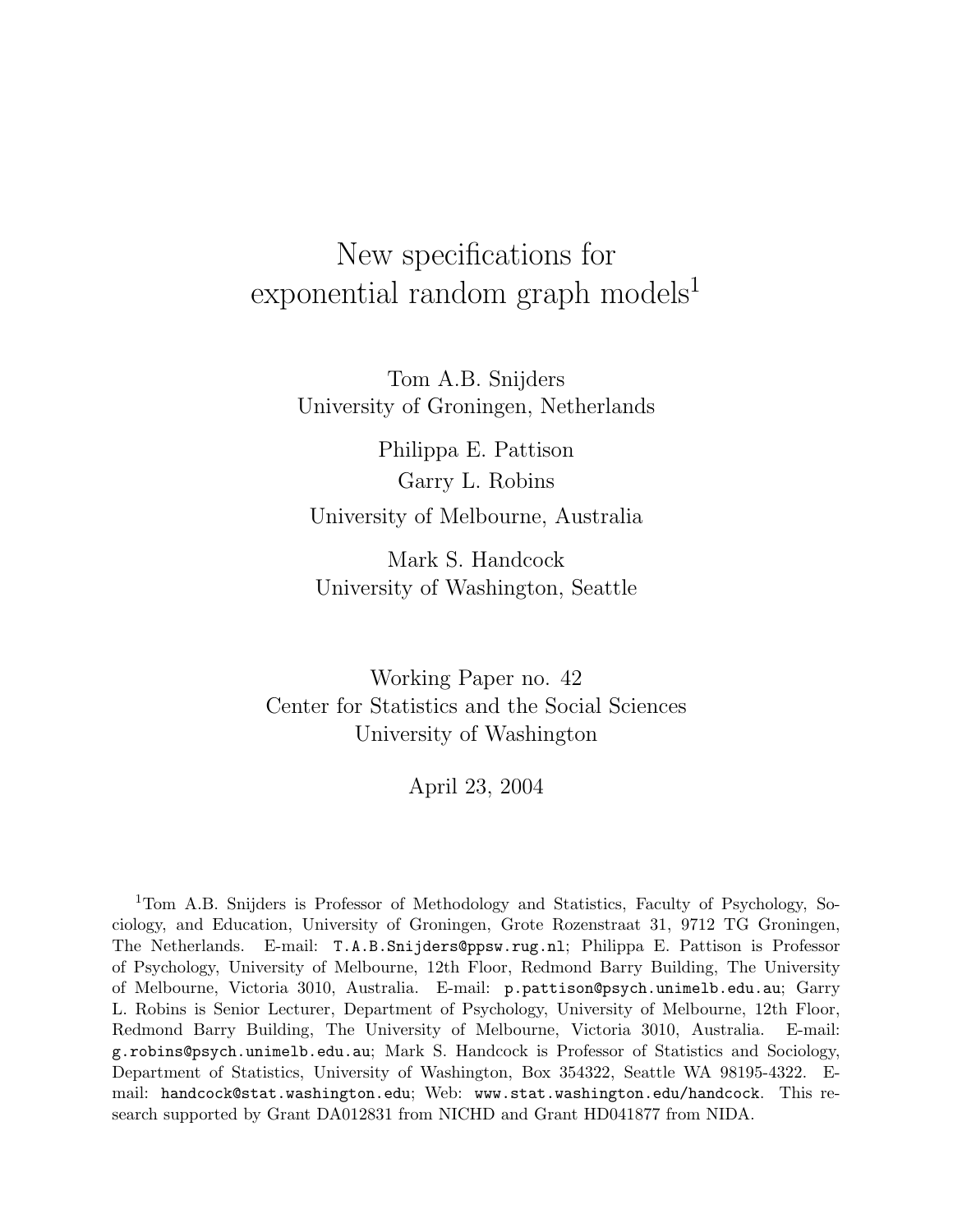#### Abstract

The most promising class of statistical models for expressing structural properties of social networks is the class of Exponential Random Graph Models (ERGMs), also known as  $p^*$ models. The strong point of these models is that they can represent structural tendencies, such as transitivity, that define complicated dependence patterns not easily modeled by more basic probability models. Recently, MCMC algorithms have been developed which produce approximate Maximum Likelihood estimators. Applying these models in their traditional specification to observed network data often has led to problems, however, which can be traced back to the fact that important parts of the parameter space correspond to nearly degenerate distributions, which may lead to convergence problems and a poor fit to empirical data.

This paper proposes new specifications of the exponential random graph model. These specifications represent structural properties such as transitivity and heterogeneity of degrees by more complicated graph statistics than the traditional star and triangle counts. Three kinds of statistic are proposed: geometrically weighted degree distributions, alternating ktriangles, and alternating independent two-paths. Examples are presented both of modeling graphs and digraphs, in which the new specifications lead to much better results than the earlier existing specifications of the ERGM. It is concluded that the new specifications increase the range and applicability of the ERGM as a tool for the statistical analysis of social networks.

KEY WORDS: Statistical modeling, Social networks, Graphs, Transitivity, Clustering, Maximum likelihood, MCMC,  $p^*$  model.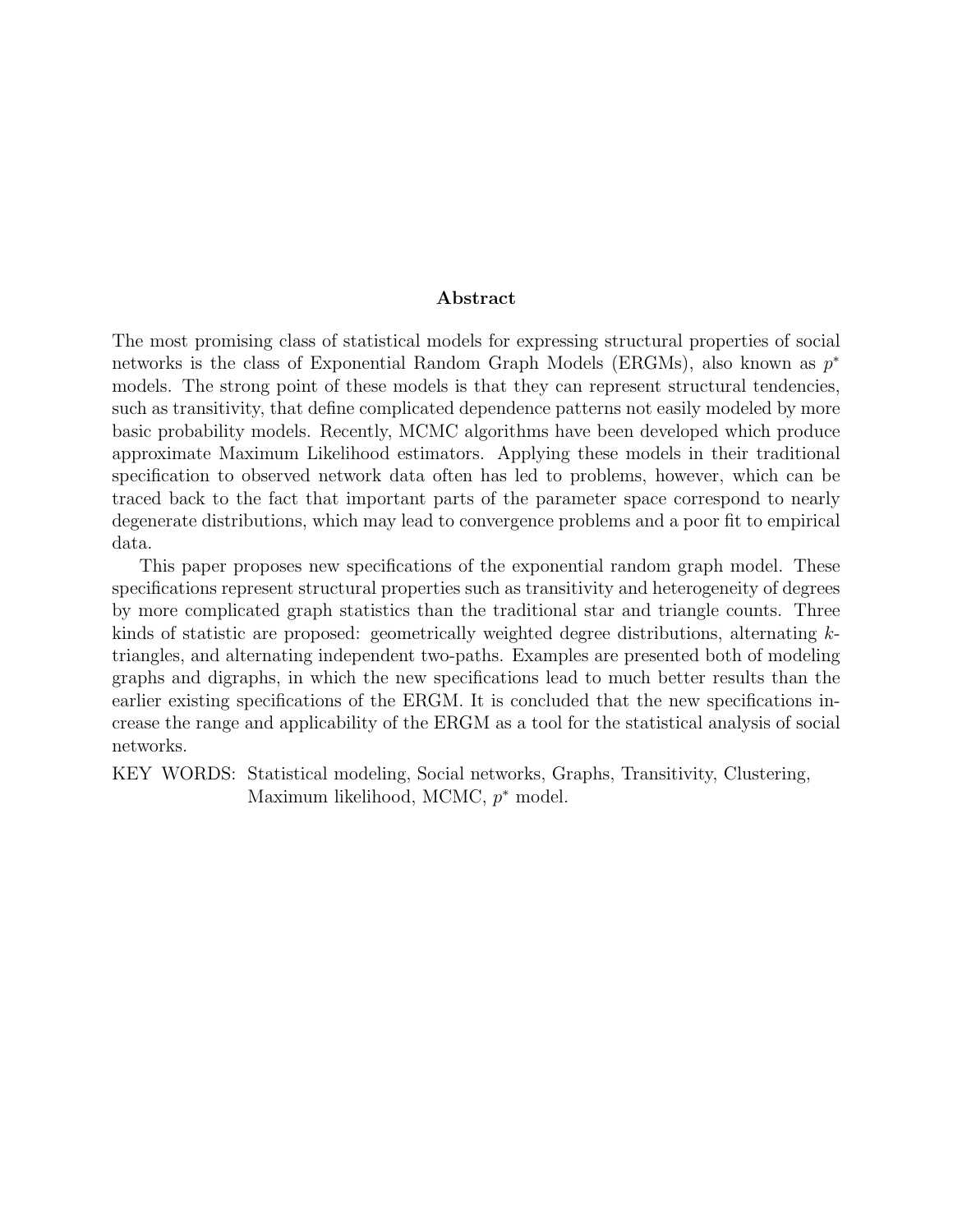# 1 Introduction

Transitivity of relations, expressed for friendship by the adage, 'friends of my friends are my friends', has resisted attempts to being expressed in network models in such a way as to be amenable for statistical inference. Davis (1970) found in an extensive empirical study on relations of positive interpersonal affect that transitivity is the outstanding feature that differentiates observed data from a pattern of random ties. Transitivity is expressed by triad closure: if i and j are tied, and so are j and h, then closure of the triad i, j, h would mean that also i and h are tied. (When the condition holds that the pairs  $(i, j)$  as well as  $(j, h)$  are tied, which forms a "two-star" or "two-path" in the terminology used below, the triad is called potentially transitive.) The preceding description is for non-directed relations, and applies in modified form to directed relations. Davis found that triads in data on positive interpersonal affect tend to be transitively closed much more often than could be accounted for by chance; and this consistently over a large collection of datasets. Of course in empirically observed social networks far from all potentially transitive triads are transitive indeed, so the tendency towards transitivity is stochastic rather than deterministic.

Davis's finding was based on comparing data with a non-transitive null model. More sophisticated methods along these lines were developed by Holland and Leinhardt (1976), but they remained restricted to the testing of structural characteristics such as transitivity against null models expressing randomness or, in the case of directed graphs, expressing only the tendency toward reciprocation of ties. A next step in modeling is to formulate a stochastic model for networks that expresses transitivity and could be used for statistical analysis of data. Such models have to include one or more parameters indicating the strength of transitivity, and these parameters have to be estimated and tested, controlling for other effects – such as covariate and node-level effects. Then, of course, it would be interesting to model other network effects in addition to transitivity.

The importance of controlling for node-level effects, such as actor attributes, arises because there are several distinct localized social processes that may give rise to transitivity. First, social ties may "self-organize" to produce triangular structures, as indicated by the process noted above, that the friends of my friends are likely to become my friends (i.e., a structural balance effect). In other words, the presence of certain ties may induce other ties to form, in this case with the triangulation occurring explicitly as the result of a social process involving three people. Alternatively, certain actors may be very popular, and hence attract ties, including from other popular actors. This process may result in a core-periphery network structure with popular actors in the core. Many triangles are likely to occur in the core as an outcome of tie formation based on popularity. Both of these triangulation effects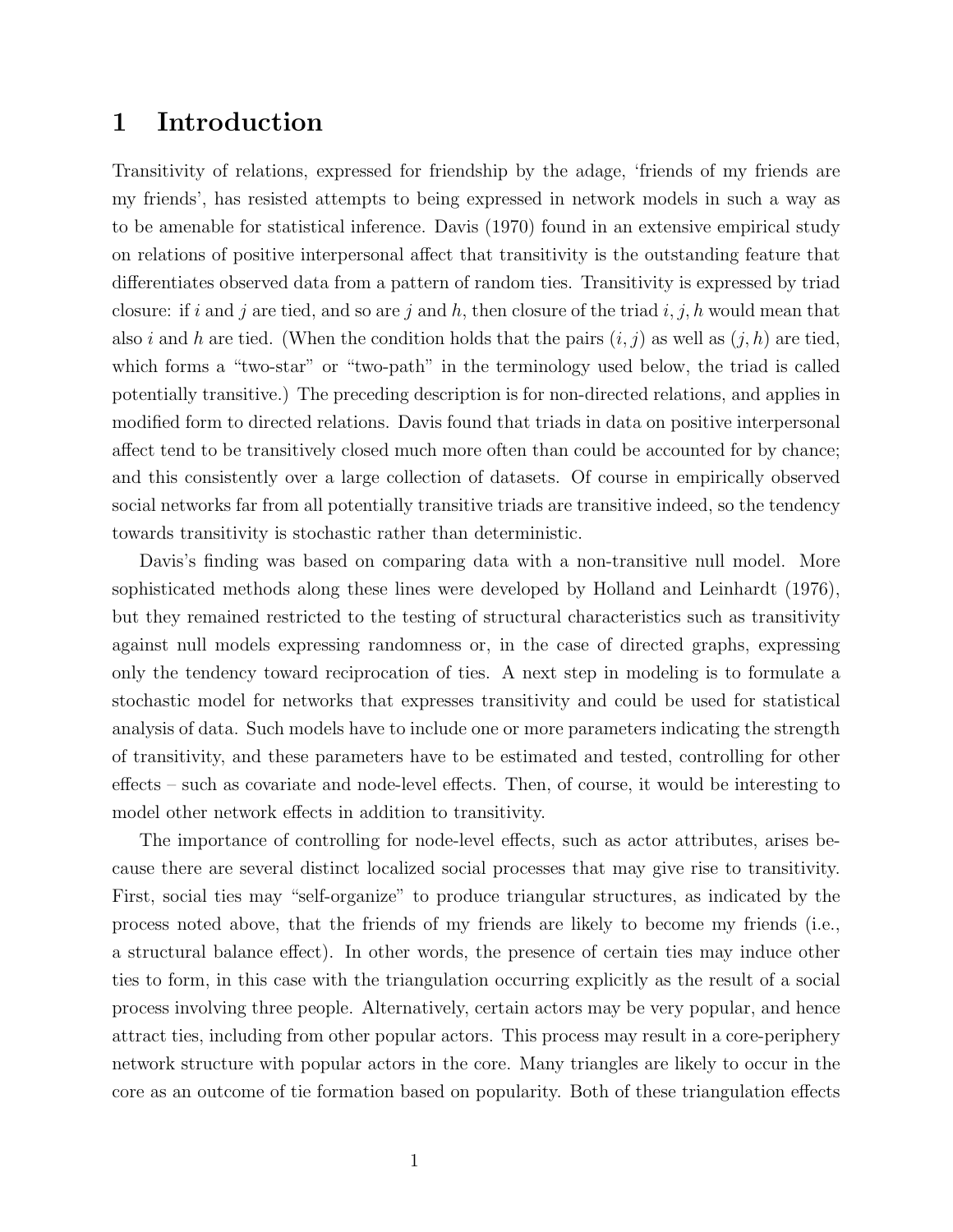are structural in outcome, but one represents an explicit social transitivity process whereas the other is the outcome of a popularity process. In the second case, the number of triangles could be accounted for on the basis of the distribution of the actors' degrees without referring to transitivity. In a separate third possibility, however, ties may arise because actors select partners based on attribute homophily (as reviewed in McPherson, Smith-Lovin, and Cook, 2001), or some other process of social selection, in which case triangles of similar actors may be a side-product of homophilous dyadic selection processes. An often important question is, once accounting for homophily, whether there are still structural processes present. This would indicate the presence of organizing principles within the network that go beyond dyadic selection. In that case, can we determine whether this self-organization is based within triads, or whether triangulation is the outcome of some other organizing principle? Given the diversity of processes that may lead to transitivity, the complexity of statistical models for transitivity is not surprising.

It can be concluded that transitivity is widely observed in networks empirically. For a full understanding of the processes that give rise to and sustain the network, it is crucial to model transitivity adequately, particularly in the presence of – and controlling for – attributes. In a wide-ranging review, Newman (2003) deplores the inadequacy of existing general network models in this regard. When the requirement is made that the model is tractable for the statistical analysis of empirical data, exponential random graph (or  $p^*$ ) models offer the most promising framework within which such models can be developed. These models are described in the next section; it will be explained, however, that current specifications of these models often do not provide adequate accounts of empirical data. It is the aim of this paper to present some new specifications for exponential random graph models that considerably extend our capacity to model observed social networks.

#### 1.1 Exponential random graph models

The following terms and notation will be used. A *graph* is the mathematical representation of a relation, or a binary network. The number of nodes in the graph is denoted by  $n$ . The random variable  $Y_{ij}$  indicates whether there exists a tie between nodes i and j  $(Y_{ij} = 1)$  or not  $(Y_{ij} = 0)$ . We use the convention that there are no self-ties, i.e.,  $Y_{ii} = 0$  for all i. A random graph is represented by its adjacency matrix Y with elements  $Y_{ij}$ . Graphs are by default non-directed (i.e.,  $Y_{ij} = Y_{ji}$  holds for all  $i, j$ ), but much attention is given also to directed relations, represented by directed graphs, for which  $Y_{ij}$  indicates the existence of a tie from i to j, and where  $Y_{ij}$  is allowed to differ from  $Y_{ji}$ . Denote the set of all adjacency matrices by  $\mathcal Y$ . The notational convention is followed where random variables are denoted by capitals and their outcomes by small letters. We do not consider non-binary ties here,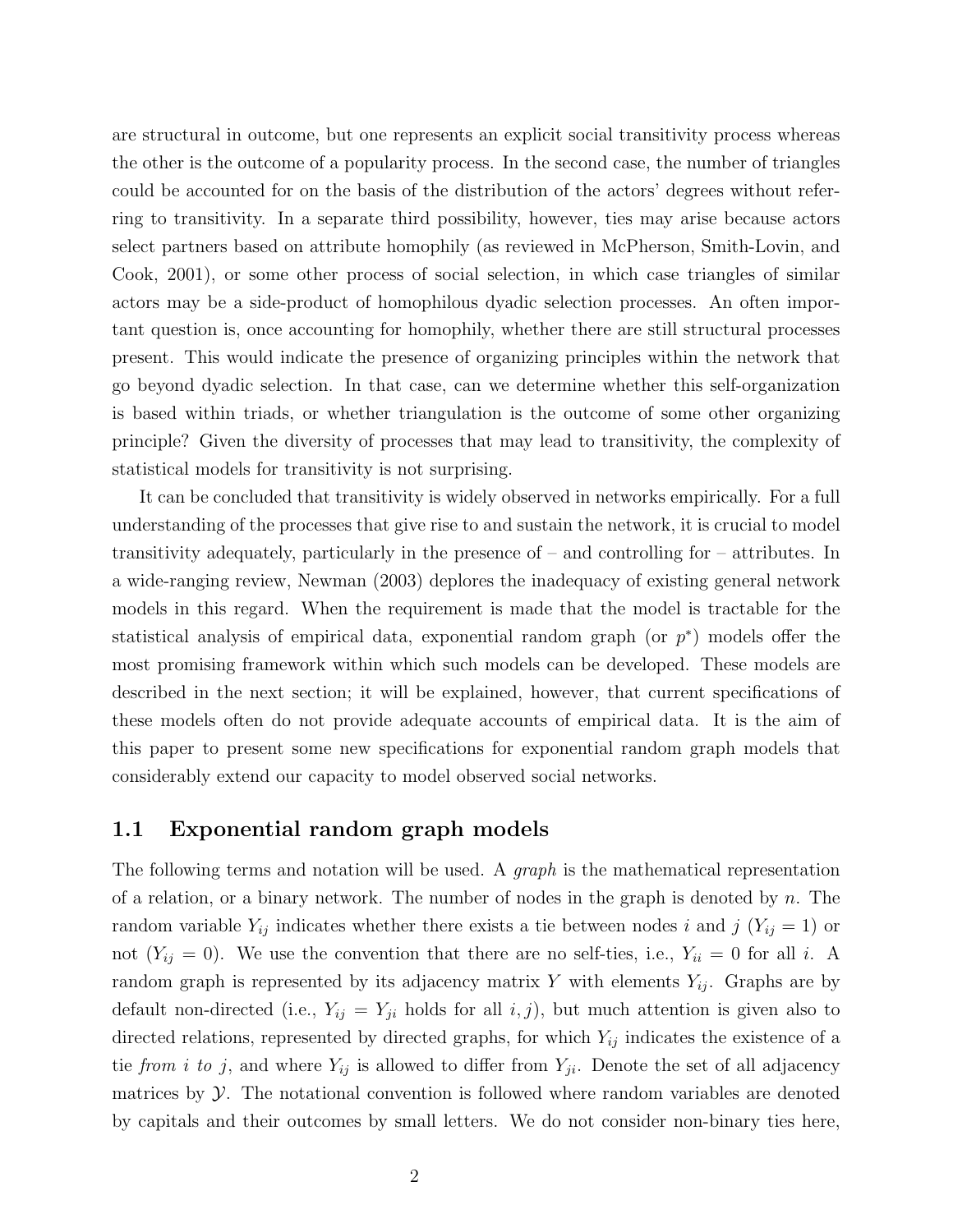although they may be considered within this framework (Snijders and Kenny 1999; Hoff 2003).

A stochastic model expressing transitivity was proposed by Frank and Strauss (1986). They defined that a probability distribution for a graph is a Markov graph if the number of nodes is fixed at  $n$  and possible edges between disjoint pairs of nodes are independent conditional on the rest of the graph. Formulated less compactly, for the case of an undirected graph: if  $i, j, u, v$  are four distinct nodes, the Markov property requires that  $Y_{ij}$  and  $Y_{uv}$ are independent, conditional on all other variables  $Y_{ts}$ . This is an appealing but quite restrictive definition, generalizing the idea of Markovian dependence for random processes with a linearly ordered time parameter and for spatial processes on a lattice (Besag, 1974). The basic idea is that two possible social ties are dependent only if a common actor is involved in both. Frank and Strauss obtained an important characterization of Markov graphs. They used the assumption of permutation invariance, stating that the distribution remains the same when the nodes are relabeled. With this assumption and using the Hammersley-Clifford theorem (Besag, 1974) they proved that a random undirected graph is a Markov graph if and only if the probability distribution can be written as

$$
P_{\theta}\{Y=y\} = \exp\left(\sum_{k=1}^{n-1} \theta_k S_k(y) + \tau T(y) - \psi(\theta, \tau)\right) \qquad y \in \mathcal{Y}
$$
 (1)

where the statistics  $S_k$  and T are defined by

$$
S_1(y) = \sum_{1 \le i < j \le n} y_{ij} \qquad \text{number of edges}
$$
\n
$$
S_k(y) = \sum_{1 \le i \le n} {y_{i+} \choose k} \qquad \text{number of } k\text{-stars } (k \ge 2)
$$
\n
$$
T(y) = \sum_{1 \le i < j < h \le n} y_{ij} y_{ih} y_{jh} \qquad \text{number of triangles,}
$$
\n
$$
(2)
$$

the greek letters  $\theta_k$  and  $\tau$  indicate parameters of the distribution, and  $\psi(\theta, \tau)$  is a normalizing constant ensuring that the probabilities sum to 1. Replacing an index by the  $+$  sign denotes summation over the index, so  $y_{i+}$  is the degree of node i. A configuration  $(i, j_1, \ldots, j_k)$  is called a k-star if i is tied to each of  $j_1, j_2$ , up to  $j_k$ . For all k, the number of k-stars in which node *i* is involved, is given by  $\binom{y_{i+1}}{k}$  $\binom{i+1}{k}$ . An edge is a one-star, so  $S_1(y)$  is also equal to the number of one-stars. Some of these configurations are pictured in Figure 1.

It may be noted that this family of distributions contains for  $\theta_2 = \ldots = \theta_{n-1} = \tau = 0$ the trivial case of the Bernoulli graph, i.e., the purely random graph in which all edges occur independently and have the same probability  $e^{\theta_1}/(1+e^{\theta_1})$ .

Frank and Strauss (1986) elaborated mainly the three-parameter model where  $\theta_3 = \ldots =$  $\theta_{n-1} = 0$ , for which the probability distribution depends on the number of edges, the number of two-stars, and the number of transitive triads. They observed that parameter estimation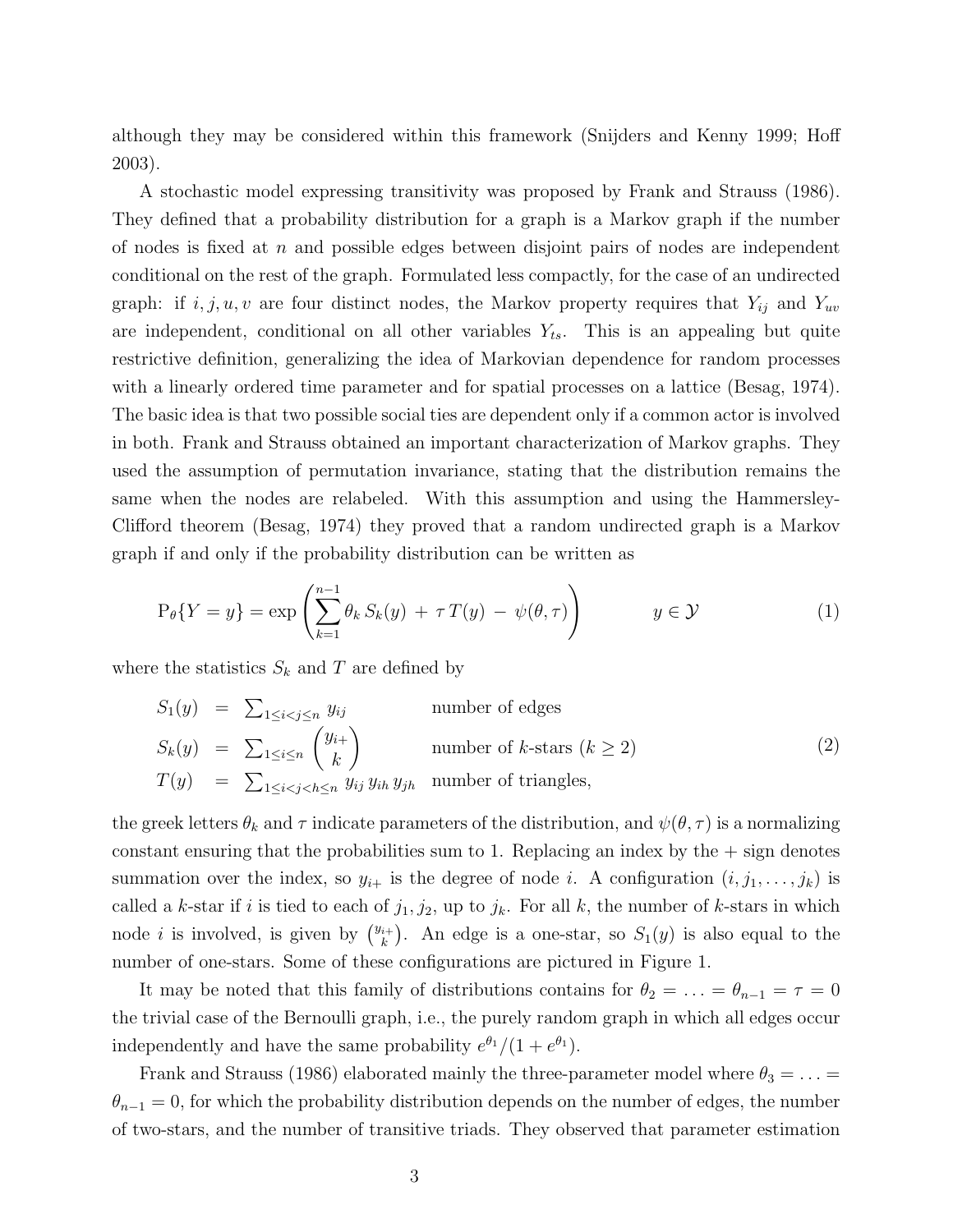

Figure 1: Some configurations for undirected graphs

for this model is difficult and presented a simulation-based method for the maximum likelihood estimation of any one of the three parameters in this model, given that the other two are fixed at 0, which is only of theoretical value. They also proposed the so-called pseudo-likelihood estimation method for estimating the complete vector of parameters. This is based on maximizing the pseudo-loglikelihood defined by

$$
\ell(\theta) = \sum_{i < j} \ln \left( P_{\theta} \{ Y_{ij} = y_{ij} \mid Y_{uv} = y_{uv} \text{ for all } u < v, \ (u, v) \neq (i, j) \} \right). \tag{3}
$$

This method can be carried out relatively easily, as it is algorithmically formally equivalent to a logistic regression. However the properties of pseudo-loglikelihood estimators have not been adequately established for social networks. In analogous situations in spatial statistics the maximum pseudo-loglikelihood estimator has been observed to overestimate the dependence in situations where the dependence is strong and to perform adequately when the dependence is weak (Geyer and Thompson 1992). For most social networks the dependence is strong and the maximum pseudo-loglikelihood is suspect.

The paper by Frank and Strauss was seminal and led to many papers published in the 1990's. In the first place, Frank (1991) and Wasserman and Pattison (1996) proposed to use a model of this form, both for undirected and for directed graphs, with arbitrary statistics  $u(y)$  in the exponent. This yields the probability functions

$$
P_{\theta}\{Y = y\} = \exp\left(\theta'u(y) - \psi(\theta)\right) \qquad y \in \mathcal{Y} \tag{4}
$$

where y is the adjacency matrix of a graph or digraph and  $u(y)$  is any vector of statistics of the graph. Wasserman and Pattison called this family of distributions the  $p^*$  model. As this is an example of what statisticians call an exponential family of distributions (e.g., Lehmann, 1983) with  $u(Y)$  as the sufficient statistic, the family also is called an exponential random graph model (ERGM).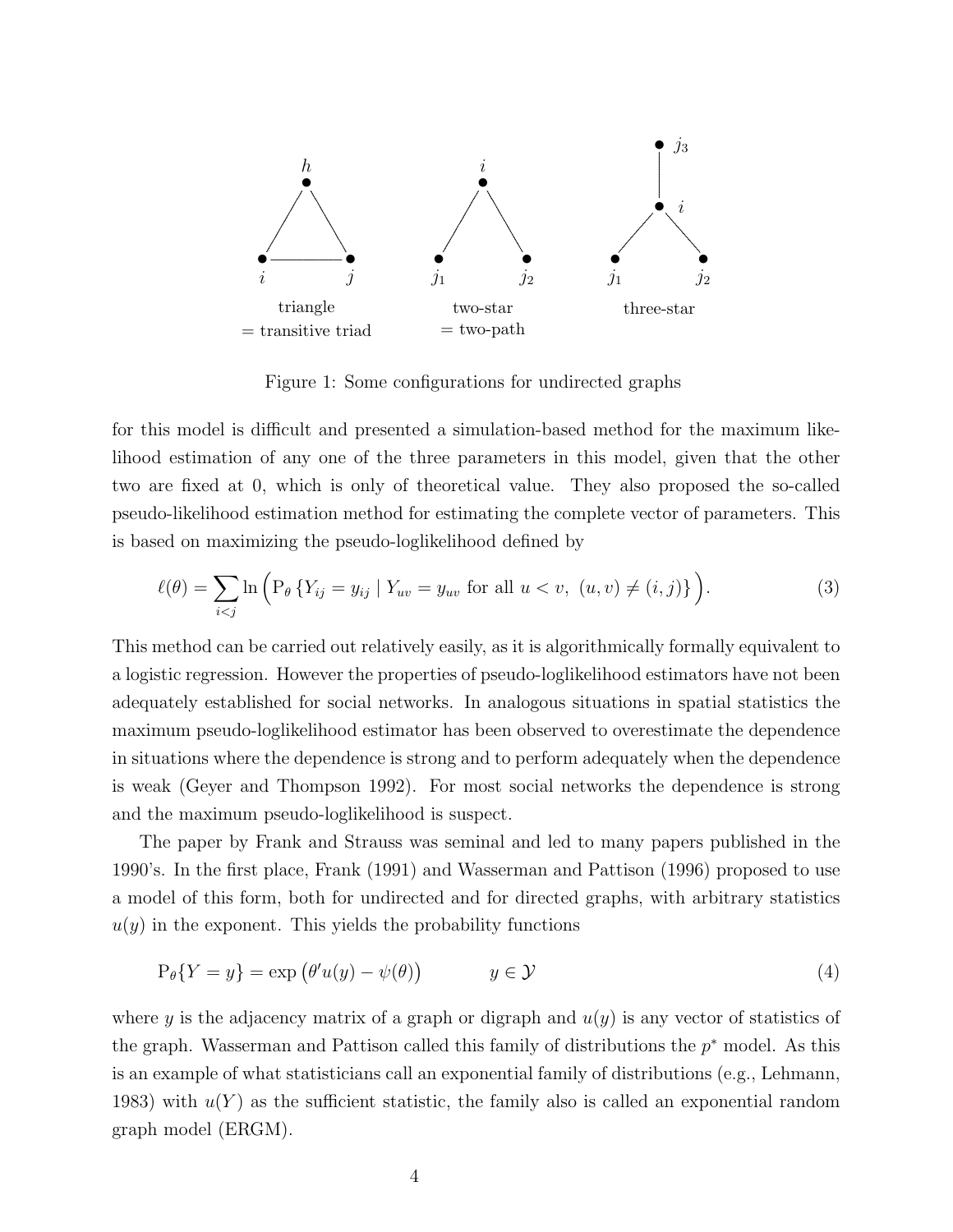Various extensions of this model to valued and multivariate relations were published (among others, Pattison and Wasserman, 1999; Robins, Pattison, and Wasserman, 1999), focusing mainly on subgraph counts as the statistics included in  $u(y)$ , motivated by the Hammersley-Clifford theorem (Besag, 1974). To estimate the parameters, the pseudolikelihood method continued to be used, although it was acknowledged that the usual chisquared likelihood ratio tests were not warranted here, and there remained uncertainty about the qualities and meaning of the pseudo-likelihood estimator. The concept of Markovian dependence as defined by Frank and Strauss was extended by Pattison and Robins (2002) to partial conditional independence, meaning that whether edges  $Y_{ij}$  and  $Y_{uv}$  are independent conditionally on the rest of the graph depends not only on whether they share nodes, but also on the pattern of ties in the rest of the graph. This concept will be used later in this paper.

Recent developments in general statistical theory suggested Markov chain Monte Carlo (MCMC) procedures both for obtaining simulated draws from ERGMs, and for parameter estimation. An MCMC algorithm for maximum likelihood estimation of the parameters in ERGMs was proposed by Snijders (2002). This method uses a general property of maximum likelihood (ML) estimates in exponential families of distributions such as (4), viz., that the ML estimate is the value  $\hat{\theta}$  for which the expected value of the statistics  $u(Y)$  is precisely equal to the observed value  $u(y)$ :

$$
E_{\hat{\theta}}u(Y) = u(y) . \tag{5}
$$

In other words, the parameter estimates require the model to reproduce exactly the observed values of the sufficient statistics  $u(y)$ .

The MCMC simulation procedure, however, brought to light serious problems in the definition of the model given by  $(1)$  and  $(2)$ . These were discussed by Snijders  $(2002)$ , Handcock (2002a,2002b, 2003), and Robins, Pattison and Woolcock (in press), and go back to a type of model degeneracy discussed in a more general sense by Strauss (1986). A probability distribution can be termed degenerate if it is concentrated on a small subset of the sample space, and for exponential families this term is used more generally for distributions defined by parameters on the boundary of the parameter space; near degeneracy here is defined by the distribution placing disproportionate probability on a small set of outcomes (Handcock 2003). A simple instance of the basic problem with these models occurs as follows. In models with only edge and transitivity parameters, for sufficiently positive values of the transitivity parameter  $\tau$ , and moderate values of the other parameters, the exponent in (1) is extremely large if y is the complete graph (where all edges are present, i.e.,  $y_{ij} = 1$  for all  $i, j$ ) and much smaller for all other graphs which are not almost complete. This difference is so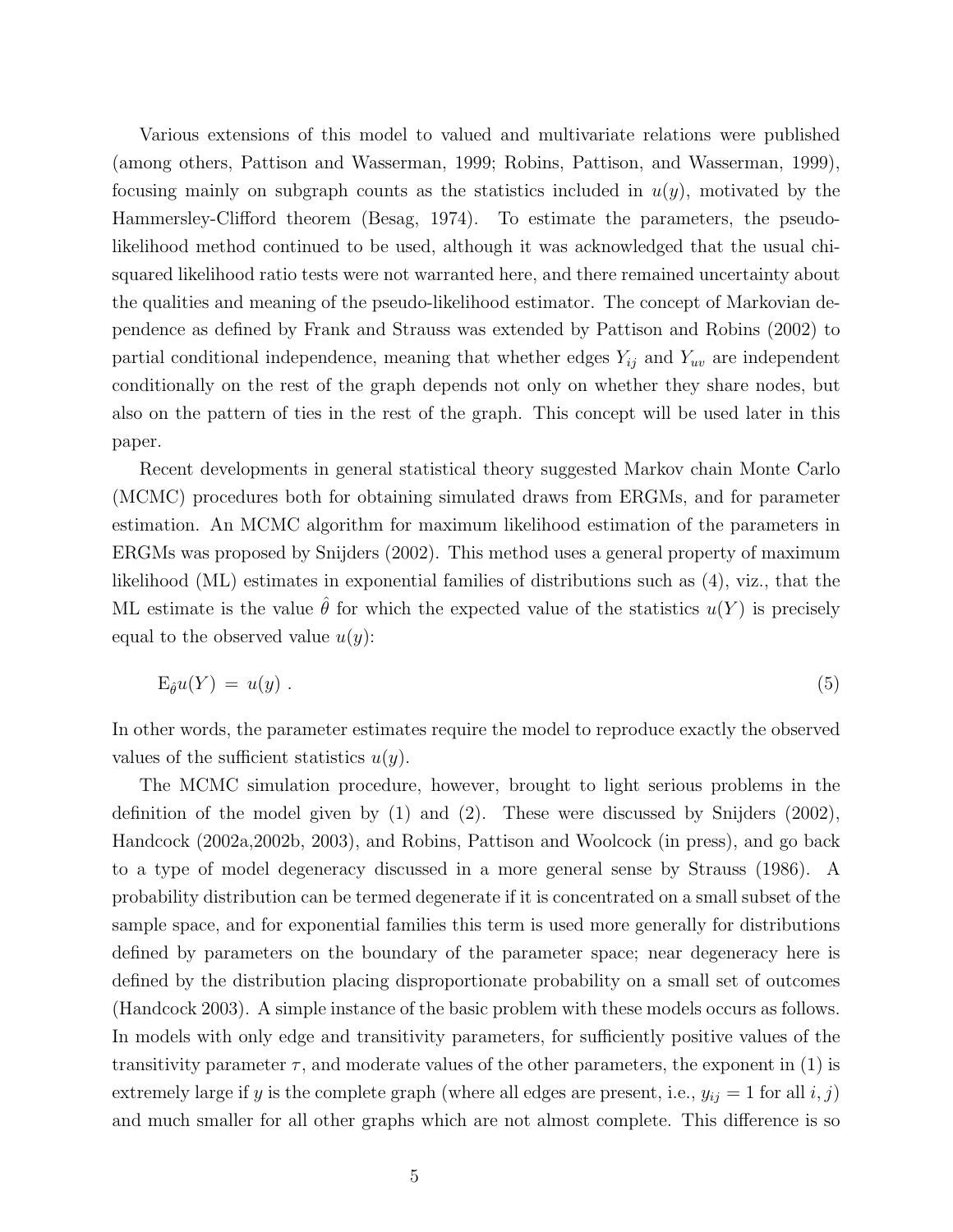extreme that for positive values of  $\tau$  –except for quite small positive values–, the probability is almost 1 that the density of the random graph  $Y$  is very close to 1. On the other hand, if the edge parameter is sufficiently negative for a fixed positive transitivity parameter, the model produces only low density graphs. So for a fixed positive transitivity parameter, as the edge parameter becomes more negative there is a point at which the simulation procedure changes dramatically from producing only complete graphs to only low density graphs. This model has been studied asymptotically by Jonasson (1999a,b) and Handcock (2002a). If  $\tau$ is non-negative, Jonasson shows that asymptotically the model produces only three types of distributions: complete graphs, Bernoulli graphs, or mixtures of complete and Bernoulli graphs. These are not interesting in terms of transitivity. This phenomenon is similar to the phase transitions known for the Ising and some other models (e.g., Besag, 1974; Newman and Barkema, 1999). Some examples for more complex models are given in Sections 4 and 5 below. About this phase transition there is a small region of the parameter space where both complete and low density graphs are possible; graphs with a low or intermediate density and an amount of triangles that is high, given the density, are hardly likely under any parameter value, even for rather small values of n.

One potential way out of these problems is to condition on the total number of ties, i.e., to consider only graphs having the observed number of edges. However, Snijders (2002) showed that although conditioning on the total number of ties does sometimes lead to successful parameter estimation, the mentioned problems still occur in more subtle forms, and there still are many data sets for which satisfactory parameter estimates cannot be obtained. Note, in addition, that models conditional on the number of ties are also ERGMs on the reduced sample space of graphs. Hence the problems considered here apply on that space.

The question, then, is to what extent model (1) when applied to empirical data produces parameter estimates that are in, or too close to the nearly degenerate area, resulting in the impossibility of obtaining satisfactory parameter estimates. A next question is, whether a model such as (1) will provide a good fit. Our overall experience is that, although sometimes it is possible to attain parameter estimates that work well, even though they are close to the nearly degenerate area, there are many empirically observed graphs having a moderate or large degree of transitivity and a low to moderate density, which cannot be well represented by a model such as (1), either because no satisfactory parameter estimates can be obtained or because the fitted model does not give a satisfactory representation of the observed network. This model offers little medium ground between a very slight tendency toward transitivity, and a distribution that is for all practical purposes concentrated on the complete graph or on more complex 'crystalline' structures as demonstrated in Robins, Pattison and Woolcock (in press).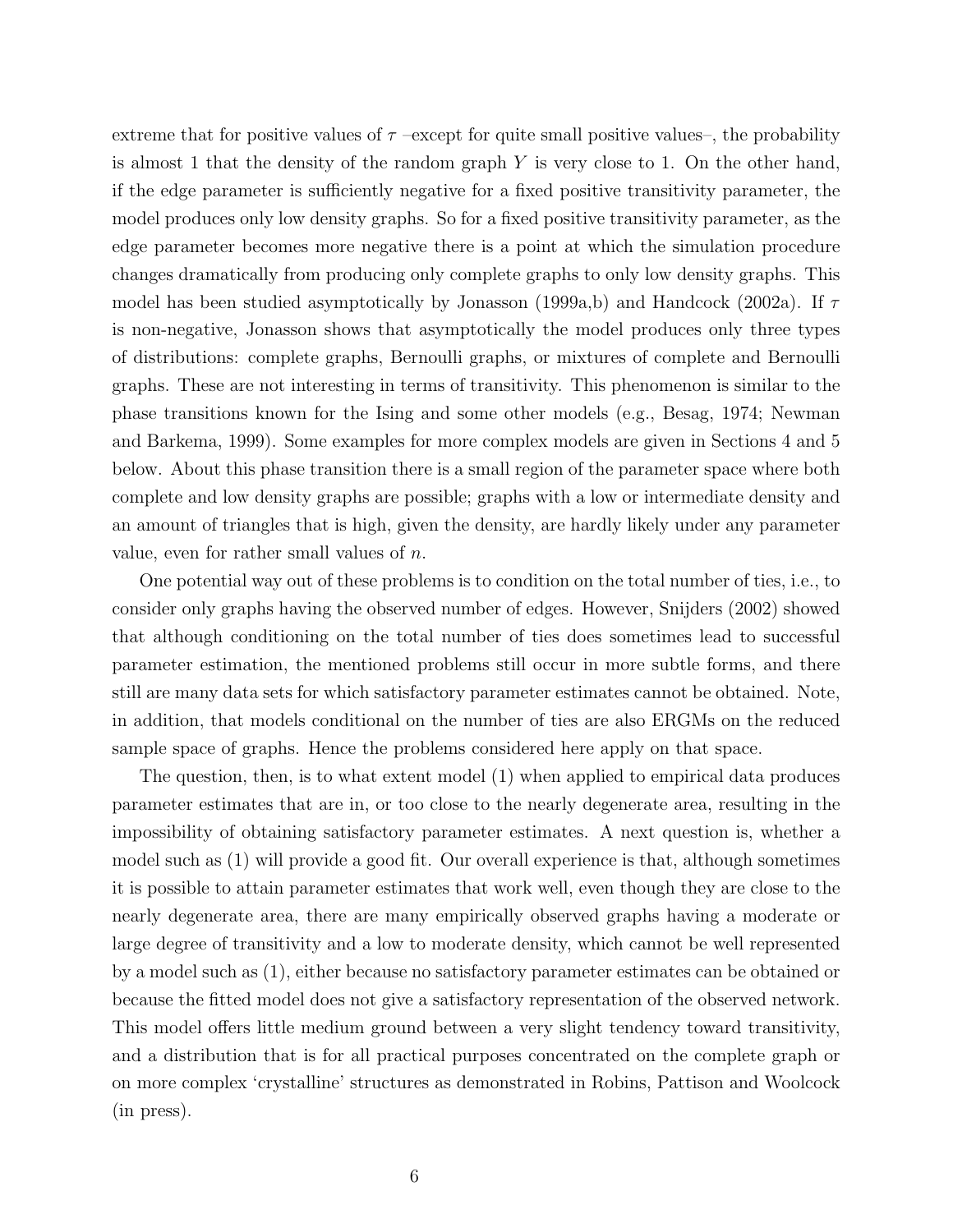The present paper aims to extend the scope of modeling social networks using ERGMs by representing transitivity not only by the number of transitive triads, but in other ways that are in accordance with the concept of partial conditional independence of Pattison and Robins (2002). We have couched this introduction in terms of the important issue of transitivity, but the modeling of transitivity also requires attention to star parameters, or equivalently, aspects of the degree distribution. New representations for transitivity and the degree distribution in the case of undirected graphs are presented in Section 3, preceded by a further explanation of simulation methods for the ERGM in Section 2. After the technical details in Section 3, we present in Section 4 some new modeling possibilities made possible by these specifications, based on simulations, showing that these new specifications push back some of the problems of degeneracy discussed above. In Section 5 the new models are applied to data sets that hitherto have not been amenable to convergent parameter estimation for the ERGM. A similar development for directed relations is given in Section 6.

## 2 Gibbs Sampling and Change Statistics

Exponential random graph distributions can be simulated, and the parameters can be estimated, by Markov chain Monte Carlo (MCMC) methods as discussed by Snijders (2002) and Handcock (2003). This is implemented in the computer programs SIENA (Snijders and Huisman, 2003) and ergm (Handcock et al. 2004). A straightforward way to generate random samples from such distributions is to use the Gibbs sampler (Geman and Geman, 1983): cycle through the set of all random variables  $Y_{ij}$   $(i \neq j)$  and simulate each in turn according to the conditional distribution

$$
P_{\theta} \{ Y_{ij} = y_{ij} \mid Y_{uv} = y_{uv} \text{ for all } (u, v) \neq (i, j) \} .
$$
 (6)

Continuing this procedure a large number of times defines a Markov chain on the space of all adjacency matrices which converges to the desired distribution. Instead of cycling systematically through all elements of the adjacency matrix, another possibility is to select one pair  $(i, j)$  randomly under the condition  $i \neq j$ , and then generate a random value of  $Y_{ij}$ according to the conditional distribution (6); this procedure is called mixing (Tierney, 1994). Instead of Gibbs steps for stochastically updating the values  $Y_{ij}$ , another possibility is to use Metropolis-Hastings steps. These and some other procedures are discussed in Snijders (2002).

For the exponential model (4), the conditional distributions (6) can be obtained as follows, as discussed by Frank (1991) and Wasserman and Pattison (1996). For a given adjacency matrix y, define by  $y^{(ij1)}$  and  $y^{(ij0)}$ , respectively, the adjacency matrices obtained by defining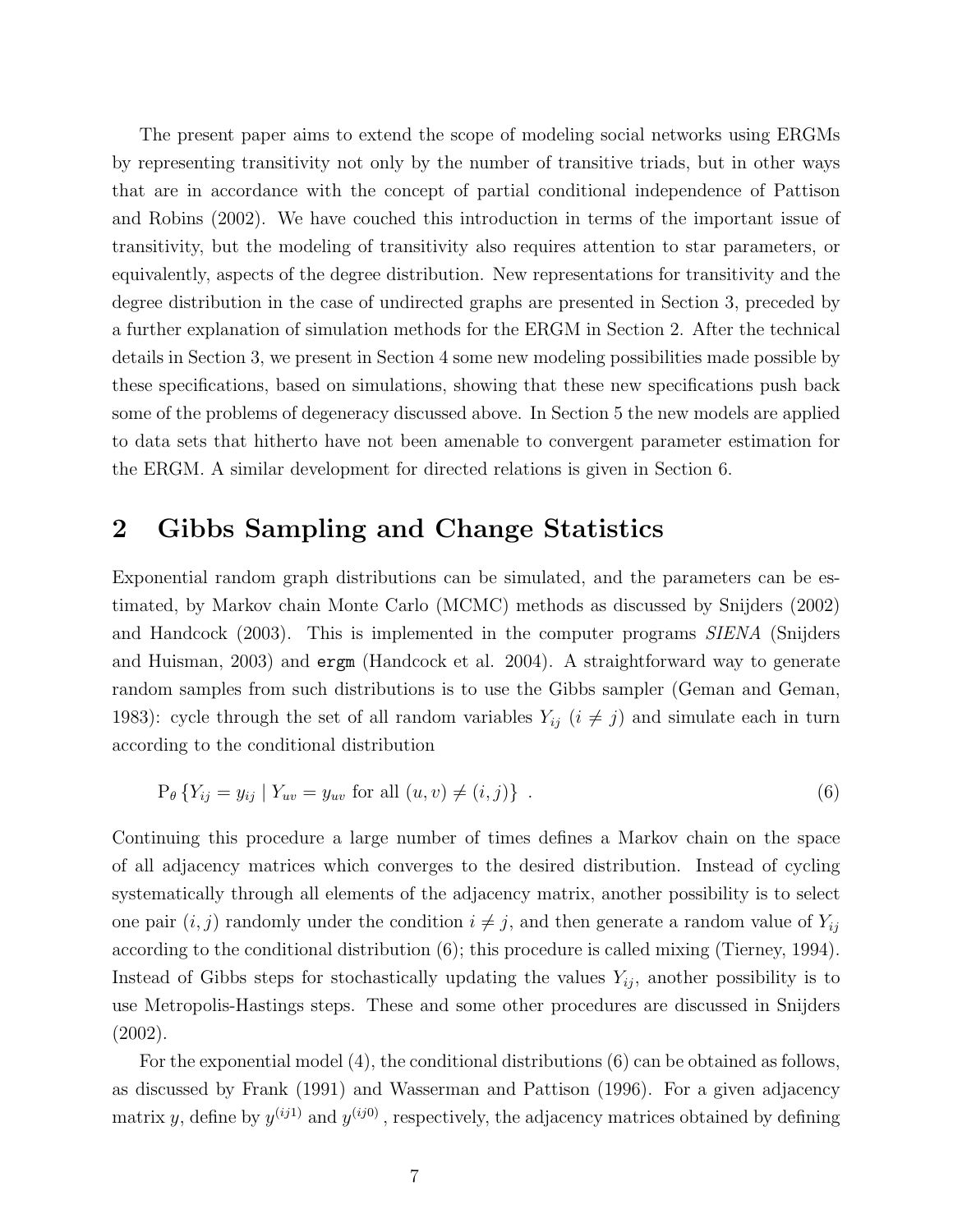the  $(i, j)$  element as  $y_{ij}^{(ij1)} = 1$  and  $y_{ij}^{(ij0)} = 0$  and leaving all other elements as they are in y, and define the *change statistic* with  $(i, j)$  element by

$$
z_{ij} = u\left(y^{(ij1)}\right) - u\left(y^{(ij0)}\right) \tag{7}
$$

The conditional distribution (6) is formally given by the logistic regression with the change statistics in the role of independent variables,

$$
logit(P_{\theta} \{ Y_{ij} = 1 | Y_{uv} = y_{uv} \text{ for all } (u, v) \neq (i, j) \}) = \theta' z_{ij} .
$$
 (8)

This is also the form used in the pseudo-likelihood estimation procedure, cf. (3).

The change statistic for a particular parameter has an interpretation that is helpful in understanding the implications of the model. When multiplied by the parameter value, it represents the change in log-odds for the presence of the tie due to the effect in question. For instance, in model (1), if an edge being present on  $(i, j)$  would thereby form three new triangles, then according to the model the log-odds of that tie being observed would increase by  $3\tau$  due to the transitivity effect.

The problems with the exponential random graph distribution discussed in the preceding section reside in the fact that for specifications of the statistic  $u(y)$  containing the number of k-stars for  $k \geq 2$  or the number of transitive triads, if these statistics have positive parameters, changing some value  $y_{ij}$  can lead to large increases in the change statistic for other variables  $y_{uv}$ . The change in  $y_{uv}$  suggested by these change statistics will even further increase values of other change statistics, and so on, leading to an avalanche of changes which ultimately leads to a complete graph from which the probability of escape is negligible – hence the near degeneracy. Note that this is not intrinsically an algorithmic issue – the algorithm reflects the full-conditional probability distributions of the model. The cause is that the underlying model places significant mass on complete (or near complete) graphs. For a theoretical analysis of these issues see Handcock (2003).

An example is the specification (1), (2) of the Markov model for undirected graphs with edge, two-star, and triangle parameters. The change statistic is

$$
\begin{pmatrix} z_{1ij} \\ z_{2ij} \\ z_{3ij} \end{pmatrix} = \begin{pmatrix} 1 \\ \tilde{y}_{i+}(i,j) + \tilde{y}_{j+}(i,j) \\ L_{2ij} \end{pmatrix}
$$
 (9)

where  $\tilde{y}(i, j)$  denotes the adjacency matrix obtained from y by letting  $\tilde{y}_{ij}(i, j) = 0$  and leaving all other  $y_{uv}$  unaffected, and  $\tilde{y}_{i+}(i, j)$  and  $\tilde{y}_{j+}(i, j)$  are for this reduced graph the degrees of nodes i and j; while  $L_{2ij}$  is the number of two-paths connecting i and j,

$$
L_{2ij} = \sum_{h \neq i,j} y_{ih} y_{hj} \tag{10}
$$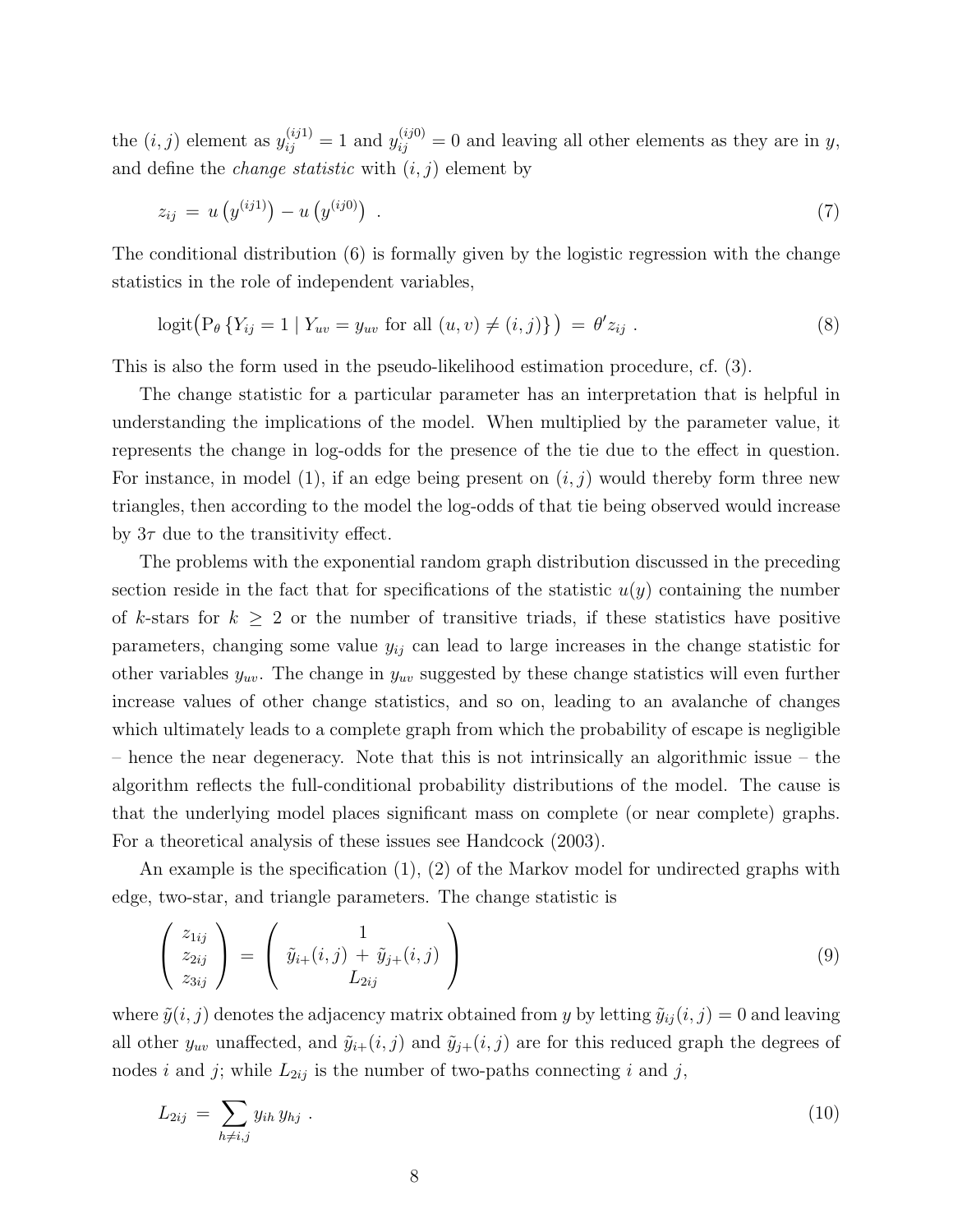All these change statistics are elementwise non-decreasing functions of the adjacency matrix y. Therefore, if parameters  $\theta_2$  and  $\tau$  are positive, increasing some element  $y_{ij}$  from 0 to 1 will increase many of the change statistics and thereby the logits (8), which then will increase the odds that a next variable  $y_{uv}$  will also obtain the value 1, which further increases many of the change statistics, etc., leading to the avalanche effect. Note that the maximum value of  $z_2$  is  $2(n-2)$  and the maximum of  $z_3$  is  $(n-2)$ , both of which increase indefinitely as the number of nodes of the graph increases, and this large maximum value is one of the reasons for the problematic behavior of this model. Note that it is tempting to reduce this effect by choosing the coefficient of the edges strongly negative. However, this forces the model toward the empty graph. If the two forces are balanced the combined effect is a mixture of (near) empty and (near) full graphs with a paucity of the intermediate graphs that are closer to realistic observations. If the Markov random graph model contains a balanced mixture of positive and negative star parameter values, this avalanche effect can be smaller or even absent. This property is exploited in the following section.

# 3 Proposals for New Specifications for Star and Transitivity Effects

We begin this section by considering proposals that will model all k-star parameters as a function of single parameter. Since the number of stars is a function of the degrees, this is equivalent to modeling the degree distribution. Suitable functions will ensure that the avalanche effect referred to in the previous section will not occur, or at least be constrained. These steps can be taken within the framework of the Markov dependence assumption.

We then turn to transitivity, which is more important from a theoretical point of view, but which is treated after the models for k-stars and the degree distribution because of the greater complexity of the graph structures involved. The model for transitivity uses a new graph configuration that we term a k-triangle. We model k-triangles in similar ways to the stars, in that all  $k$ -triangle parameters are modeled as a function of a single parameter. But these new parameters are not encompassed by Markov dependence, and we need to relax the dependence assumption to partial conditional dependence. The discussion is principally for undirected graphs; the case of directed graphs is presented more briefly in a later section.

#### 3.1 Geometrically weighted degrees and related functions

Expression (2) shows that the exponent of a Markov graph model can contain an arbitrary linear function of the k-star counts  $S_k$ ,  $k = 1, ..., n - 1$ . These counts  $S_k$  are given by binomial coefficients, which are independent polynomials of the node degrees  $y_{i+}$ ,  $S_k$  being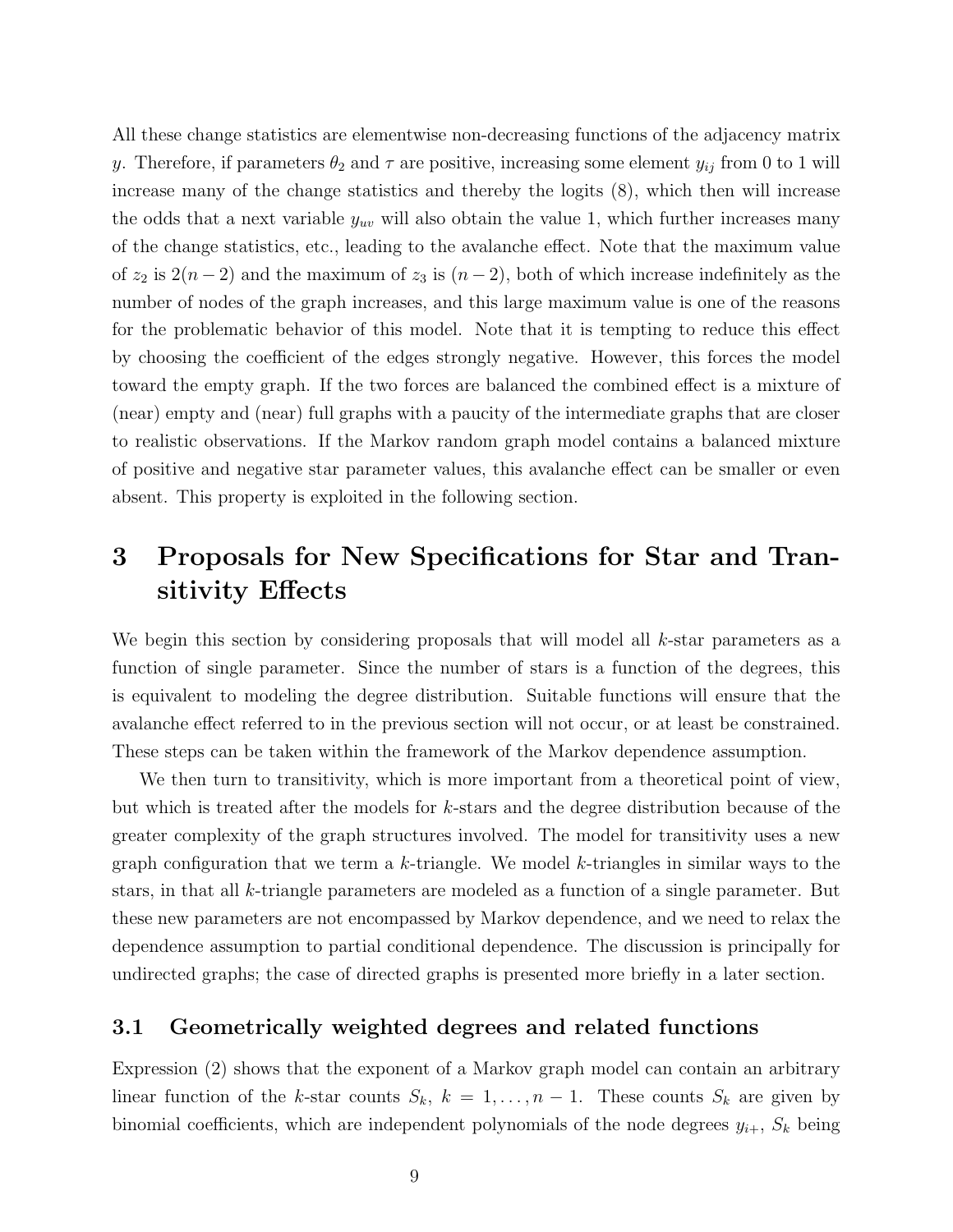a polynomial of degree  $k$ . But it is known that every function of the numbers 1 through  $n-1$  can be expressed as a linear combination of polynomials of degrees  $1, \ldots, n-1$ . Therefore, any function of the degree distribution (i.e., any function of the degrees that does not depend on the node labels) can be represented as a linear combination of the  $k$ -star counts  $S_1, \ldots, S_{n-1}$ . In other words, we have complete liberty to include any function of the degree distribution in the exponent of (4), and still remain within the family of Markov graphs. The only requirement therefore will be to provide a satisfactory fit to the empirical data at hand with a small number of parameters.

Saturated models for the degree sequence were discussed by Snijders (1991) and by Snijders and van Duijn (2002). These models have the virtue of giving a perfect fit to the degree distribution and to control perfectly for the degrees when estimating and testing other parameters, but at the expense of an exceedingly high number of parameters and the impossibility to do more with the degree distribution than describe it. Therefore we do not discuss these models here.

#### Geometrically weighted degree counts

A specification that has been traditional since the original paper by Frank and Strauss  $(1986)$ , is to use the k-star counts themselves. Such subgraph counts, however, if they have positive weights  $\theta_k$  in the exponent in (4), are precisely among the villains responsible for the degeneracy that has been plaguing ERGMs, as noted above. One primary difficulty is that the model places high probability on graphs with large degrees. A natural solution is to use a statistic that places decreasing weights on the higher degrees.

An elegant way is to use degree counts with geometrically decreasing weights, as in the definition

$$
u_{\alpha}^{(\mathbf{d})}(y) = \sum_{k=0}^{n-1} e^{-\alpha k} d_k(y) = \sum_{i=1}^{n} e^{-\alpha y_{i+}}, \qquad (11)
$$

where  $d_k(y)$  is the number of nodes with degree k and  $\alpha > 0$  controls the geometric rate of decrease in the weights. We refer to  $\alpha$  as the *degree weighting parameter*. For large values of  $\alpha$  the contribution of the higher degree nodes is greatly decreased. As  $\alpha \to 0$  the statistic places increasing weight on the low degree graphs. This model is clearly a sub-class of the model (4) where the vector of statistics is  $u(y) = d(y) \equiv \{d_0(y), \ldots, d_{n-1}(y)\}\$  but with a parametric constraint on the natural parameters

$$
\theta_k = e^{-\alpha k} \qquad k = 1, \dots, n-1 \tag{12}
$$

that may be called the geometrically decreasing degree distribution assumption. This model is hence a curved exponential family (Efron 1975). The statistic (11) will be called the geometrically weighted degrees with parameter  $\alpha$ .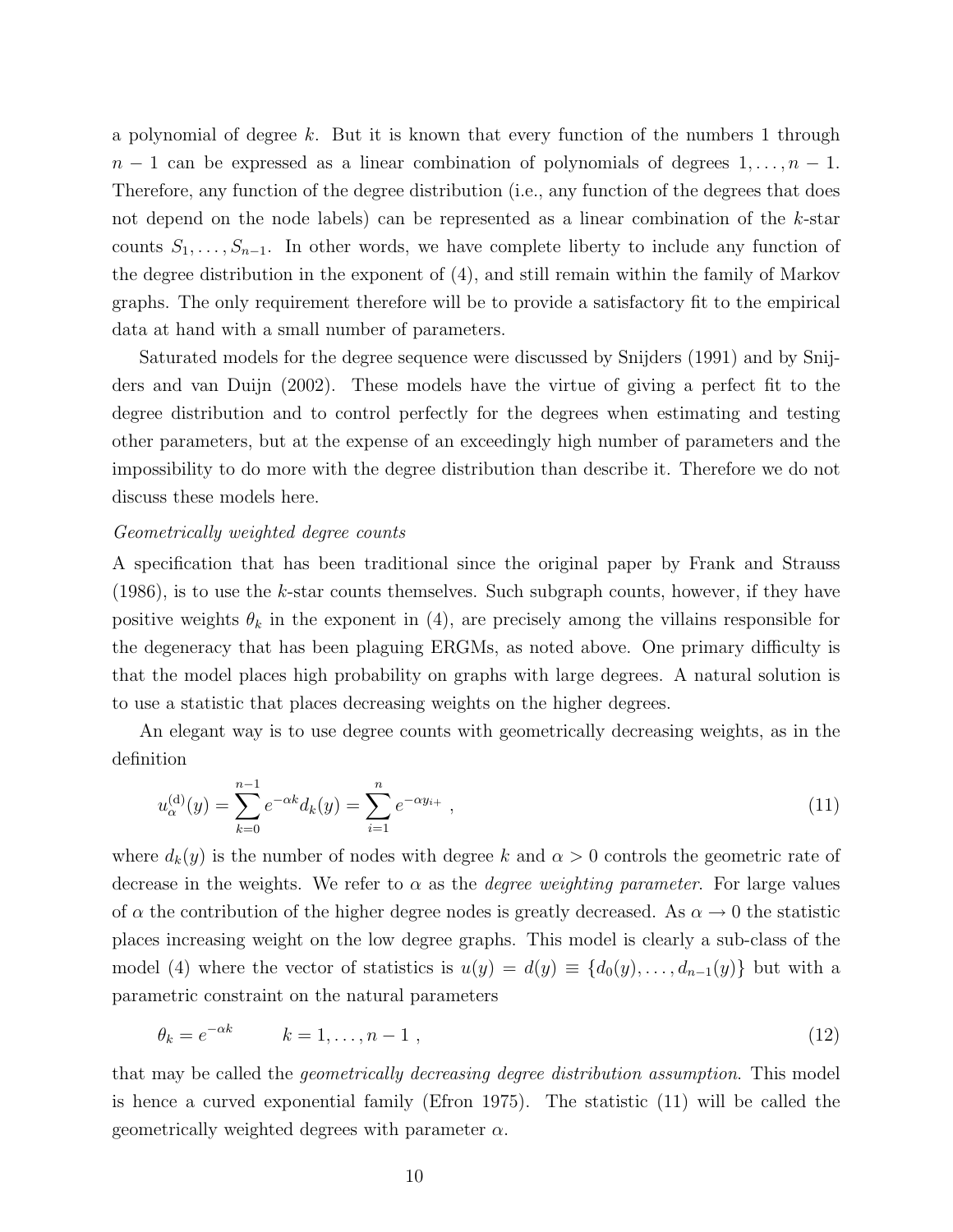As the degree distribution is a one-to-one function of the number of k-stars, some additional insight can be gained by considering the equivalent model in terms of  $k$ -stars. Define

$$
u_{\lambda}^{(s)}(y) = S_2 - \frac{S_3}{\lambda} + \frac{S_4}{\lambda^2} - \dots + (-1)^{n-2} \frac{S_{n-1}}{\lambda^{n-3}}
$$
  
= 
$$
\sum_{k=2}^{n-1} (-1)^k \frac{S_k}{\lambda^{k-2}}.
$$
 (13)

Note that the weights have alternating signs, so that positive weights of some k-star counts are balanced by negative weights of other k-star counts. In this expression, due to the alternating signs, the contribution from extra  $k$ -stars is kept in check by the contribution from extra  $(k + 1)$ -stars. Using expression (2) for the number of k-stars and the binomial theorem, we obtain that

$$
u_{\lambda}^{(\rm s)}(y) = \lambda^2 u_{\alpha}^{(\rm d)}(y) + 2\lambda S_1 - n\lambda^2 \tag{14}
$$

for  $\lambda = e^{\alpha}/(e^{\alpha} - 1) \geq 1$ ; the parameters  $\alpha$  and  $\lambda$  are decreasing functions of one another. This shows that the two statistics form the same model in the presence of an edges or 1-star term. This model is a curved exponential family based on (1) but with additional constraints on the star parameters, i.e.

$$
\theta_k = -\theta_{k-1}/\lambda \tag{15}
$$

This is equivalent to the geometrically decreasing degree distribution assumption and can, alternatively, be called the geometric alternating k-star assumption. Statistic (13) will be called an alternating k-star with parameter  $\lambda$ .

As  $\alpha \to \infty$ , it follows that  $\lambda \to 1$ , and (11) approaches

$$
u_{\infty}^{(\mathbf{d})}(y) = d_0(y) \tag{16}
$$

Thus, the boundary case  $\alpha = \infty$  ( $\lambda = 1$ ) implies that the number of isolated nodes is modeled distinctly from other terms in the model. This can be meaningful for two reasons. In the first place, social processes leading to the isolation of some actors in a group may be quite different from the social processes that determine which ties the non-isolated actors have. Second, it is not uncommon that isolated actors are perceived as not being part of the network, and are therefore left out of the data analysis. This is usually unfortunate practice. From a dynamic perspective (and our ultimate goal is to be able to express models dynamically), isolated actors may become connected and other actors may become isolated. To exclude isolated actors in a single network study is to make the implausible presupposition that such effects are not present.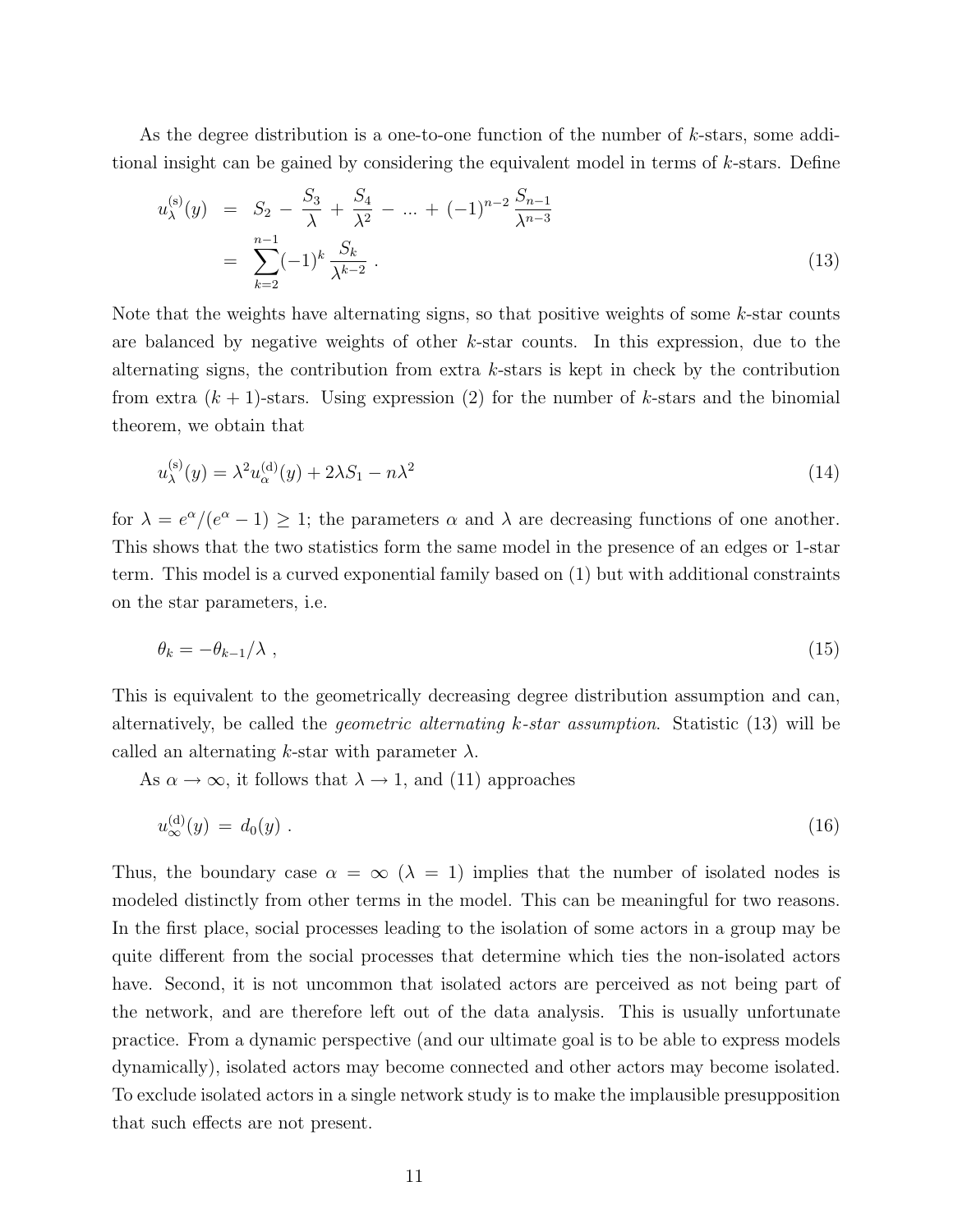The associated change statistic is

$$
z_{ij} = -\left(1 - e^{-\alpha}\right) \left(e^{-\alpha \tilde{y}_{i+}} + e^{-\alpha \tilde{y}_{j+}}\right) \tag{17}
$$

where  $\tilde{y} = \tilde{y}(i, j)$  is the reduced graph as defined above. This change statistic is an elementwise non-decreasing function of the adjacency matrix, but the change becomes smaller as the degrees  $\tilde{y}_{i+}$  become larger, and for  $\alpha > 0$  the change statistic is negative and bounded below by  $2(e^{-\alpha}-1)$ . Thus, according to the criterion in Handcock (2003), a full-conditional MCMC for this model will mix close to uniformly. This should help protect such the model from the inferential degeneracy that has hindered unconstrained models.

As discussed above, the change statistic aids interpretation. If the parameter value is positive, then we see that the conditional log-odds of a tie on  $(i, j)$  is greater among highdegree actors. In a loose sense, this expresses a version of preferential attachment (Albert and Barabási, 2002) with ties from low degree to high degree actors being more probable than ties among low degree actors. However preference for high degree actors is not linear in degree: the marginal gain in probability for connections to increasingly higher degree partners is geometrically decreasing with degree.

For instance, if  $\alpha = \ln(2)$  (i.e.,  $\lambda = 2$ ) in equation (17), for a fixed degree of i, a connection to a partner  $j_1$  who has two other partners is more probable than a connection to  $j_2$  with only one other partner, the difference in the change statistics being 0.25. But if  $j_1$  and  $j_2$ have degrees 5 and 6 respectively (from their ties to others than  $i$ ), the difference in the change statistics is less than 0.02. So, nodes with degree 5 and higher are treated almost equivalently. Given these two effects – a preference for connection to high degree nodes, and little differentiation among high degree nodes beyond a certain point, we expect to see two outcomes from models with this specification compared to Bernoulli graphs: a tendency for somewhat higher degree nodes, and a tendency for a core-periphery structure.

#### Other functions of degrees

Other functions of the node degrees could also be considered. It has been argued recently (for an overview see Albert and Barabási,  $2002$ ) that for many phenomena degree frequencies tend to 0 more slowly than exponential functions, e.g., as a negative power of the degrees. This suggests sums of reciprocals of degrees, or higher negative powers of degrees, instead of exponential functions such as (14). An alternative specification of a slowly decreasing function which exploits the fact that factorials are recurrent in the combinatorial properties of graphs and which is in line with recent applications of the Yule distribution to degree distributions (see Handcock and Jones, 2004), is a sum of ascending factorials of degrees,

$$
u(y) = \sum_{i=1}^{n} \frac{1}{(y_{i+} + c)_r}
$$
\n(18)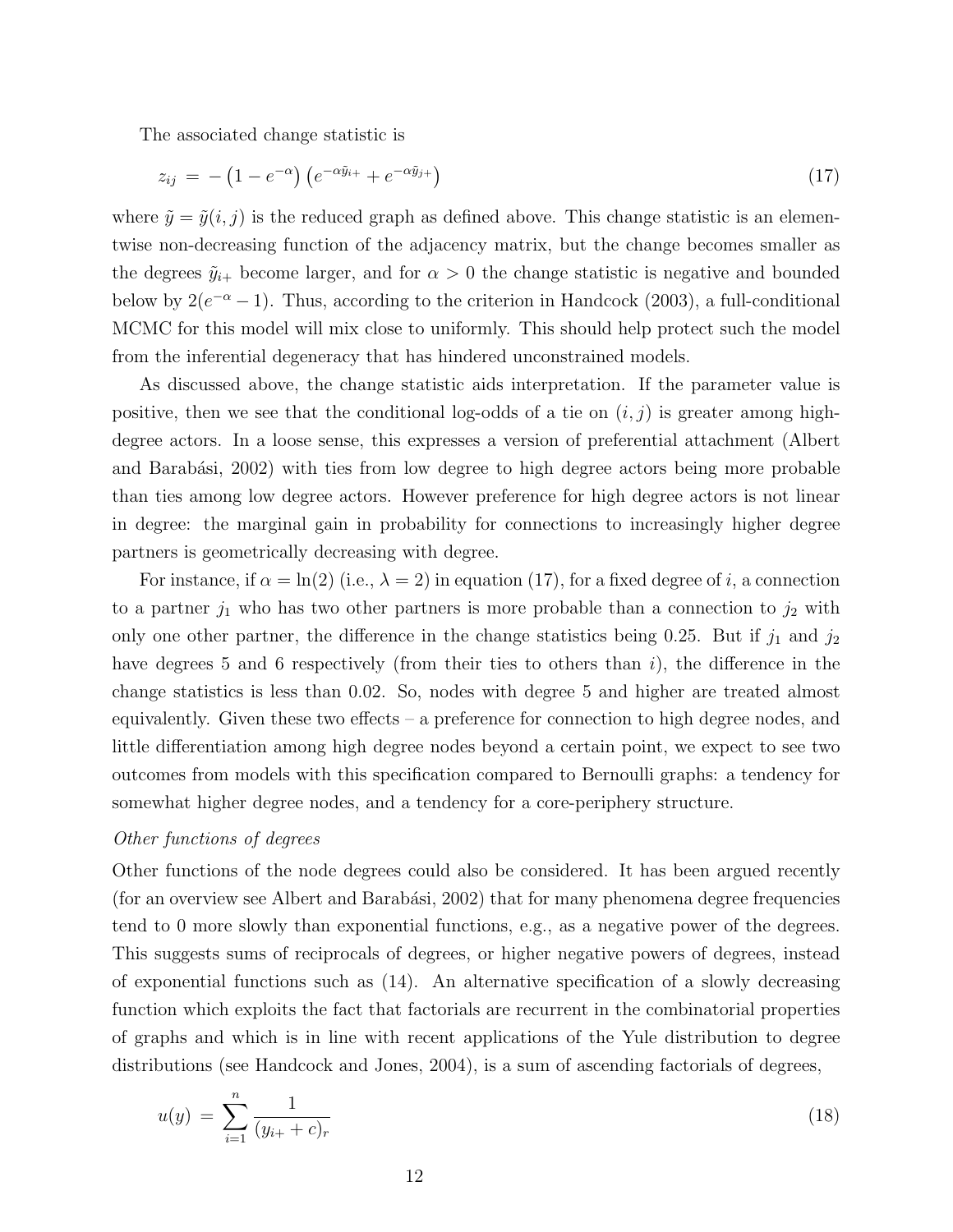where  $(d)_r$  for integers d is Pochhammer's symbol denoting the rising factorial,

$$
(d)_r = d(d+1)\dots(d+r-1) ,
$$

and the parameters c and r are natural numbers  $(1, 2, ...)$ . The associated change statistic is

$$
z_{ij}(y) = \frac{-r}{(\tilde{y}_{i+} + c)_{r+1}} + \frac{-r}{(\tilde{y}_{+j} + c)_{r+1}}.
$$
\n(19)

Suppose, for instance,  $r = c = 1$  with a positive parameter value. Then the change statistic multiplied by the parameter is a negative multiple of the degrees raised to the power −1. In this case, the general interpretation is similar to the previous case, but here the effect of a node of degree 4 is about twice that of a node of degree 10, and the effects for higher degree nodes will be more strongly differentiated (given adequate data).

The choice between this statistic and (13), and the choice of the parameters  $\alpha$  or  $\lambda, c$ , and  $r$ , will depend on considerations of fit to the observed network. Since these statistics are linearly independent for different parameter values, several of them could in principle be included in the model simultaneously (although this will sometimes lead to collinearity-type problems and change the interpretation of the parameters).

#### 3.2 Modeling transitivity by alternating  $k$ -triangles

The issues of degeneracy discussed above suggest that in many empirical circumstances the Markov random graph model of Frank and Strauss (1986) is too restrictive. Our experience in fitting data suggests that problems particularly occur with Markov models when the observed network includes not just triangles but larger "clique-like" structures that are not complete but nevertheless contain many triangles. Each of the three processes discussed in the introduction are likely to result in networks with such denser "clumps". These are indeed the subject of much attention in network analysis (cohesive subset techniques), and the transitivity parameter in Markov models (and perhaps the transitivity concept more generally) is in part a surrogate to examine such clique-like sections of the network because the triangle is the simplest clique that is not just a tie. But the linearity of the triangle count within the exponential is a source of the near-degeneracy problem in Markov models, when observed incomplete cliques are somewhat large and hence contain many triangles. What is needed to capture these 'clique-ish' structures is a transitivity-like concept that expresses triangulation also within subsets of nodes larger than three, and with a statistic that is not linear in the triangle count. Such a concept is proposed in this section.

From the problems associated with degeneracy, given the equivalence between the Markov conditional independence assumption and model (1), we draw two conclusions: (A) edges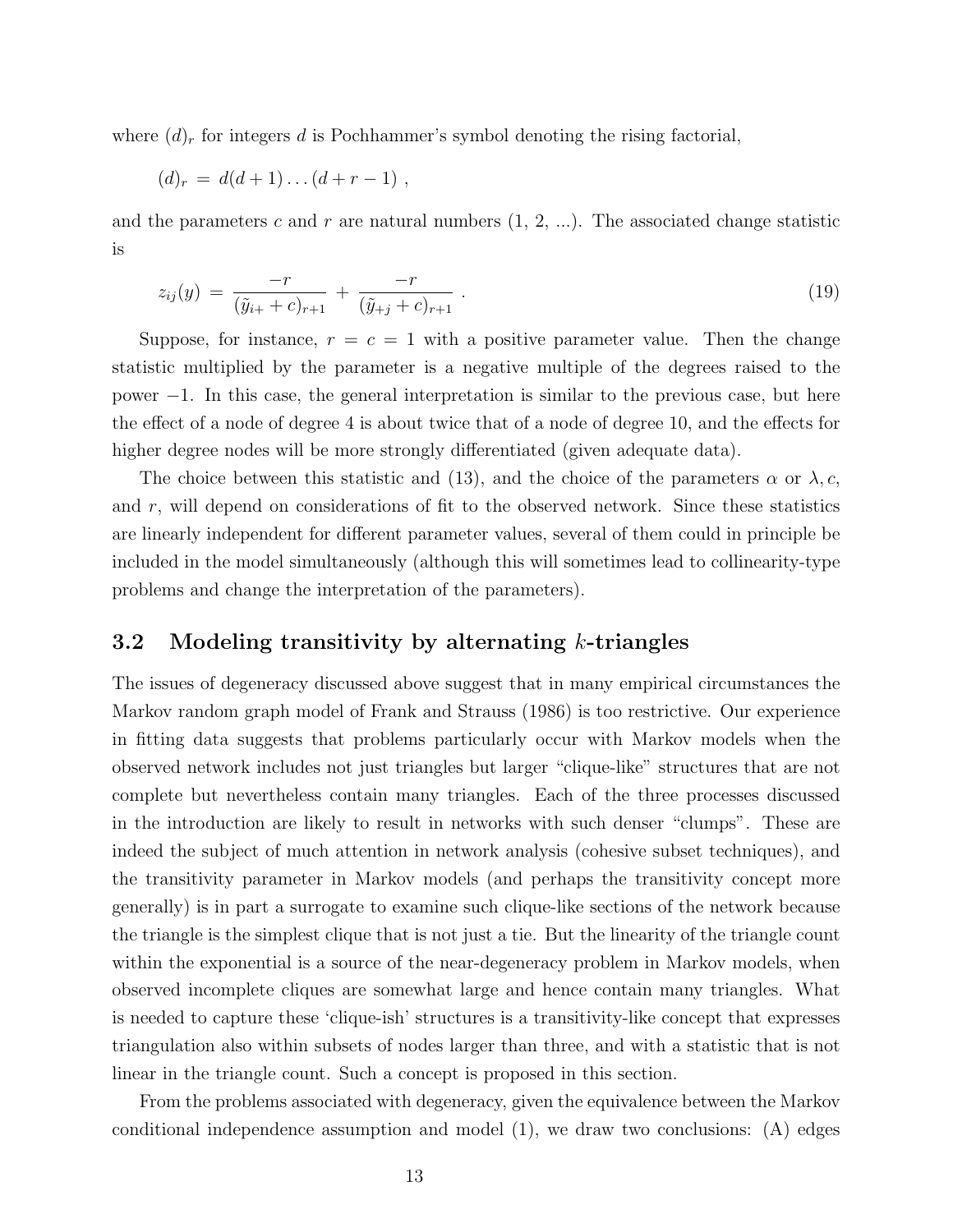that do not share a tie may still be conditionally dependent (i.e., the Markov dependence assumption may be too restrictive); (B) with regard to transitivity, the existence of a tie between two social actors often will not depend simply on the total number of transitive triangles to which this tie would contribute: i.e., the representation of transitivity by the total number of triangles often is too simplistic.

A more general type of dependence is the *partial conditional independence* introduced by Pattison and Robins (2002), which formulates a condition on the dependence that takes into account not only which nodes are being potentially tied, but also the other ties that exist in the graph: i.e., the dependence model is realization-dependent. This is a quite general approach.

To introduce k-triangles, we use the following specific dependence assumption: in addition to the usual Markov dependencies,  $Y_{iv}$  and  $Y_{uj}$  are conditionally dependent, given the rest of the graph, whenever  $y_{iu} = y_{vj} = 1$  (see Figure 2). This partial conditional indepen-



Figure 2: Partial conditional dependence when four-cycle is created

dence assumption states that two possible edges with four distinct nodes are conditionally dependent whenever their existence in the graph would create a four-cycle. One substantive interpretation is that the possibility of a four-cycle establishes the structural basis for a "social setting" among four individuals (Pattison and Robins, 2002), and that the probability of a dyadic tie between two nodes (here, i and v) is affected not just by the other ties of these nodes but also by other ties within such a social setting, even if they do not directly involve i and v.

A four-cycle assumption is a natural extension of modeling based on triangles (threecycles), and was first used by Lazega and Pattison (1999) in an examination of whether such larger cycles could be observed in an empirical setting to a greater extent than could be accounted for by parameters for configurations involving at most 3 nodes. Let us consider the four-cycle assumption alongside the Markov dependence. Under the Markov assumption,  $Y_{iv}$  is conditionally dependent on each of  $Y_{iu}$ ,  $Y_{uv}$ ,  $Y_{ij}$  and  $Y_{jv}$ , because these edge indicators share a node. So if  $y_{iu} = y_{jv} = 1$  (the precondition in the four-cycle partial conditional dependence), then all five of these possible edges can be mutually dependent, and hence the exponential model (4) could contain a parameter corresponding to the count of such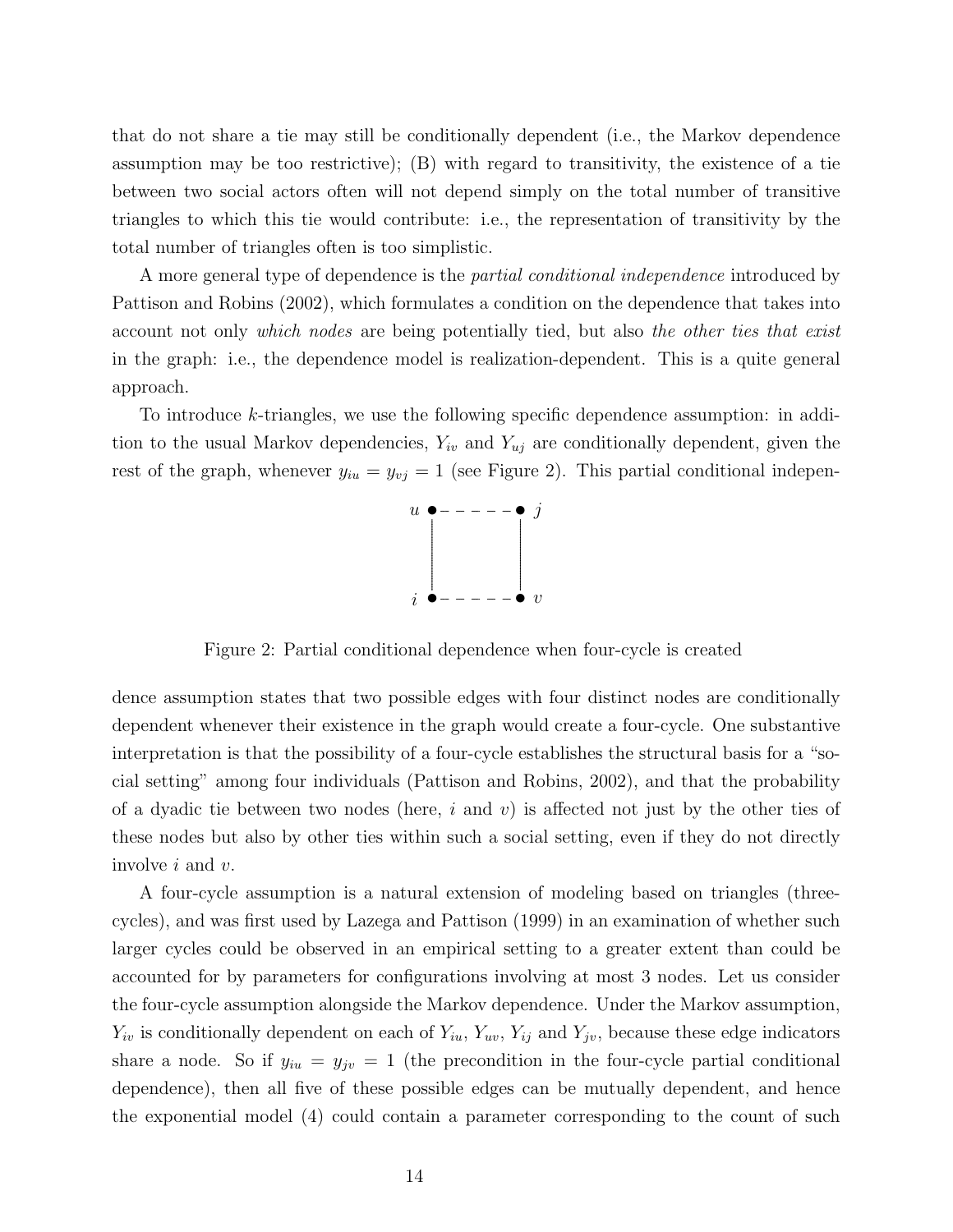configurations. We term this configuration, given by

$$
y_{iv} = y_{iu} = y_{ij} = y_{uv} = y_{jv} = 1,
$$

a two-triangle (see Figure 3). It represents the edge  $y_{ij} = 1$  as part of the triadic setting  $y_{ij} = y_{iv} = y_{jv} = 1$  as well as the setting  $y_{ij} = y_{iu} = y_{ju} = 1$ .



Figure 3: Two pictures of a two-triangle

Motivated by this approach, we introduce here a generalization of triadic structures in the form of graph configurations that we term  $k\text{-}triangles$ . For a non-directed graph, a k-triangle with base  $(i, j)$  is defined by the presence of a base edge  $i - j$  together with the presence of at least k other nodes adjacent to both i and j. We denote a 'side' of a k-triangle as any edge that is not the base. The integer k is called the *order of the k-triangle*. Thus a k-triangle is a combination of k individual triangles, each sharing the same edge  $i - j$ . The concept of a k-triangle can be seen as a triadic analogue of a k-star. If  $k_{\text{max}}$  denotes the highest value of k for which there is a k-triangle on a given base edge  $(i, j)$ , then the larger  $k_{\text{max}}$ , the greater the extent to which  $i$  and  $j$  are adjacent to the same nodes, or alternatively to which  $i$  and j share network partners. Because the notion of  $k$ -triangles incorporates that of an ordinary triangle  $(k = 1)$ , k-triangle statistics have the potential for a more granulated description of transitivity in social networks.



Figure 4: k-triangle for  $k = 5$ , i.e., 5-triangle

A summary of how dependence structures relate to conditional independence models is given by Robins and Pattison (in press). Here we use the property, proved by Pattison and Robins (2002), that a partial conditionally independent graph model will be an exponential random graph  $(4)$  with certain statistics in the exponent.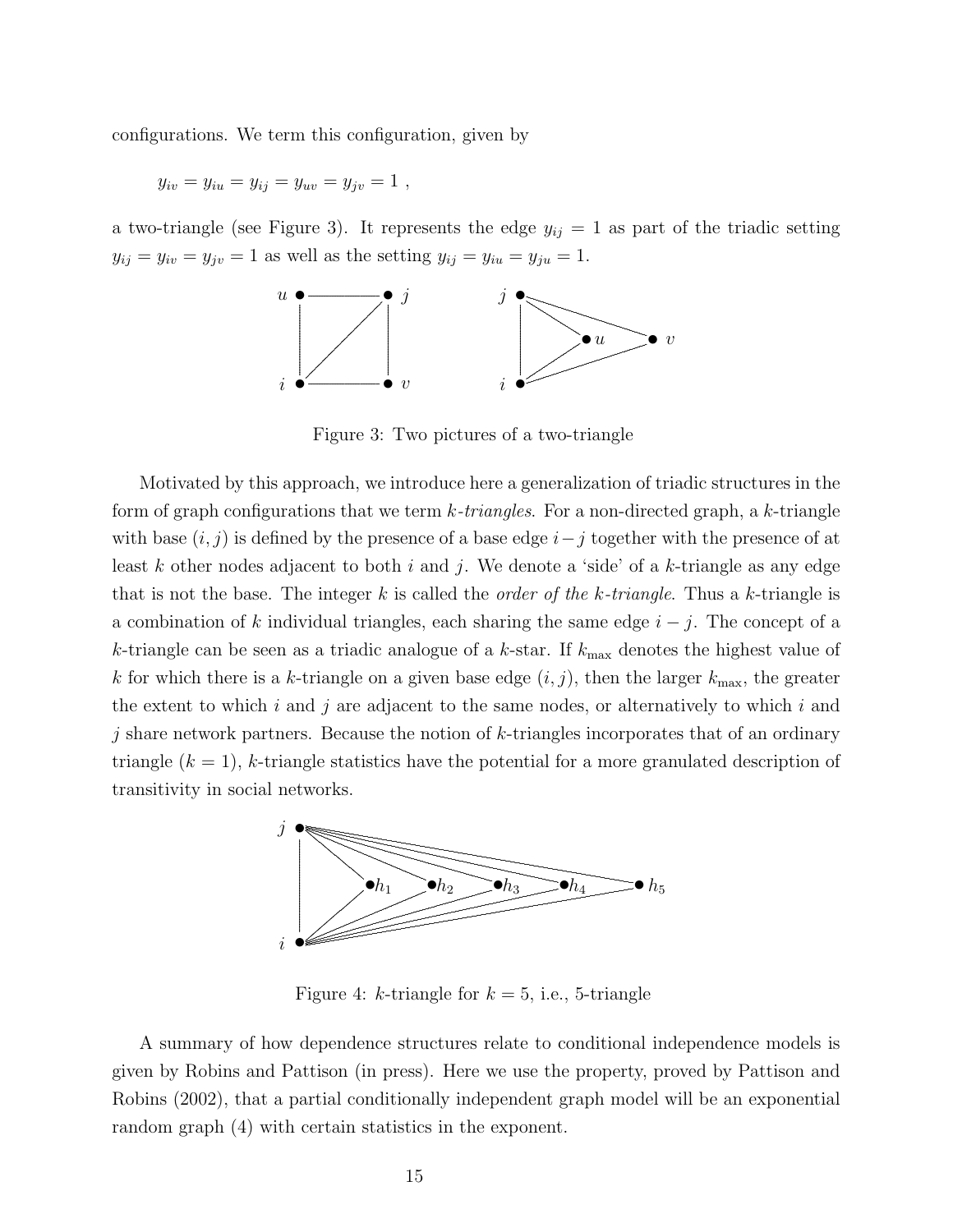We propose a model where the statistics  $u(y)$  contain, in addition to those of the Markov model, parameters for all k-triangles. It should be noted that the k-triangle counts for different  $k$  are all related. A three-triangle configuration, for instance, necessarily comprises three two-triangles, so the number of three-triangles cannot be less than thrice the number of two-triangles. Assuming appropriate graph realizations, every possible edge in a threetriangle configuration is conditionally dependent on every other possible edge through one or the other of the two-triangles, and hence as all possible edges are conditionally dependent, there is a parameter pertaining to the three-triangle in the model. Induction on k shows that the Markovian conditional dependence with the four-cycle partial conditional dependence implies that there can be a parameter in the model for each possible  $k$ -triangle configuration.

We see advantage in using  $k$ -triangles as a basis for assessing transitivity because large counts of individual triangles can be subsumed into smaller counts of k-triangles for  $k > 1$ , and because limiting the number of high-order k-triangles is a good way to let the probability distribution stay away from the complete graph.

A suitable representation of transitivity in social networks cannot be based on triangles alone, as it must express not only that there are comparitively many triangles, but also that there are not too many high-order k-triangles. Therefore we propose to introduce relations among the various  $k$ -triangle count statistics in much the same way as for alternating  $k$ stars, so as to limit the probability of occurrence of a large number of high-order k-triangles. Analogous to the alternating k-stars model, the k-triangle model described below implies a possibly substantial increase in probability for an edge to appear in the graph if it is involved in only one triangle, with further *but smaller* increases in probability as the number of triangles that would be created increases (i.e., as the edge forms  $k$ -triangle of larger and larger order.) Thus, the increase in probability for creation of a  $k$ -triangle is a decreasing function of k. There is a substantively appealing interpretation: if a social tie is not present despite many shared social partners, then there is likely to be a serious impediment to that tie being formed at all (e.g., impediments such as limitations to the number of nodes connected together in a very dense cluster, mutual antipathy, or geographic distance, depending on the empirical context). In that case, the addition of even more shared partners is not likely to increase the probability of the tie greatly.

The number of k-triangles can be expressed by the formula

$$
T_k = \sharp \left\{ (\{i, j\}, \{h_1, h_2, \dots, h_k\}) \mid \{i, j\} \subset V, \{h_1, h_2, \dots, h_k\} \subset V, \n y_{ij} = 1 \text{ and } y_{ih_\ell} = y_{h_\ell j} = 1 \text{ for } \ell = 1, \dots, k \right\} \n= \sum_{i < j} y_{ij} \binom{L_{2ij}}{k} \qquad \text{(for } k \ge 2),
$$
\n(20a)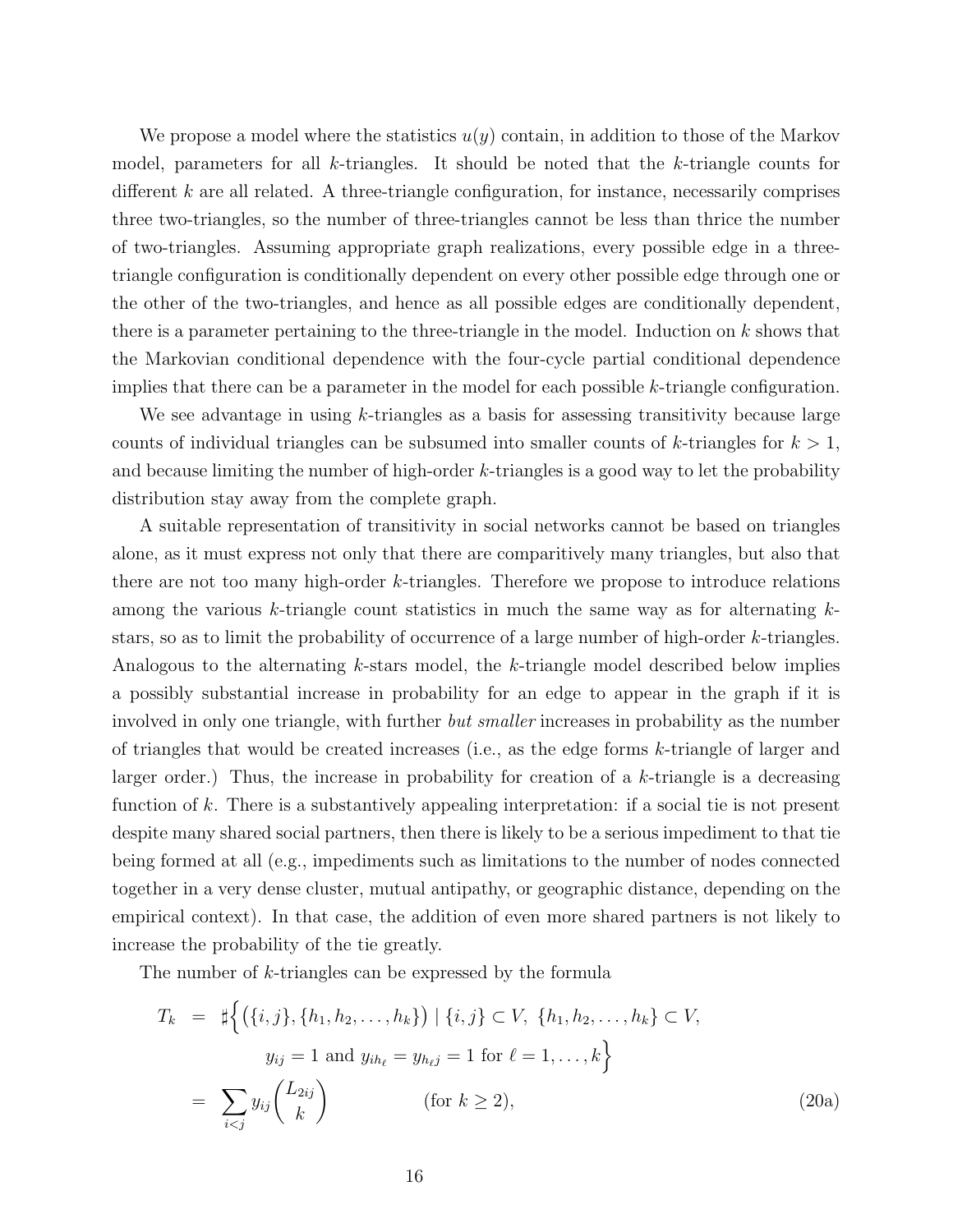where  $L_{2ii}$ , defined in (10), is the number of two-paths connecting i and j. (Note that for undirected graphs, two-paths and two-stars refer to the same configuration  $y_{ih} = y_{hj} = 1$ ; the name 'star' points attention to the middle vertex  $h$ , the name 'path' to the end vertices i and j.) If there exists a tie  $i - j$ , the value  $k = L_{2ij}$  is also the maximal order k for which a k-triangle exists on the base  $(i, j)$ . The formula for the number of triangles, which can be called 1-triangles, is different, due to the symmetry of these configurations:

$$
T_1 = \frac{1}{3} \sum_{i < j} y_{ij} L_{2ij} \tag{20b}
$$

We propose a model where these k-triangle counts occur as sufficient statistics in  $(4)$ , but with weights for the binomial coefficients  $\binom{L_{2ij}}{k}$  $\binom{2ij}{k}$  that have alternating signs and are geometrically decreasing, like those in the alternating  $k$ -stars.<sup>1</sup> We start with the 1-triangles – in contrast to  $(13)$  –, these being the standard type of triangles on which the others are based, with a weight of 3 aimed at obtaining a simple expression in terms of the numbers  $L_{2ij}$ . This leads to the following statistic, for which three equivalent expressions are given using (20) and the binomial formula,

$$
u_{\lambda}^{(t)}(y) = 3T_1 - \frac{T_2}{\lambda} + \frac{T_3}{\lambda^2} - \dots + (-1)^{n-3} \frac{T_{n-2}}{\lambda^{n-3}}
$$
  
= 
$$
\sum_{i < j} y_{ij} \sum_{k=1}^{n-2} \left(\frac{-1}{\lambda}\right)^{k-1} \binom{L_{2ij}}{k}
$$
  
= 
$$
\lambda \sum_{i < j} y_{ij} \left\{ 1 - \left(1 - \frac{1}{\lambda}\right)^{L_{2ij}} \right\} .
$$
 (21)

This counts the number of triangles but downweights the large numbers of triangles formed by the single tie  $i - j$  when there are many actors linked to i as well as  $j$  — i.e., when  $L_{2ij}$ is large. Note that the factor  $\{1 - (1 - 1/\lambda)^{L_{2ij}}\}$  increases from 0 for  $L_{2ij} = 0$  to almost 1 for  $L_{2ij} = n-2$ . As in the case of k-stars, the statistic can be constructed by imposing the constraint  $\tau_k = -\tau_{k-1}/\lambda$ , where  $\tau_k$  is the parameter pertaining to  $T_k$ .

We propose to use this statistic as a component in the exponential model (4) to model transitivity, in an attempt to provide a model that will be better able than the Markov graph model to represent empirically observed networks. In some cases, this statistic can be used alongside  $T = T_1$  in the vector of sufficient statistics, in other cases only either (21) (or, perhaps, only  $T_1$ ) will be used – depending on how the best fit to the empirical data is achieved, and on the possibility to obtain a non-degenerate model and satisfactory convergence of the estimation algorithm.

<sup>&</sup>lt;sup>1</sup>Here also, a decomposition analogous to the geometrically weighted degree count could be given, but this would be more complicated.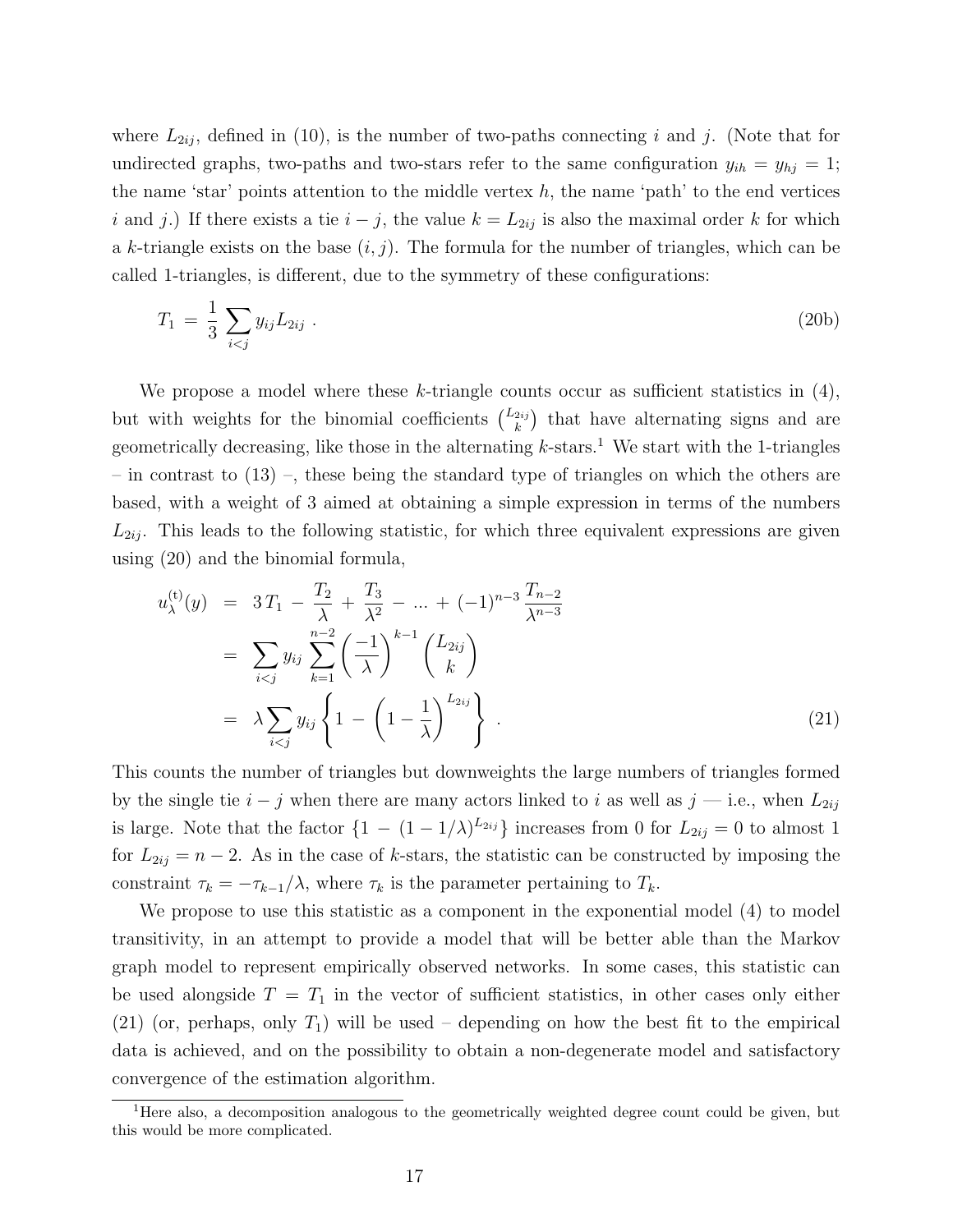The associated change statistic is

$$
z_{ij} = \lambda \left\{ 1 - \left( 1 - \frac{1}{\lambda} \right)^{\tilde{L}_{2ij}} \right\} + \sum_{h} \left\{ y_{ih} y_{jh} \left( 1 - \frac{1}{\lambda} \right)^{\tilde{L}_{2ih}} + y_{hi} y_{hj} \left( 1 - \frac{1}{\lambda} \right)^{\tilde{L}_{2hj}} \right\},
$$
\n
$$
(22)
$$

where  $\tilde{L}_{2uv}$  is the number of two-paths connecting nodes u and v in the reduced graph  $\tilde{y}$ (where  $\tilde{y}_{ij}$  is forced to be 0) for the various nodes u and v.

The change statistic demonstrates some interesting properties of the k-triangle model. Suppose  $\lambda = 2$  and the edge  $i - j$  is at the base of a k-triangle and consider the first term in the expression above. Then, similarly to the alternating  $k$ -stars, there is no great difference to the conditional log-odds of the edge being observed for values of k above 4 or 5 (unless perhaps the parameter value is rather large compared to other effects in the model). The model expresses the notion that it is the first one to three shared partners that principally influence transitive closure, with additional partners not substantially increasing the chances of the tie being formed. The second and third terms of the change statistic relate to situations where the tie completes a  $k$ -triangle as a side rather than as the base. Here there is a different effect. E.g., for the second term, the edge  $i - h$  is the base and h is a partner shared with j; the change statistic decreases as a function of the number of two-paths from i to h. This might be interpreted as actor i, already sharing many partners with  $h$ , feeling little impetus to establish a new shared partnership with  $j$  who also is a partner to  $h$ .

Just as for the alternating k-stars, this statistic is considered for  $\lambda \geq 1$ , and the downweighting of higher-order k-triangles is greater accordingly as  $\lambda$  is larger. Again, the boundary case  $\lambda = 1$  has a special interpretation. For  $\lambda = 1$  the statistic is equal to

$$
u_1^{(t)}(y) = \sum_{i < j} y_{ij} I\{L_{2ij} \ge 1\} \tag{23}
$$

the number of pairs  $(i, j)$  that are directly linked  $(y_{ij} = 1)$  but also indirectly linked  $(y_{ih} =$  $y_{hj} = 1$  for at least one other node h). In this case the change statistic is

$$
z_{ij} = I\{\tilde{L}_{2ij} \ge 1\} + \sum_{h} \left\{ y_{ih} y_{jh} I\{\tilde{L}_{2ih} = 0\} + y_{hi} y_{hj} I\{\tilde{L}_{2hj} = 0\} \right\}.
$$
 (24)

#### 3.3 Alternating independent two-paths

It is tempting to interpret the effect of the alternating k-triangles as an effect for a tie to form on a base, emergent from the various two-paths that constitute the sides. But the change statistic makes clear that formation of alternating k-triangles involves not only the formation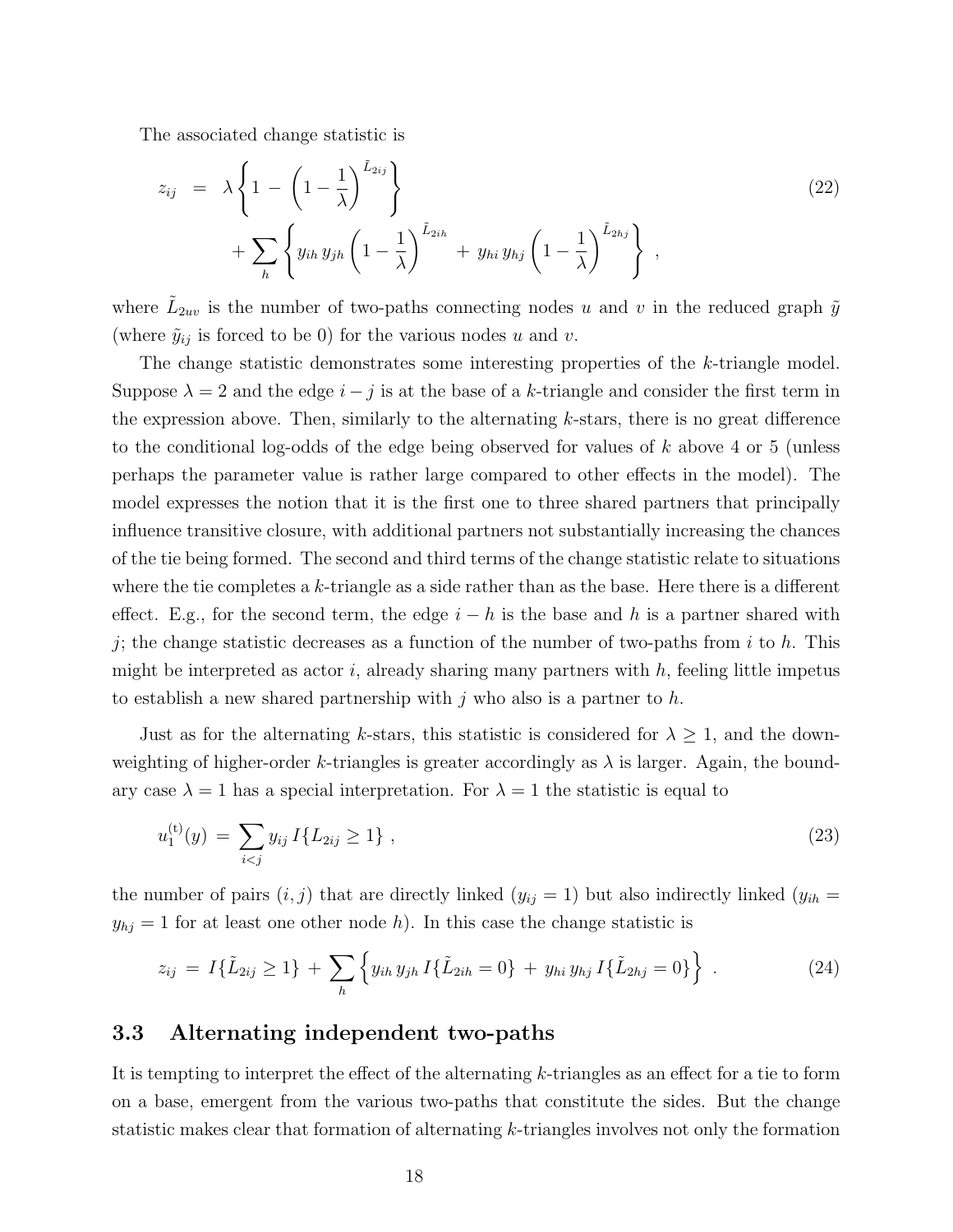of new bases of  $k$ -triangles, but also new sides of  $k$ -triangles, which should be interpreted as contributing to prerequisites for transitive closure rather than as establishing transitive closure. In order to differentiate between these two interpretations, it is desirable to control for the prerequisites for transitive closure, i.e., the number of configurations that would be the sides of k-triangles if there would exist a base edge. This means that we consider in addition the effect of connections by two-paths, irrespective of whether the base is present or not. This is precisely analogous in a Markov model to considering both potential triangles i.e., two-stars and two-paths – and actual triangles. For Markov models, the presence of the two-star effect permits the triangle parameter to be interpreted simply as transitivity, rather than a combination of both transitivity and two-paths. Otherwise it is not clear whether triangles have formed merely as a chance agglomeration of many two-paths. Including the following configuration implies that the same interpretation is valid in our new model.

We introduced k-triangles as an outcome of a four-cycle dependence structure. Of course, a four-cycle is a combination of two two-paths. The sides of a k-triangle can be viewed as combinations of four-cycles. More simply, we construe them as independent (the graphtheoretical term for non-intersecting) two-paths connecting two nodes.



Figure 5: 2-independent two-paths (left) and 5-independent two-paths (right)

Thus, we define k-independent two-paths as configurations  $(i, j, h_1, \ldots, h_k)$  where all nodes  $h_1$  to  $h_k$  are adjacent to both i and j, irrespective of whether i and j are tied. Their number is expressed by the formula

$$
U_k = \sharp \left\{ (\{i, j\}, \{h_1, h_2, \dots, h_k\}) \mid \{i, j\} \subset V, \{h_1, h_2, \dots, h_k\} \subset V, i \neq j, y_{ih_\ell} = y_{h_\ell j} = 1 \text{ for } \ell = 1, \dots, k \right\}
$$
  

$$
= \sum_{i < j} {L_{2ij} \choose k} \qquad \text{(for } k \neq 2) \tag{25a}
$$
  

$$
U_2 = \frac{1}{2} \sum_{i < j} {L_{2ij} \choose 2} \qquad \text{(number of four-cycles)}; \tag{25b}
$$

the specific expression for  $k = 2$  is required because of the symmetries involved. The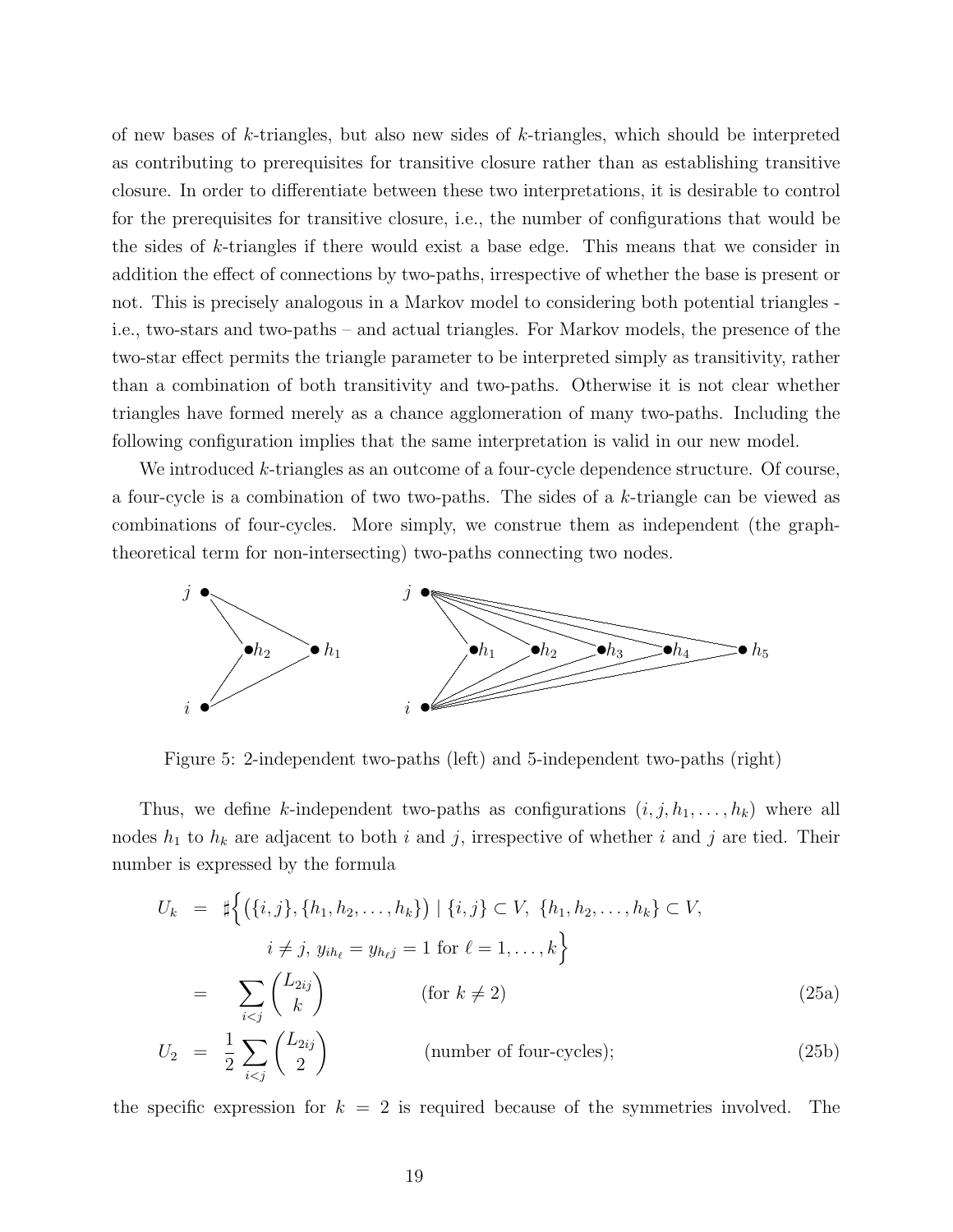corresponding statistic with alternating and geometrically decreasing weights is

$$
u_{\lambda}^{p}(y) = U_{1} - \frac{2}{\lambda} U_{2} + \sum_{k=3}^{n-2} \left(\frac{-1}{\lambda}\right)^{k-1} U_{k}
$$
  
=  $\lambda \sum_{i < j} \left\{ 1 - \left(1 - \frac{1}{\lambda}\right)^{L_{2ij}} \right\},$  (26)

where, in analogy to the statistic for the k-triangles, the extra factor 2 is used for  $U_2$  in order for the binomial formula to yield the nice expression (26). This is called the alternating independent two-paths statistic. The change statistic is

$$
z_{ij} = \sum_{h \neq i,j} \left\{ y_{jh} \left( 1 - \frac{1}{\lambda} \right)^{\tilde{L}_{2ih}} + y_{hi} \left( 1 - \frac{1}{\lambda} \right)^{\tilde{L}_{2hj}} \right\} . \tag{27}
$$

As for the alternating k-star and k-triangle statistics, the alternating independent twopaths statistic can be generated by imposing the constraint  $\nu_k = -\nu_{k-1}/\lambda$ , where  $\nu_k$  is the parameter corresponding to  $U_k$ .

For  $\lambda = 1$  the statistic reduces to

$$
u_1^{\mathcal{P}}(y) = \sum_{i < j} I\{L_{2ij} \ge 1\} \tag{28}
$$

the number of pairs  $(i, j)$  which are indirectly connected by at least one two-path. This statistic is counterpart to statistic (23), the number of pairs both directly and indirectly linked. Taken together they assess effects for transitivity in precise analogy with triangles and two-stars for Markov graphs. Since two nodes i and j are at a geodesic distance of two if they are indirectly linked but not directly linked, the number of nodes at a geodesic distance two is equal to (28) minus (23). The change statistic for  $\lambda = 1$  is

$$
z_{ij} = \sum_{h \neq i,j} \left\{ y_{jh} I\{\tilde{L}_{2ih} = 0\} + y_{hi} I\{\tilde{L}_{2hj} = 0\} \right\} . \tag{29}
$$

### 3.4 Summarizing the proposed statistics

Summarizing the preceding discussion, we propose to model transitivity in networks by exponential random graph models that could contain in the exponent  $u(y)$  the following statistics.

1. The total number of edges  $S_1(y)$ , to reflect the density of the graph; this is superfluous if the analysis is done conditional on the total number of edges – and this indeed is our advice.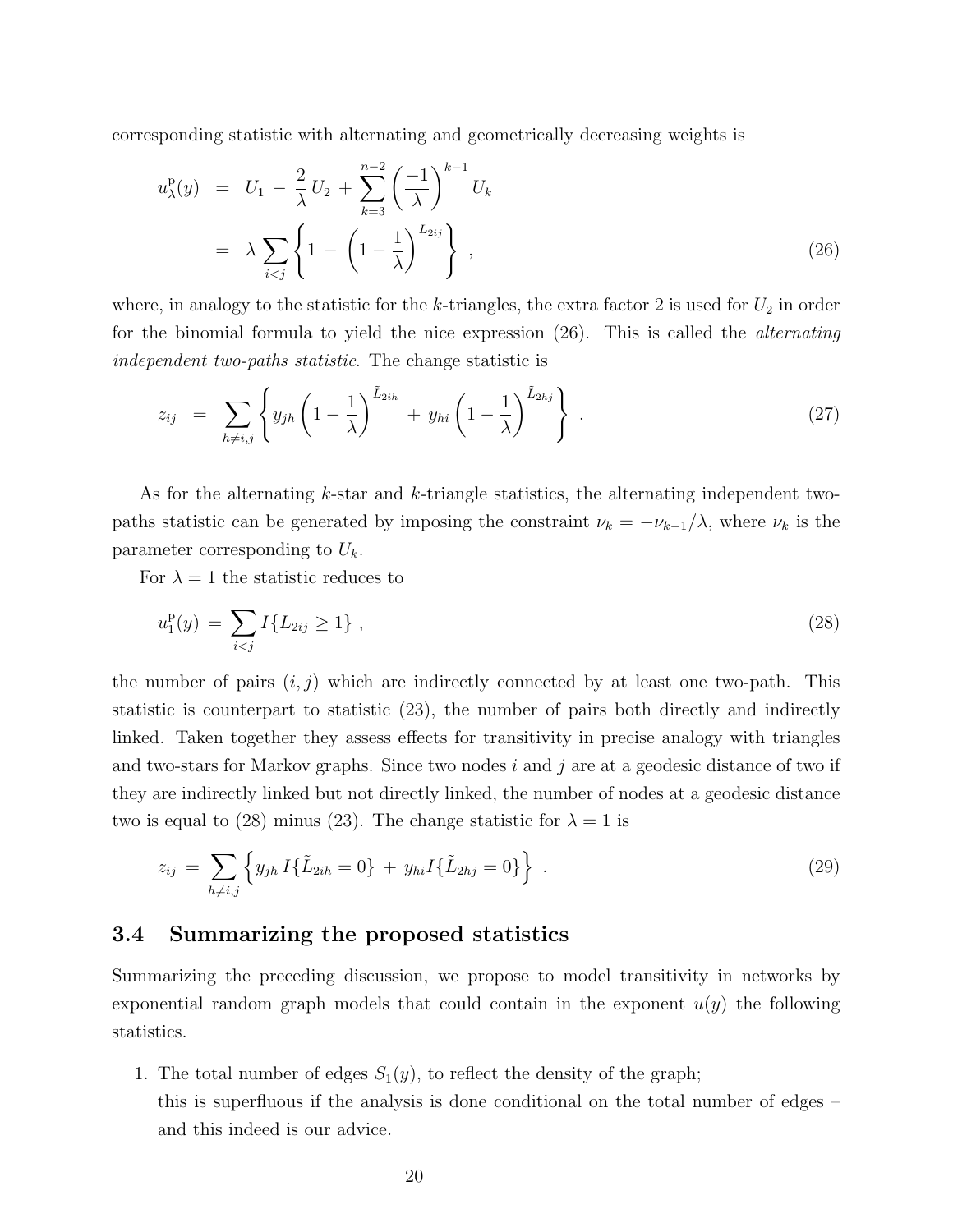- 2. The geometrically weighted degree distributions defined by (11), or equivalently the alternating k-stars (13), for a given suitable value of  $\alpha$  or  $\lambda$ , to reflect the distribution of the degrees.
- 3. This can be supplemented, or replaced, by the number of two-stars  $S_2(y)$  or sums of reciprocals or ascending factorials (18); the choice between these degree-dependent statistics will be determined by the resulting fit to the data and the possibility to obtain satisfactory parameter estimates.
- 4. The alternating k-triangles (21) and the alternating independent two-paths (26), again for a suitable value of  $\lambda$  (which should be the same for the k-triangles and the alternating independent two-paths, but may differ from the value used for the alternating k-stars), to reflect transitivity and the preconditions for transitivity.
- 5. This can be supplemented with the triad count  $T(y) = T_1(y)$ , if a satisfactory estimate can be obtained for the corresponding parameter, and if this yields a better fit as shown from the t-statistic for this parameter.

Of course, actor and dyadic covariate effects can also be added. The choice of suitable values of  $\alpha$  and  $\lambda$  depends on the data set. Fitting this model to a few data sets, we had good experience with  $\lambda = 2$  or 3 and the corresponding  $\alpha = \ln(2)$  or  $\ln(1.5)$ . In some cases it may be useful to include the statistics for more than one value of  $\lambda$ , e.g.,  $\lambda = 1$  (with the specific interpretations as discussed above) together with  $\lambda = 3$ .

Under the ERGM defined by these statistics, two edge indicators  $Y_{ij}$  and  $Y_{uv}$  are conditionally dependent, given all other edges, only if either

(1) the vertices  $i, j, u, v$  are not all distinct, i.e.,  $\{i, j\} \cap \{u, v\} \neq \emptyset$ , or

(2) the vertices  $i, j, u, v$  are all distinct, and  $Y_{iu} = Y_{vj} = 1$  or  $Y_{iv} = Y_{uj} = 1$ , i.e., if the edges existed they would be part of a four-cycle.

This dependence extends the classical Markovian dependence, expressed by the first condition, in a meaningful way to a dependence within social settings. It should be noted, however, that this type of partial conditional dependence is satisfied by a much wider class of stochastic graph models than the transitivity-based models proposed here. Parsimony of modeling leads to restricting attention primarily to the statistics proposed here. Further modeling experience and theoretical elaboration will have to show to what extent it is desirable to continue modeling by including counts of other higher-order subgraphs, representing more complicated group structures.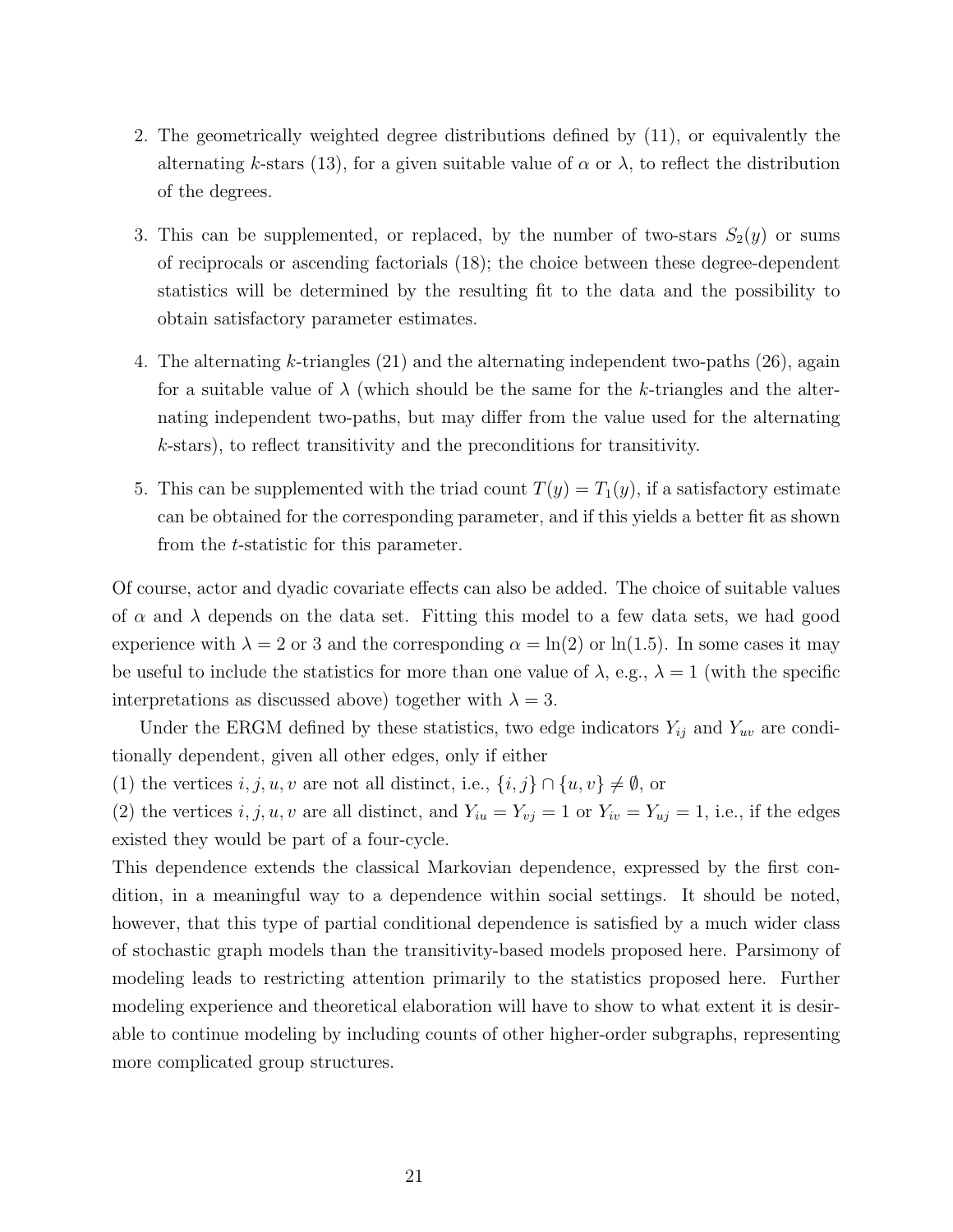# 4 New Modeling Possibilities With These Specifications

In this section, we present some results from simulation studies of these new model specifications. This section is far from a complete exploration of the parameter space. It only provides examples of the types of network structures that may emerge from the new specifications. More particularly, it is illustrated how the new alternating k-triangle parameterization avoids certain of the problems with degeneracy noted above in regard to Markov random graph models.

We present results for distributions of non-directed graphs of 30 nodes. The simulation procedure is similar to that used in Robins et al (in press). In summary, we simulate graph distributions using the Metropolis-Hastings algorithm from an arbitrary starting graph, choosing parameter values judiciously to illustrate certain points. Typically we have simulation runs of 50,000, with a burn-in of 10,000, although when MCMC diagnostics indicate that burn-in may not have been achieved we carry out a longer run, sometimes up to half a million iterations. We sample every  $100<sup>th</sup>$  graph from the simulation, examining graph statistics, and geodesic and degree distributions.

## 4.1 Geometrically weighted degree distribution

The graph in Figure 6 is from a distribution obtained by simulating with an edge parameter of  $-1.7$  and a weighting parameter  $(\alpha = \ln(2) = 0.693$ , corresponding to  $\lambda = 2$ ) of 2.6. This is a low density graph with 25 edges and a density of 0.06, and in terms of graph statistics is quite typical of graphs in the distribution. Even despite the low density, the graph shows elements of a core-periphery structure, with some relatively high degree nodes (one with degree 7), several isolated nodes, and some low degree nodes with connections into the higher degree "core". What particularly differentiates the graph from a comparable Bernoulli graph distribution with a mean of 25 edges is the number of stars, especially higher order stars. For instance, the number of 4-stars in the graph is 3.5 standard deviations above that from the Bernoulli distribution. This is the result of a longer tail on the degree distribution, compensated by larger numbers of low degree nodes. (For instance, less than 2% of corresponding Bernoulli graphs have the combination expressed in this graph of 18 or more nodes isolated or of degree 1, and of at least one node with degree 6 or above.) Because of the core-periphery elements, the triangle count in the graph, albeit low, is still 3.7 standard deviations above the mean from the Bernoulli distribution. Monte Carlo maximum likelihood estimates using the procedure of Snijders (2002) as implemented in the program SIENA (Snijders and Huisman, 2003) reassuringly reproduced the original parameter values,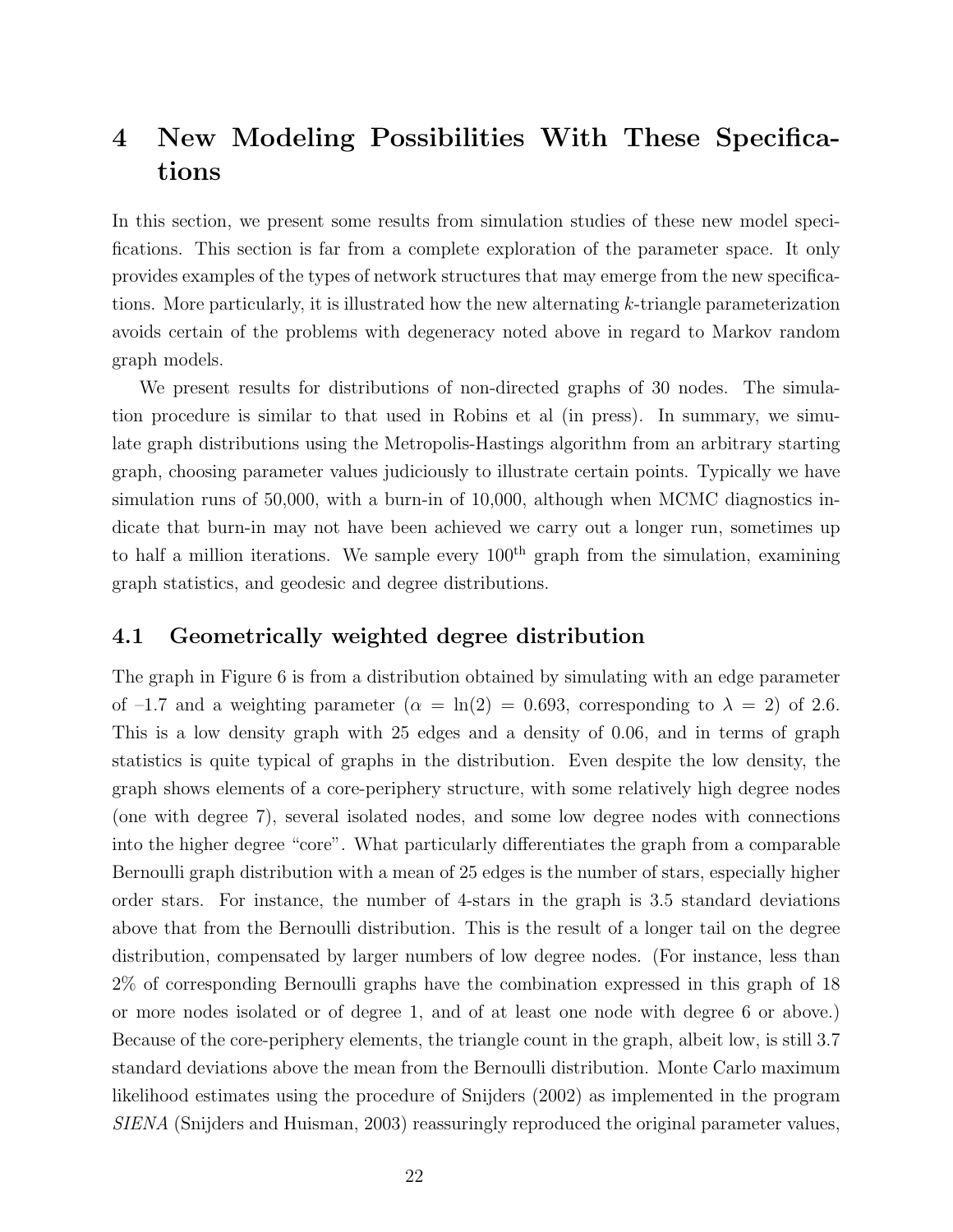with an estimated edge parameter of  $-1.59$  (standard error 0.35) and a significant estimated geometrically weighted degree parameter of 2.87 (s.e. 0.86) .



Figure 6: A graph from an alternating  $k$ -star distribution

It is useful to compare the geometrically weighted degree distribution, or alternatively alternating k-star graph distribution, of which the graph in Figure 6 is an example, against the Bernoulli distribution with the same expected number of edges. Figure 7 is a scatter plot comparing the number of edges against the alternating k-stars statistic for both distributions. The figure demonstrates a small but discernible difference between the two distributions in terms of the number of  $k$ -stars for a given number of edges. There is also a tendency here for greater dispersion of edges and alternating k-stars in the k-star distribution. As with our example graph, in the alternating  $k$ -star distributions there are more graphs with high degree nodes, as well as graphs with more low degree nodes.

Finally, in Figure 8, we illustrate the behavior of the model as the alternating  $k$ -star parameter increases. The figure plots the mean number of edges for models with an edge parameter of –4.3 and varying alternating k-star parameters, keeping  $\lambda = 2$ . Equation (13) implies that, as a graph becomes denser, the change statistic for alternating k-stars becomes closer to its constant maximum, so that high density distributions are very similar to Bernoulli graphs. In Figure 8, with an alternating k-star parameter of 1.0 or above, the properties of individual graphs within these distributions are difficult to differentiate from Bernoulli graphs. Even so, the distributions themselves (except those that are extremely dense) tend to exhibit much greater dispersion in graph statistics, including in the number of edges. The important point to note here is that there is a relatively smooth transition from low density to high density graphs as the parameter increases, without the almost discontinuous jumps that betoken degeneracy and are often exhibited in Markov random graph models with positive star parameters.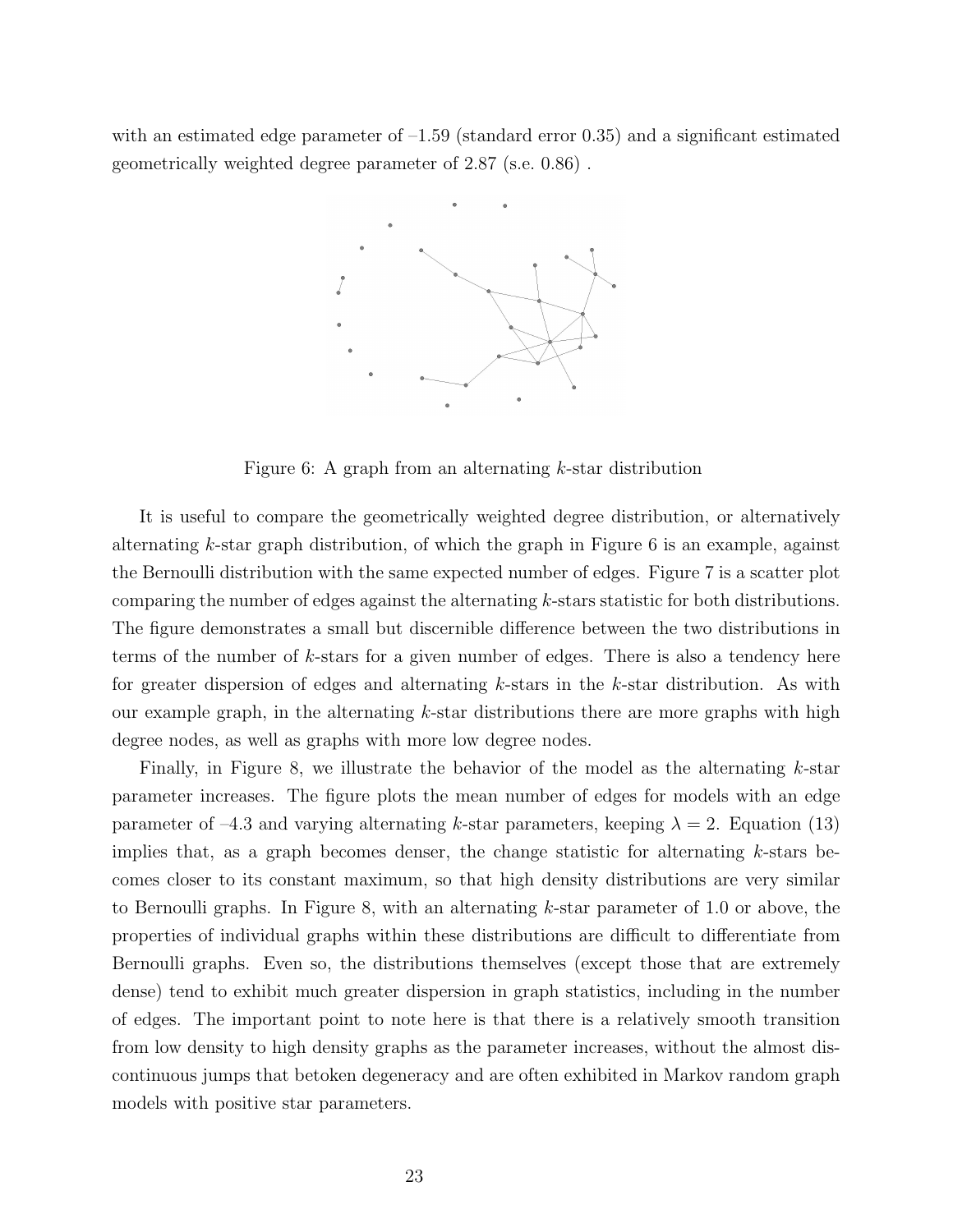

Figure 7: Scatterplot of edges against alternating  $k$ -stars for Bernoulli and alternating  $k$ -star graph distributions

## 4.2 Alternating k-triangles

The degeneracy issue for transitivity models, and the advance presented by the alternating  $k$ -triangle specification, are illustrated in Figure 9. This figure depicts mean number of edges for three transitivity models for various values of a transitivity-related parameter. Each of these models contains a fixed edge parameter, set at  $-3.0$ , plus certain other parameters.

The first model (labeled 'triangle without star parameters' in the figure) is a Markov model with simply the edge parameter and a triangle parameter. For low values of the triangle parameter, only very low density graphs are observed; for high values only complete graphs are observed. There is a small region, with a triangle parameter between 0.8 and 0.9, where either a low density or a complete graph may be the outcome of a particular simulation. This bimodal graph distribution for certain triangle parameter values was observed by Snijders (2002). Clearly, this simple two parameter model is quite inadequate to model realistic social networks that exhibit transitivity effects. It reinforces the argument by Robins et al (in press) that more complex models may give greater leverage in avoiding degeneracy.

The second model (labeled 'triangle with negative star parameters' in the figure) is a Markov model with the inclusion of 2- and 3-star parameters as recommended by Robins et al (in press), in particular a positive 2-star parameter value (0.5) and a negative 3 star parameter value  $(-0.2)$ , and a triangle parameter with various values. The negative star parameter (in this case, the 3-star) widens the non-degenerate region of the parameter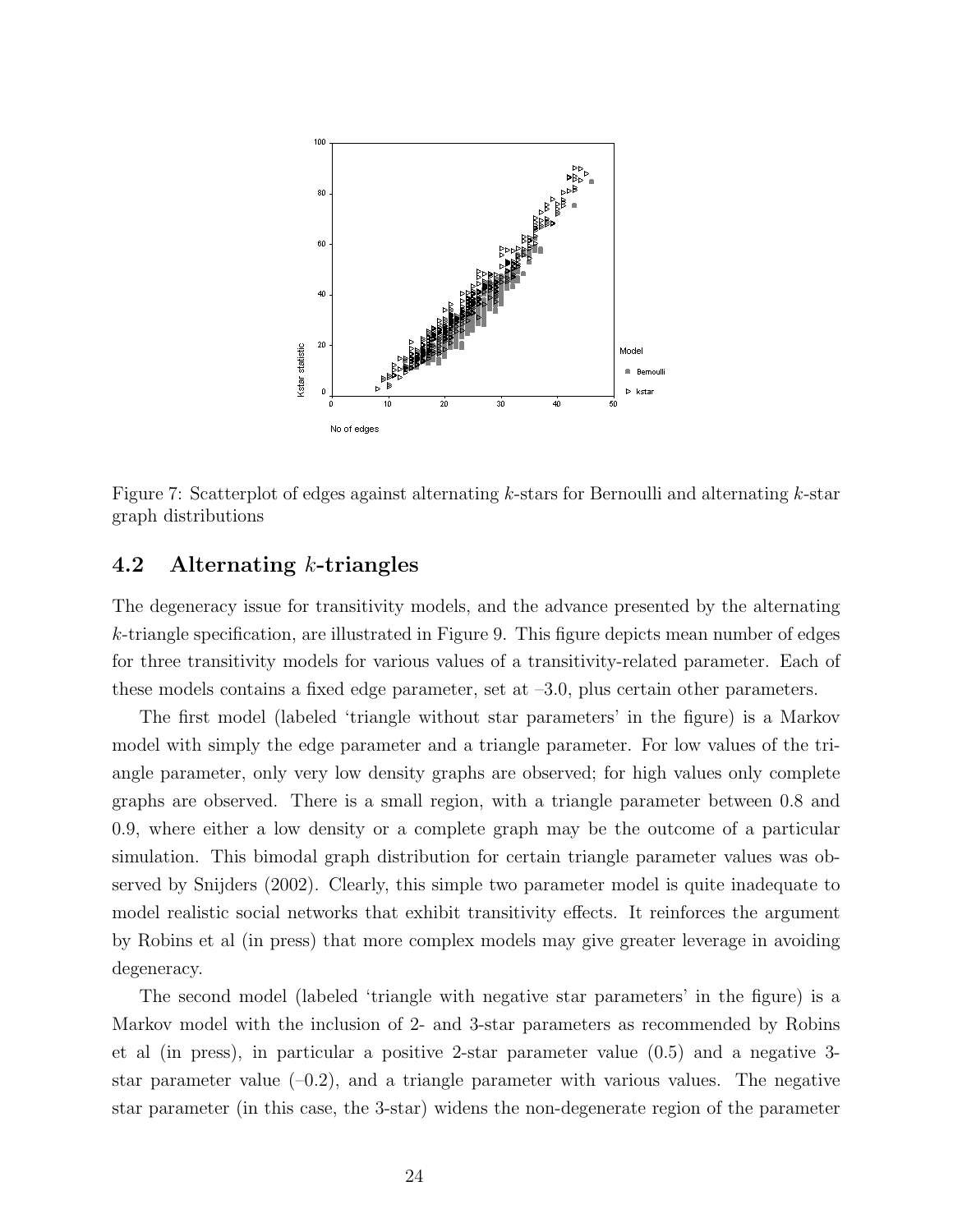

Figure 8: Mean number of edges in alternating k-star distributions with different values of the alternating k-star parameter

space, by preventing the explosion of edges that leads to complete graphs. In this example, this works well until the triangle parameter reaches about 1.1. Below this value, the graph distributions are stochastic, of relatively low density, and tend to have high clustering relative to the number of edges (in comparison to Bernoulli graph distributions). With a triangle parameter above 1.1, however, the graph distribution tends to be "frozen", not on the empty or full graph but on disconnected cliques akin to the caveman graphs of Watts (1999). This area of near degeneracy was observed by Robins et al (in press).

The third model (labeled 'ktriangle' in the figure), on the other hand, does not seem to suffer the discontinuous jump, nor the caveman area of near degeneracy, of the first and second models. It is a two parameter model with an edge parameter and an alternating  $k$ triangles parameter, and the expected density increases smoothly as a function of the latter parameter.

A similar type of result can be seen by fixing the transitivity parameter in these models and varying the edge parameter, as in Figure 10 (for the two Markov models, with a triangle parameter of 1.0 and with star parameters as before; and for the alternating k-triangles model, with an alternating  $k$ -triangles parameter of 0.8). Again there is a major discontinuity for the Markov model without star parameters, and again the Markov model with star parameters freezes into caveman-like structures at a certain point (with an edge parameter greater than about  $-1.5$ ). But once more the alternating k-triangle model moves from low to high density in a relatively smooth way.

Figure 11 contains two examples of graphs from alternating k-triangles distributions. The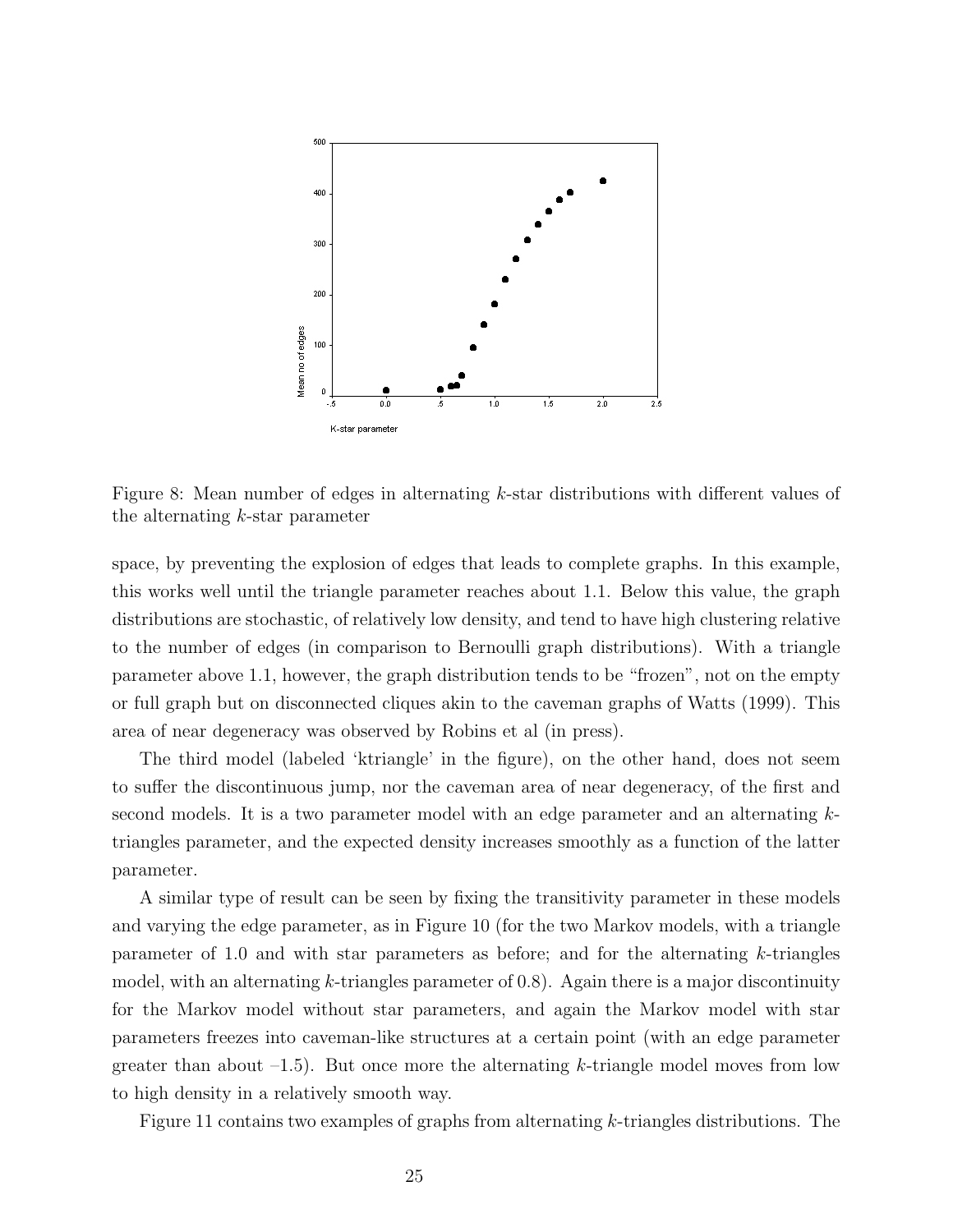

Figure 9: Mean number of edges in various graph distributions with different values of a triangle parameter

higher alternating k-triangles parameter (right panel of the figure) results understandably in a denser graph but the transitive effects are quite apparent from the diagrams. Both distributions have significantly higher transitivity than Bernoulli graphs. This is illustrated in Figure 12 representing features of three graph distributions: the alternating k-triangles distribution of which the right panel graph in Figure 11 is a representative (edge parameter  $= -3.7$ ; alternating k-triangle parameter  $= 1.1$ ); the Bernoulli graph distribution with mean number of edges identical to this alternating k-triangle distribution (edge parameter  $= -1.35$ , resulting in a mean 89.5 edges); and a Markov random graph model with positive 2-star, negative 3-star and positive triangle parameters, with parameter values chosen to produce the same mean number of edges (edge parameter  $= -2.7$ ; 2-star parameter  $= 0.5$ ; 3-star parameter  $= -0.2$ , triangle parameter  $= 1.0$ , mean number of edges  $= 88.8$ ). We can see from the figure that for the same number of edges the alternating  $k$ -triangle distribution is clearly differentiated both from its comparable Bernoulli model, as well as the Markov model, in having higher numbers of triangles. The Markov model also tends to have more triangles than the Bernoulli model, reflecting its positive triangle parameter.

For an edge-plus-alternating-k-triangle model applied to the graph in the left hand panel of Figure 11, SIENA produced Monte Carlo maximum likelihood estimates that converged satisfactorily and were consistent with the original parameter values: edge –3.45 (s.e. 0.31), alternating k-triangles 0.97 (s.e. 0.15). Estimates for a Markov model with 2-,3-star and triangle parameters did not converge adequately in SIENA. Use of the ergm program suggested that no maximum likelihood estimate existed for models including up to 4-stars, with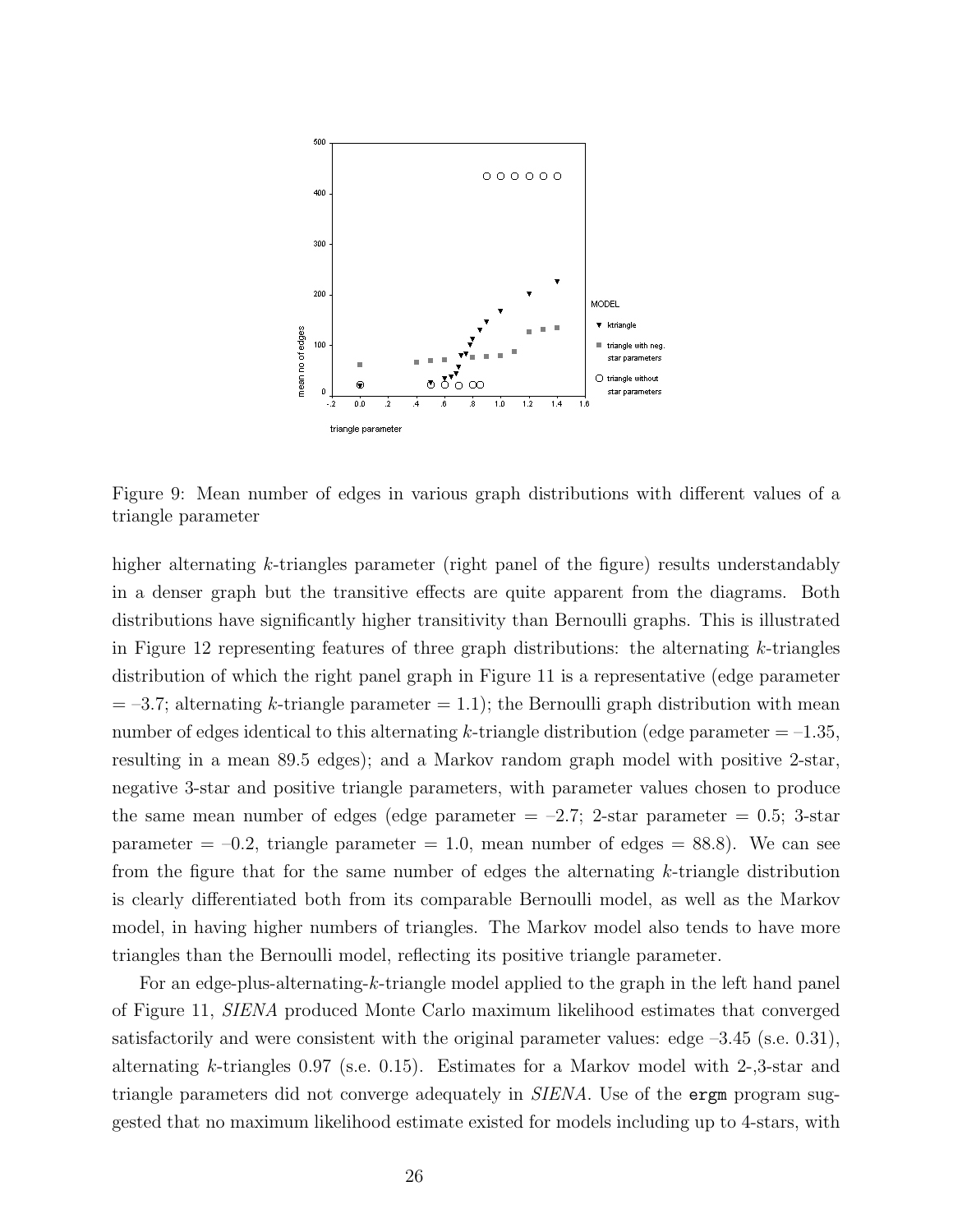

Figure 10: Mean number of edges in various graph distributions with different values of an edge parameter

or without triangle parameters. It seems that the dense core of triangulation produced in graphs from this distribution take us into nearly degenerate regions of the parameter space of Markov models.

#### 4.3 Independent two-paths

Some of the distinctive features of independent two-path distributions are as follows. A simple way to achieve many independent two-paths is to have cycles through two high degree nodes. This is what we see in Figure 13, which is a graph from a distribution with edge parameter –3.7 and independent two- paths parameter 0.5. Compared to a Bernoulli graph distribution with the same mean number of edges, this graph distribution has substantially more stars, triangles, k-stars, k-triangles and of course independent two-paths. It is dramatically different from the Bernoulli distribution.

With increasing independent two-paths parameter, the resulting graphs tend to have two centralized nodes, but with more edges among the non-central nodes. For lower (but positive) independent two-paths parameters, however, only one centralized node appears, resulting in a single star-like structure, with several isolates. We know of no set of Markov graph parameters that can produce such large star-like structures, without conditioning on degrees.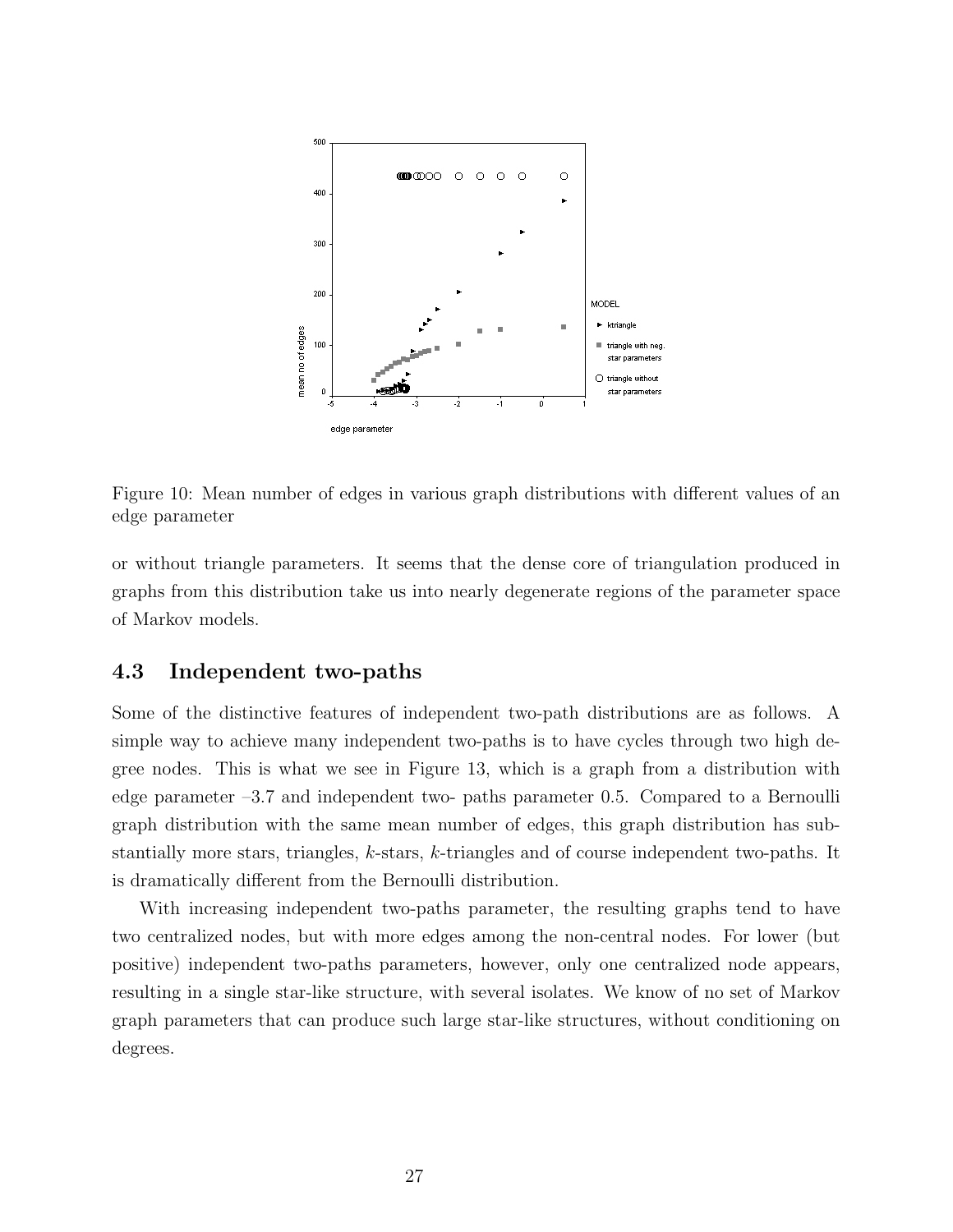

Figure 11: A low density and a higher density  $k$ -triangle graph (Note: edge parameter  $=$  -3.7 for both; alternating k-triangles parameter  $=$  1.0 for left panel and 1.1 for right panel)

### 4.4 Combinations of the parameters

We have experimented with various combinations of the parameters to examine the emergent properties of the distribution. This is a matter for ongoing work but there are a few early results that we can briefly note here, particularly in regard to combinations of alternating  $k$ -triangles and independent two-paths. A strong alternating  $k$ -triangle effect may produce one core of high density nodes with many triangles among them, as in the right panel of Figure 11. When a positive alternating  $k$ -triangle effect is combined with a negative independent two-paths effect, the result can be a structure akin to a caveman graph with two caves, although in this case the simulation is not frozen and remains stochastic. This is a notable result that opens the possibility of estimation for structures of which hitherto only deterministic versions have been studied. As might be expected, a positive independent two-paths parameter in the presence of a negative k-triangle parameter results in graphs with two centralized nodes without a connection between them, or, for lower densities, in graphs with one highly centralized node.

# 5 Example: Collaboration Between Lazega's Lawyers

Several examples will be presented based on a data collection by Lazega, described extensively in Lazega (2001) on relations between lawyers in a New England law firm (also see Lazega and Pattison, 1999). As a first example, the symmetrized collaboration relation was used between the 36 partners in the firm, where a tie is defined to be present if both partners indicate that they collaborate with the other. The average degree is 6.4, the density is 0.18, and degrees range from 0 to 13. Several actor covariates were considered: seniority (rank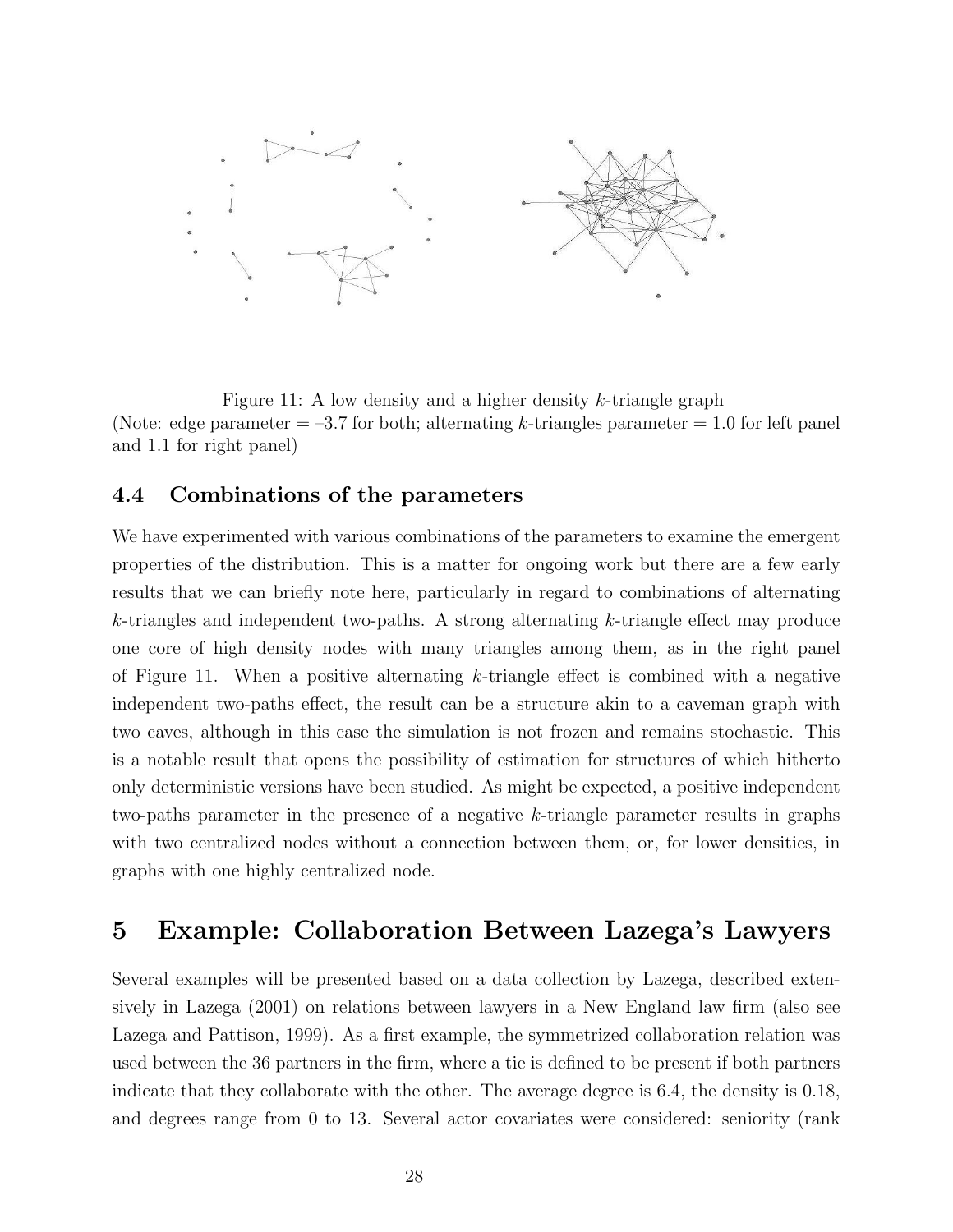

Figure 12: Number of triangles against number of edges for three different graph distributions

number of entry in the firm), gender, office (there were three offices in different cities), years in the firm, age, practice (litigation or corporate law), and law school attended (Yale, Other Ivy League, or non-Ivy League).

It was investigated how this collaboration relation can be explained on the basis of the three structural statistics introduced above (alternating combinations of two-stars, alternating k-stars, and alternating independent two-paths), the more traditional other structural statistics (counts of k-stars and triangles), and the covariates. For the covariates  $X$  with values  $x_i$ , two types of effect were considered as components of the statistic  $u(y)$  in the exponent of the probability function. The first is the main effect, represented by the component  $x_i$ . A positive parameter for this variable indicates that actors i high on X have a higher tendency to make ties to others, which will show in a positive correlation between X and the degrees. This main effect was considered for the numerical and dichotomous covariates. The second is the similarity effect. For numerical covariates like age and seniority, this was represented by the dissimilarity within pairs of actors expressed by the component  $|x_i - x_j|$ . For the categorical covariates, office and law school, this was represented by the within-dyad identity of the variable, expressed by the indicator function  $I\{x_i = x_j\}$  defined as 1 if  $x_i = x_j$ and 0 otherwise. A negative parameter for the dissimilarity effect and a positive parameter for the within-dyad identity effect reflect that actors who are similar on  $X$  have a higher tendency to be collaborating, which will show in a positive network autocorrelation of X.

The estimations were carried out using the program *SIENA* (Snijders and Huisman, 2003), version 1.99, implementing the Metropolis-Hastings algorithm for generating draws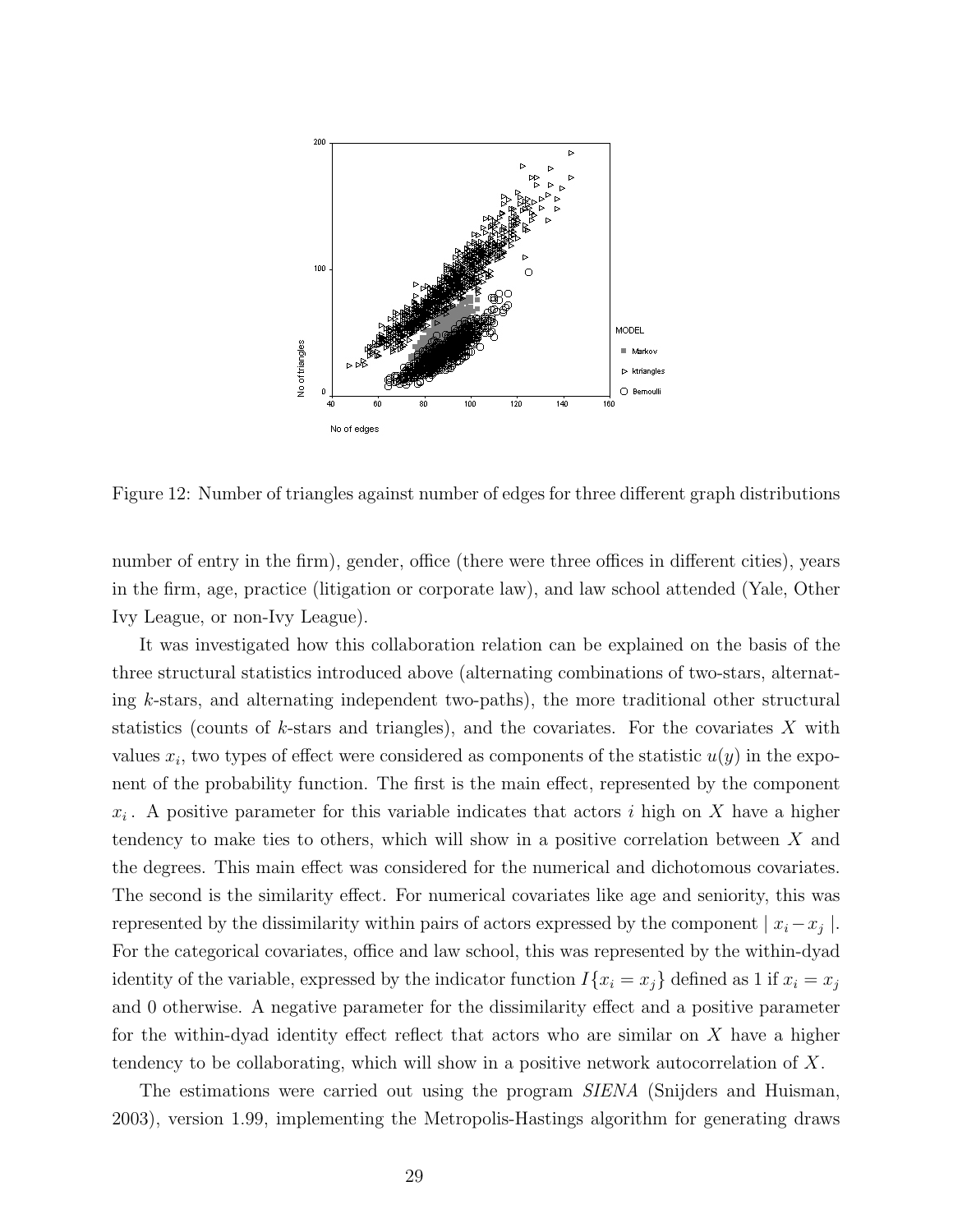

Figure 13: A graph from a independent two-path distribution

from the exponential random graph distribution, and the stochastic approximation algorithm described in Snijders (2002). Since, as any MCMC algorithm, this is a stochastic algorithm, results will be different for different starting values of the estimates and the random number streams of the algorithm. Checks were made for the stability of the algorithm by making independent restarts, and these yielded practically the same outcomes. The program contains a convergence check (indicated in the program as 'Phase 3'): after the estimates have been obtained, a large number of Metropolis-Hastings steps is made with these parameter values, and it is checked if the average of the statistics  $u(Y)$  calculated for the generated graphs (with much thinning to obtain approximately independent draws) is indeed very close to the observed values of the statistics. Only results are reported for which this stochastic algorithm converged well, as reflected by t-statistics less than 0.1 in absolute value for the deviations between all components of the observed  $u(y)$  and the average of the simulations, which are the estimated expected values  $E_{\hat{\theta}}u(Y)$  (cf. (5) and also equation (34) in Snijders, 2002).

The estimation kept the total number of ties fixed at the observed value, which implies that there is a not a separate parameter for this statistic. This conditioning on the observed number of ties is helpful for the convergence of the algorithm (for the example reported here, however, good convergence was obtained also without this conditioning). Effects were tested using the t-ratios defined as parameter estimate divided by standard error, and referring these to an approximating standard normal distribution as the null distribution. Effects are considered to be significant at approximately the level of  $\alpha = 0.05$  when the absolute value of the t-ratio exceeds 2.

Some explorative model fits were carried out, and it turned out that of the covariates,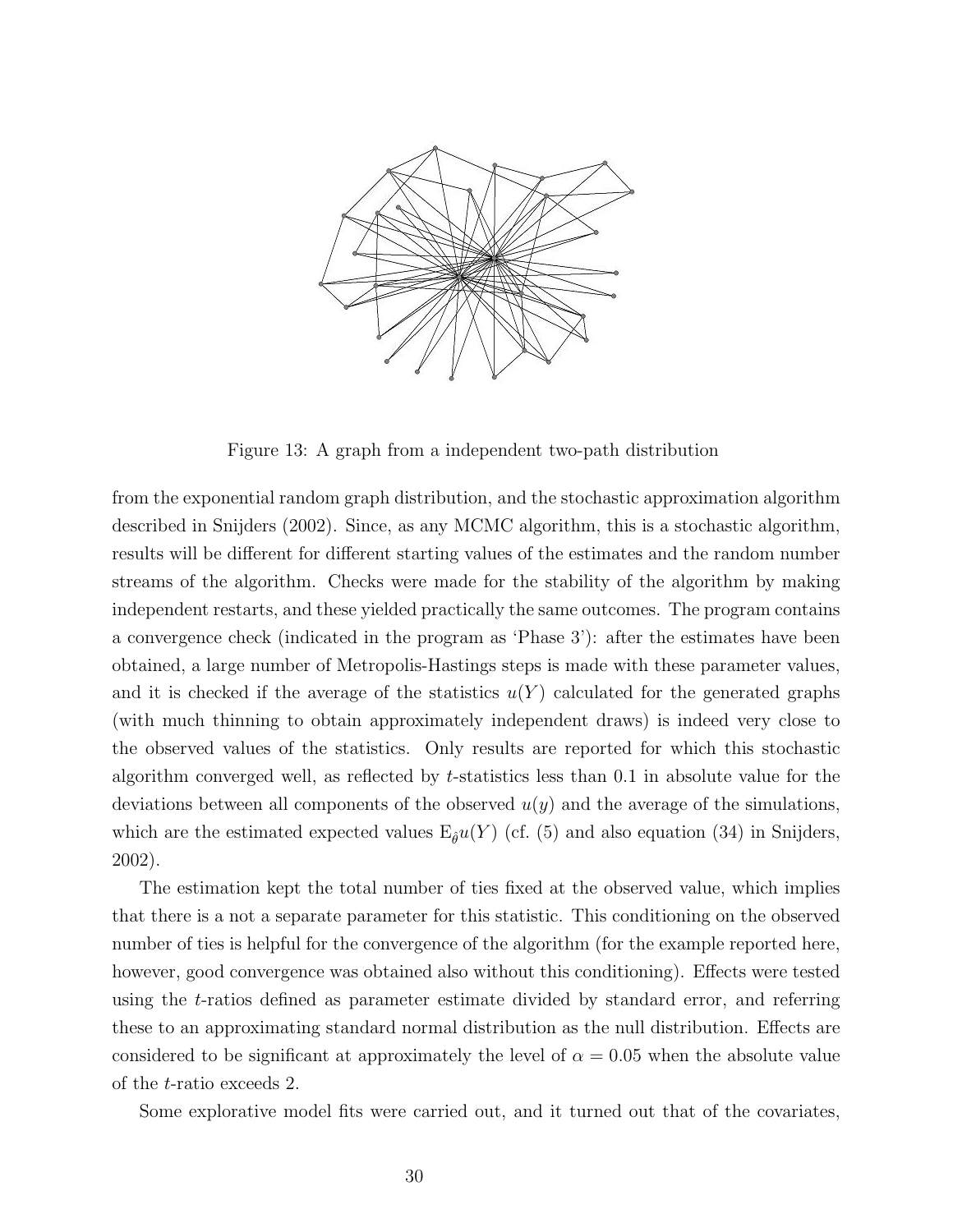the important effects are the main effects of seniority and practice, and the similarity effects of gender, office, and practice. In Model 1 of Table 1, estimation results are presented of a model which contains the three structural effects: geometrically weighted degrees for  $\alpha = \ln(1.5) = 0.405$  (corresponding to alternating combinations of two-stars for  $\lambda = 3$ ), alternating k-stars and alternating independent two-paths, both for parameter  $\lambda = 3$  and in addition, the last two of these effects for parameter  $\lambda = 1$ ; as indicated above, the latter effects are equal to the number of pairs of nodes both directly and indirectly connected, and the number of pairs indirectly connected.

|                                                  | Model 1  |       |       | Model 2 |  |
|--------------------------------------------------|----------|-------|-------|---------|--|
| Parameter                                        | est.     | s.e.  | est.  | s.e.    |  |
| Geom. w. degrees, $\alpha = \ln(1.5)$            | $-0.797$ | 2.844 |       |         |  |
| Alternating k-triangles, $\lambda = 3$           | 0.572    | 0.190 | 0.608 | 0.089   |  |
| Alternating independent two-paths, $\lambda = 3$ | $-0.042$ | 0.154 |       |         |  |
| Number pairs dir. & ind. connected               | 0.486    | 0.513 |       |         |  |
| Number pairs indirectly connected                | $-0.025$ | 0.188 |       |         |  |
| Seniority main effect                            | 0.023    | 0.006 | 0.024 | 0.006   |  |
| Practice (corporate law) main effect             | 0.391    | 0.116 | 0.375 | 0.109   |  |
| Same practice                                    | 0.390    | 0.100 | 0.385 | 0.101   |  |
| Same gender                                      | 0.343    | 0.124 | 0.359 | 0.120   |  |
| Same office                                      | 0.577    | 0.110 | 0.572 | 0.100   |  |

Table 1. MCMC parameter estimates for the symmetrized collaboration relation among Lazega's lawyers.

The results show that none of the structural effects except the alternating k-triangles has a *t*-ratio greater than 2. There is quite some collinearity between these effects. E.g., the estimated correlation between the estimate for the alternating independent two-paths and that for the number of pairs indirectly connected is  $-0.93$ . All of the retained covariate effects have t-ratios larger than 2. With a backward selection procedure, non-significant effects were stepwise deleted from the model. The result is presented as Model 2 in Table 1. The only remaining structural effect is the alternating k-triangles effect ( $\hat{\theta}_j = 0.608$ ,  $t = 6.8$ ). This indicates that there is strong evidence for transitivity, as represented by the k-triangles effect, and not for any other structural effects except what is already represented by the covariates.

It appears that this model is successful in representing also other structural characteristics of this network, such as the numbers of two-, three-, and four-stars and the number of triangles. The observed number of triangles is 120, while simulations of the ERGM (carried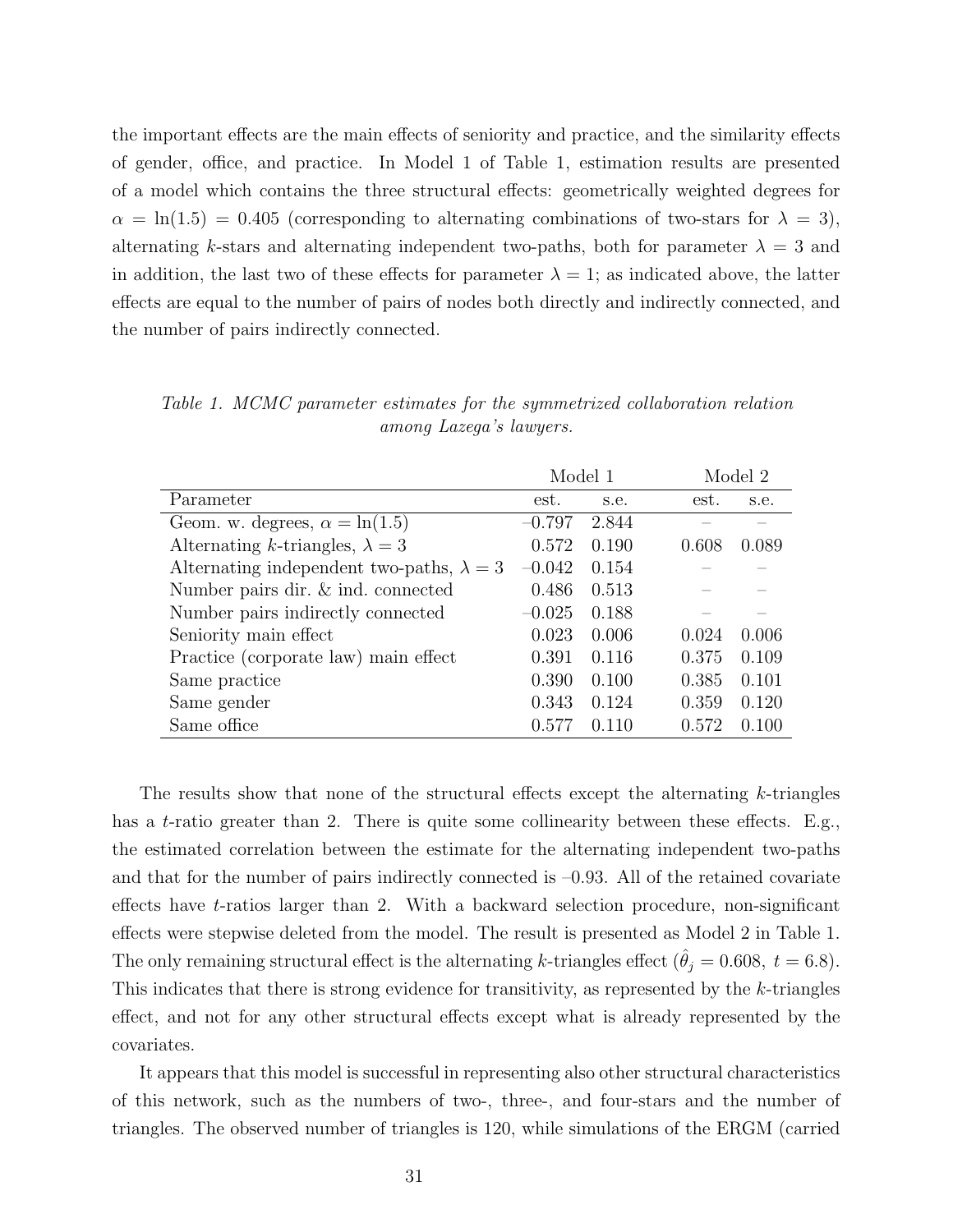out also using the SIENA program) show that the expected number of triangles under Model 2 is 128.5 and its standard deviation is 13.2. So the difference is less than one standard deviation. Fitting the model extended with the number of triangles indeed led to a nonsignificant effect for the number of triangles. The observed number of four-stars is 6091, and under Model 2 the expected number of four-stars is equal to 6635 and the standard deviation is 1042; so here also the difference between observed and expected value is less than one standard deviation. Thus, even though these statistics are not directly fitted, the representation of the network structure by the alternating k-triangles together with the covariate effects does give an adequate representation also of these graph statistics.

The estimates for the covariates are hardly different from those in Model 1. Note that these can be interpreted as estimates of the covariate effects on a log-odds scale, similar to effects in logistic regression models, except that they are controlled for the structural effects. This implies that  $exp(\theta_i d)$  is the multiplicative effect that a difference d on variable j has on the estimated odds of a tie. Seniority ranges from 1 to 36, so the more senior partners collaborate with more others, the odds ratio for the greatest difference of 35 being  $\exp(0.024 \times$  $35$  = 2.32. Corporate lawyers have an odds of collaboration that is  $\exp(0.375) = 1.45$  higher than those doing litigation, and having the same specialty makes collaboration  $\exp(0.385)$  = 1.47 more likely. The odds ratio related to having the same gender is  $\exp(0.359) = 1.43$ , that related to working in the same office is  $\exp(0.572) = 1.77$ . All these odds ratios are controlled for the structural transitivity effect. Summarizing, there are especially large effects of seniority and of working in the same office, and slightly smaller but still large effects of doing corporate law, having the same specialty, and having the same gender; in addition, there is a strong transitivity effect.

The latter effect, represented by the alternating k-triangles, can be interpreted as evidence that there are organizing principles in this network that go beyond homophilous selection in creating triangles. The non-significance of the weighted degrees effect suggests that this transitivity may not be the result of popularity selection effects alone. In this firm of lawyers, it seems that collaborative structures arise not just because of lawyers' personal backgrounds; nor do they emerge by popular collaborators attracting less popular followers; rather, next to the covariate effects, there is a distinct balance effect of self-organizing team formation, resulting in close-knit transitive structures.

The good fit in the sense of good reproduction of a variety of other network statistics is not strongly dependent on the value of the parameter  $\lambda$ . Values  $\lambda = 2, 4$ , and 5 also yielded good results. The values  $\lambda = 1$  and 6 were not satisfactory in this sense.

Model specifications containing the numbers of two-stars and of transitive triangles also yielded convergence of the estimation algorithm, but did not succeed well in reproducing the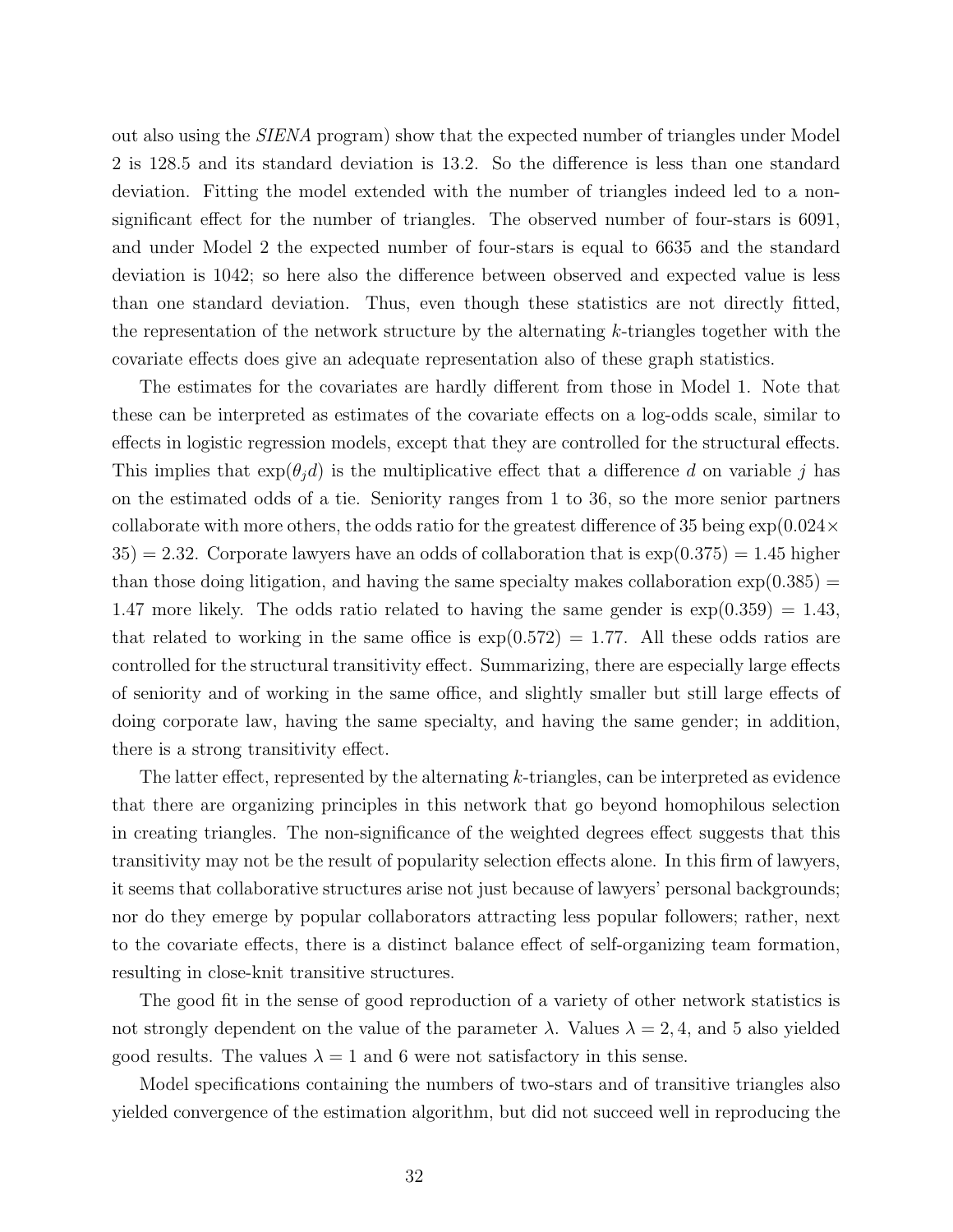observed number of pairs of nodes tied directly and indirectly; this implies that the number of pairs at a geodesic distance equal to two was not reproduced adequately. Thus, we can conclude that this example is a case where the traditional Markov random graph model for transitivity can be practically applied, but where our new model specification yields a better fit to the data.

#### 5.1 Parameter sensitivity in various models

To illustrate the differences between the various model specifications and the difficulties of some specifications, we present some simulation results where a parameter is varied in fitted models. We contrast the specification based on the number of triangles to the one using the alternating k-triangles. In addition, we compare models without and with conditioning on the total number of edges.

A model similar to model 2 in Table 1 was fitted to this data set, and then a long sequence of graphs was simulated by the MCMC procedure, starting with the empty graph, where all parameters except one kept their fixed value, and one designated parameter slowly increased from a low to a high value, and then decreased again to the low value, with 40,000 MCMC iteration steps for each value of this parameter. The designated parameter was the parameter representing transitivity, being the number of triangles, or the alternating k-triangles. The figures present the generated values of the associated statistic after the 40,000 iterations for each single parameter value.

Figure 14 gives the generated values for the model without conditioning on the number of edges (which for the number of triangles did not lead to convergence, but was used anyhow). A vertical line is plotted at the estimated parameter value, and a horizontal line at the observed value of the statistic. This implies that the curve of expected values should exactly go through the intersection of these two lines.

For the number of triangles, an almost discontinuous jump is observed, right at the intersection point that was the target for the estimation procedure. In this left panel, for the increasing parameter values, the jump up is made at a somewhat higher parameter value than the jump down for the decreasing parameter values. This path-dependence, or hysteresis, was also observed in Snijders (2002, p. 9), and is well-known for Ising models (Newman and Barkema, 1999) which show a similar kind of degeneracy. In a small interval of parameter values where this jump occurs, the distribution of the statistic (and of the graph density) has a bimodal shape. The suddenness of the jump, and the fact that the observed statistic is in the region of the jump, is associated with the large practical difficulties in fitting this model to realistic data.

For the alternating k-triangles (right panel), a smoother sequence of values is obtained,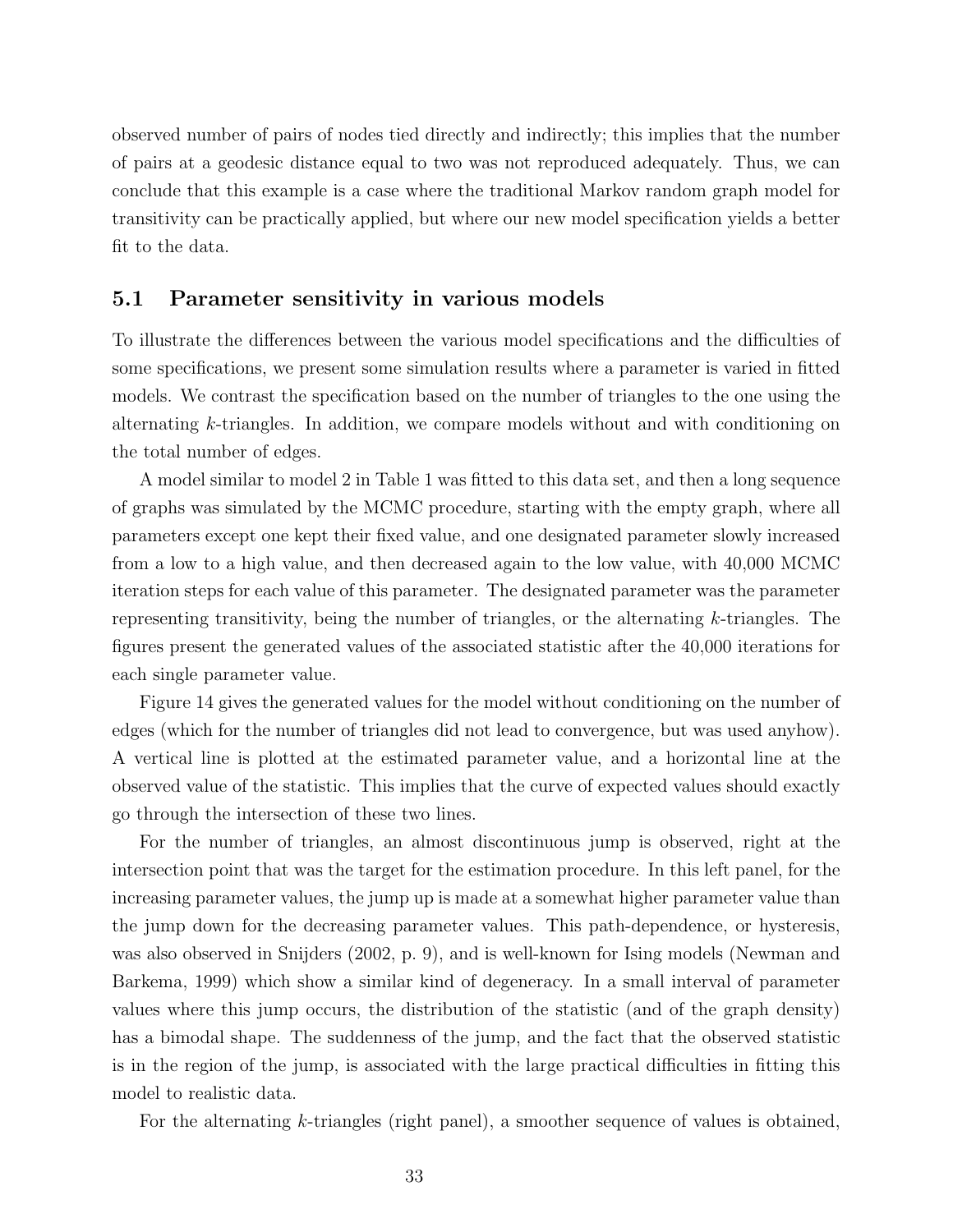

Figure 14: Generated statistics for unconditional models, for triangle parameter (left) and alternating k-triangles parameter (right).

(Symbol  $\diamond$  indicates simulated values generated for increasing parameter values,  $*$  those generated for decreasing values.)

but still the slope is quite large, especially near the parameter value of about 0.6 where the simulated values 'take off' from their starting values close to 0. This is similar to what is shown for the expected values of the density in Figures 8 and 9.

Analogous simulated values, but for models conditioning on the observed number of edges, are given in Figure 15.

Here we see in both cases a much smoother process. The hysteresis effect for the number of triangles is not observed any more, suggesting good mixing of the MCMC procedure, but this model still has a quite strong slope near the observed value of the statistic. For the right panel in Figure 15, which combines conditional estimation with the alternating k-triangles statistic, the generated values form a smooth pattern which confirms that estimation can proceed smoothly for this model. The figures together illustrate that both working with the newly proposed statistics rather than with the number of triangles, and conditioning on the number of edges, contribute to better possibilities for parameter estimation. Combining both elements yields especially good results.

# 6 Directed Relations

Directed relations are perhaps more frequent in social network research than undirected relations. For directed relations, the requirement  $Y_{ij} = Y_{ji}$  for the adjacency matrix is dropped, and the oriented nature of ties is reflected by using the term 'arcs' rather than 'edges'. Except for the number of ties, all statistics discussed above have multiple analogues for the directed case, depending on the orientation of the ties. Rather than listing and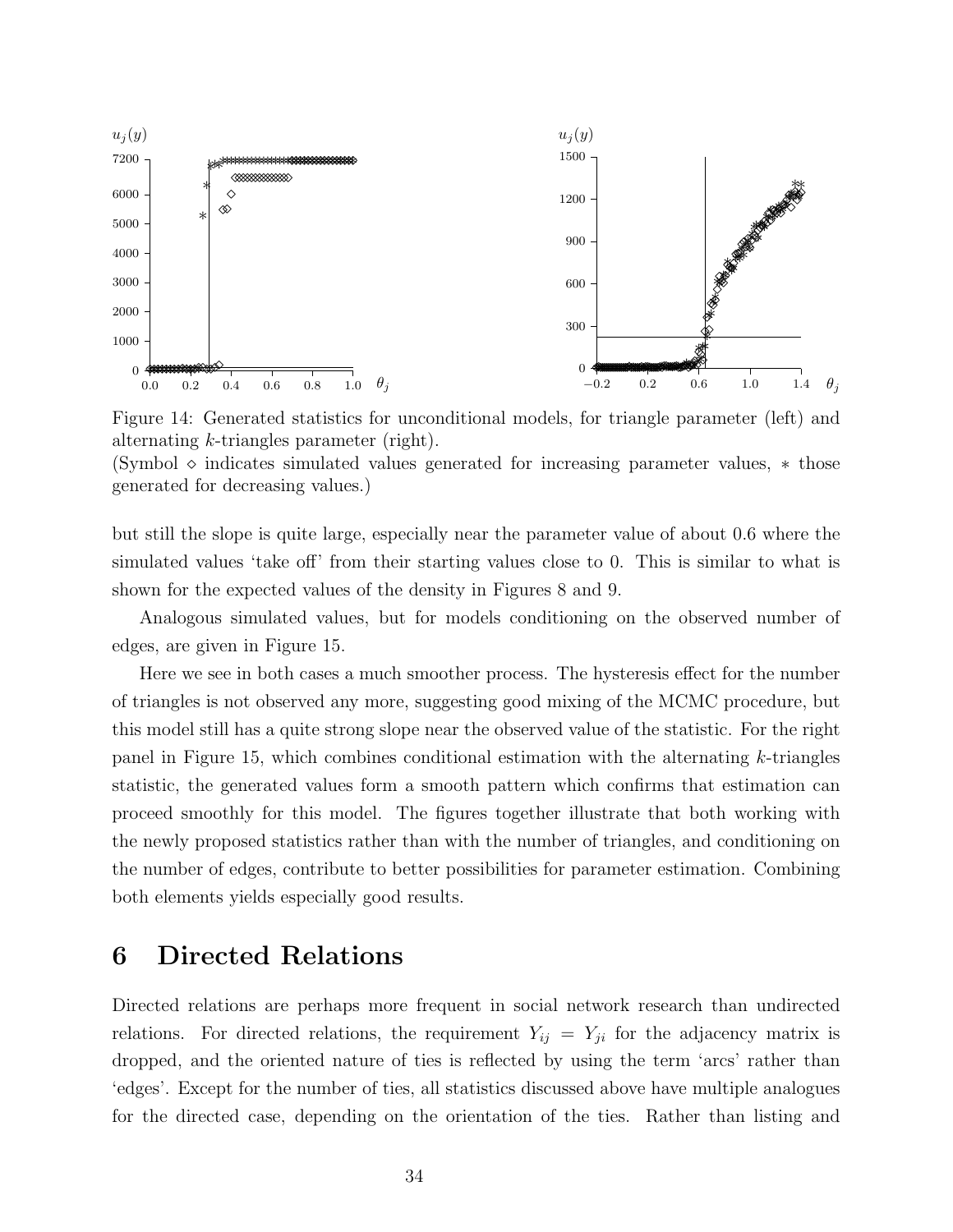

Figure 15: Generated statistics for conditional models, for triangle parameter (left) and alternating k-triangles parameter (right).

 $(Symbol \diamond$  indicates values generated for increasing parameter values,  $*$  those generated for decreasing values.)

discussing, for the statistics proposed above, all different analogues that can occur depending on the possible tie orientations, we give in this section a brief list of what we think are the most important versions of these statistics for directed graphs. Since an elaborate discussion would mainly repeat much of what has been said above, we refrain from giving an extensive motivation. (It may be noted that in the formulae given above for the undirected case, we have chosen the order of the subscripts indicating the nodes in such a way that many of the formulae are valid also for the directed case.)

For directed relations, we propose to use exponential random graph models with the following statistics for the structural part of the model.

1. The total number of arcs

$$
\sum_{i\neq j} Y_{ij} ;
$$

this is a superfluous element of the sufficient statistics if the analysis is done (as advised) conditional on the number of arcs.

2. The number of mutual dyads

$$
\sum_{i
$$

3. Geometrically weighted out-degrees

$$
u_{\alpha}^{(\text{od})}(y) = \sum_{k=0}^{n-1} e^{-\alpha k} d_k^{(\text{out})}(y) = \sum_{i=1}^{n} e^{-\alpha y_{i+}},
$$
\n(30)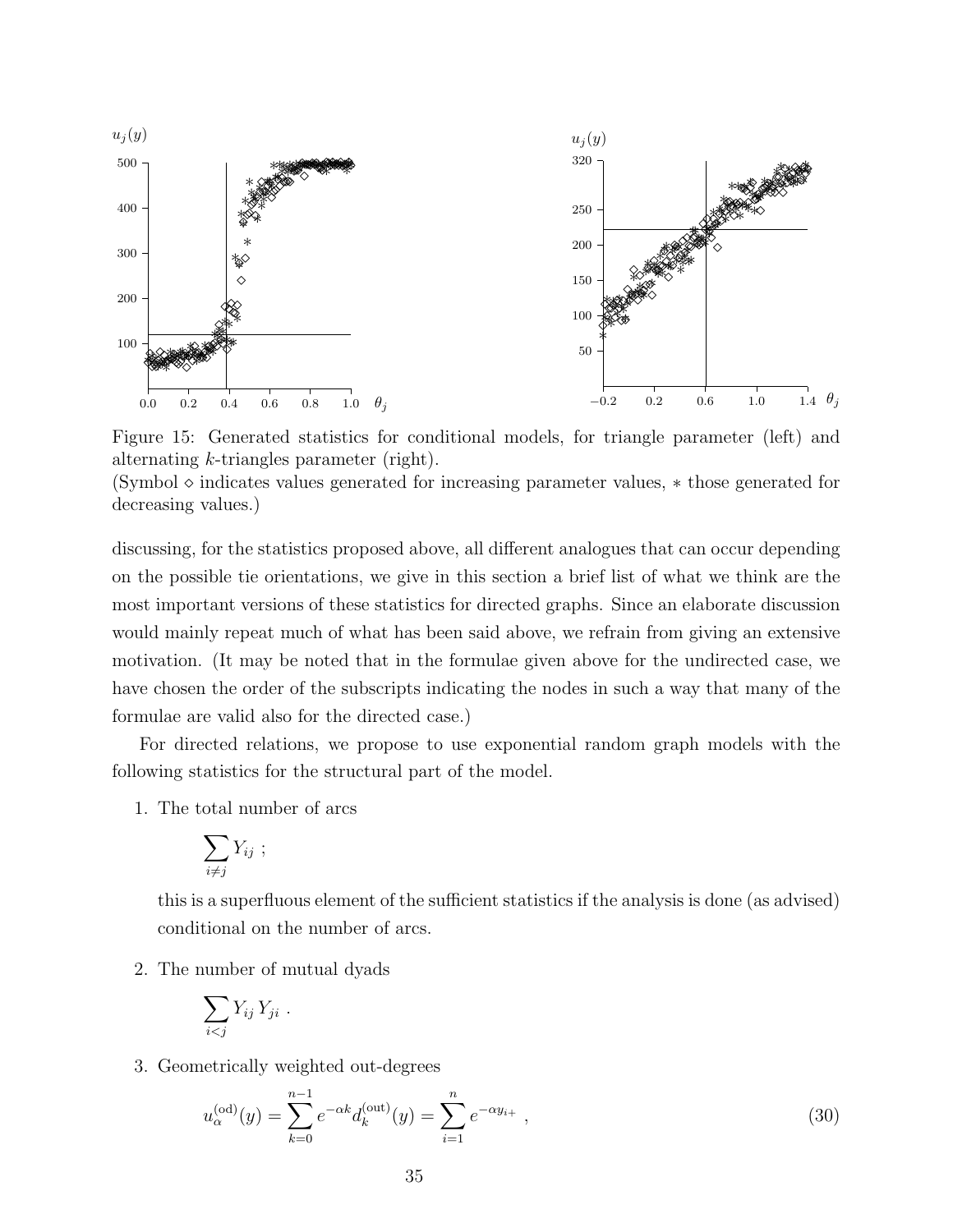and geometrically weighted in-degrees

$$
u_{\alpha}^{(\text{id})}(y) = \sum_{k=0}^{n-1} e^{-\alpha k} d_k^{(\text{in})}(y) = \sum_{i=1}^{n} e^{-\alpha y_{+i}}, \qquad (31)
$$

where  $d_k^{(\text{out})}$  $\binom{(\text{out})}{k}(y)$  and  $d_k^{(\text{in})}$  $\binom{m}{k}(y)$ , respectively, are the numbers of nodes with out-degree or in-degree equal to  $k$ . Similar to  $(14)$ , these statistics can be expressed also as alternating out-k-star combinations and alternating in-k-star combinations.

- 4. This can be supplemented, or replaced, by the number of in-two-stars and the number of out-two-stars, reflecting the in-degree variance and the out-degree variance.
- 5. The alternating transitive  $k$ -triangles defined by

$$
\lambda \sum_{i,j} y_{ij} \left\{ 1 - \left( 1 - \frac{1}{\lambda} \right)^{L_{2ij}} \right\} \tag{32}
$$

and the alternating independent two-paths defined by

$$
\lambda \sum_{i,j} \left\{ 1 - \left( 1 - \frac{1}{\lambda} \right)^{L_{2ij}} \right\} , \qquad (33)
$$

where  $L_{2ij}$  is still the number of two-paths defined by (10); the orientations implied by these formulae are illustrated in Figure 16.



Figure 16: Transitive three-triangle (left) and 3-independent two-paths (right)

6. This can be supplemented with the count of transitive triads

$$
\sum_{i,j,h} Y_{ij} Y_{jh} Y_{ih}
$$

and the number of two-paths, the latter reflecting the covariance between in-degrees and out-degrees.

The change statistic for the geometrically weighted out-degrees is

$$
z_{ij} = -\left(1 - e^{-\alpha}\right)e^{-\alpha \tilde{y}_{i+}}.
$$
\n(34)

The change statistic is still given for the alternating transitive  $k$ -triangles by  $(22)$ , and for the alternating independent two-paths by (27).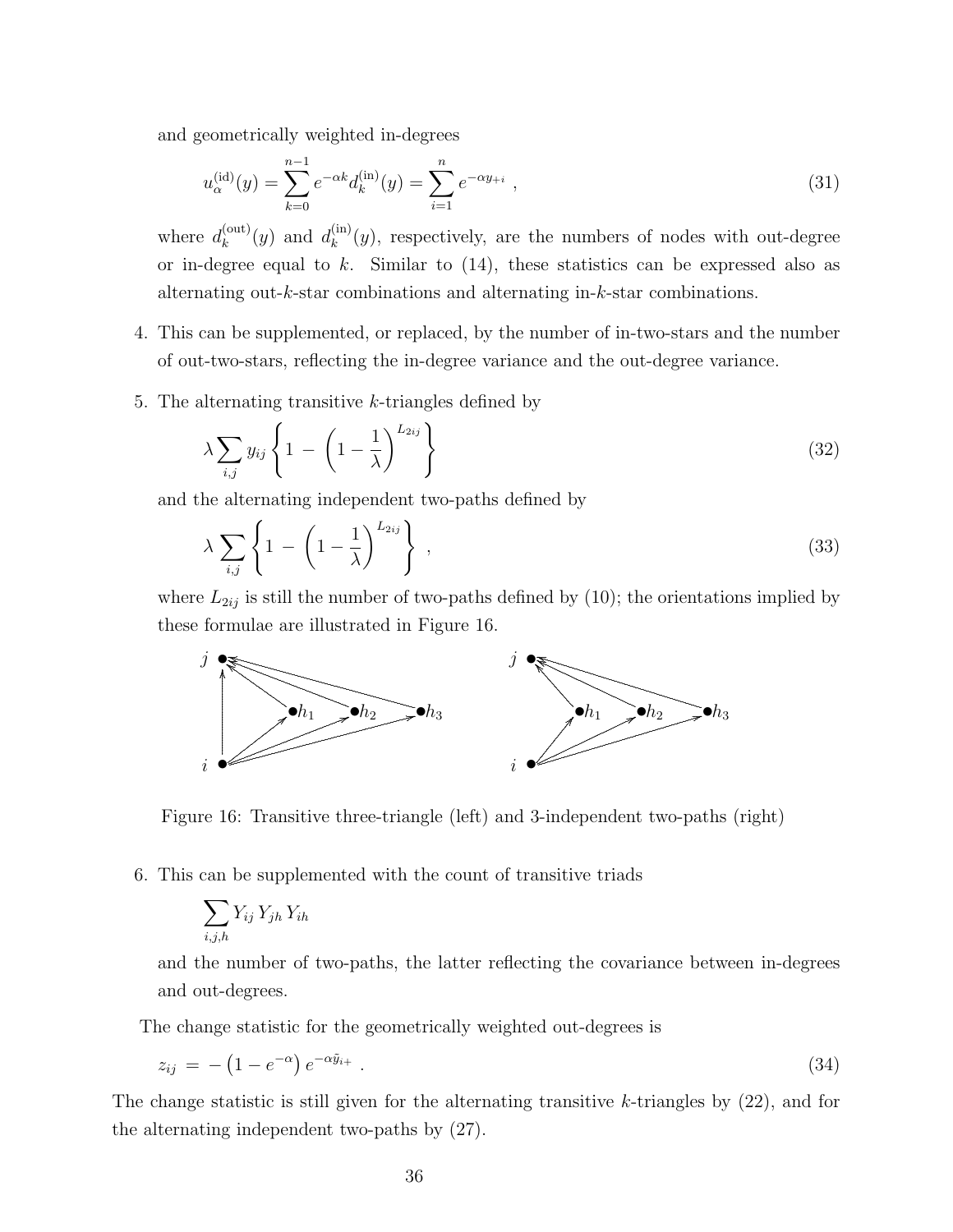#### 6.1 Example: friendship between Lazega's lawyers

As an example of modeling a directed relation, we use the friendship relation between the 36 partners in the law firm studied by Lazega (2001). This is a network with density 0.21 and average degree 7.4. In-degrees vary from 2 to 16, out-degrees from 0 to 21. The larger variability of the degrees and skewness of the distribution of the out-degrees indicates that here it may be more difficult to obtain a well fitting model than in the preceding example. The same covariates are used as in the above analysis of the collaboration relation. For effects of actor-level covariates on directed relations, instead of the main effect we distinguish between (1) the activity or out-degree effect, represented in  $u(y)$  by the component  $x_{i+}$ , for which a positive parameter will lead to a positive correlation between the covariate and the outdegrees; and (2) the popularity or in-degree effect, represented by  $x_{+i}$ , which contributes to the correlation between the covariate and the in-degrees. Preliminary analyses showed that the main covariate effects were the similarity effect of working in the same office, and the effects associated with seniority (rank number of entry in the firm) and practice (litigation vs. corporate law). The same procedure for estimation was used as in the preceding example. A forward selection procedure using the effects listed above, with estimation conditional on the total number of ties, led to the results presented in Table 2. Model 1 contains, next to various covariate effects, the four structural effects proposed above. This appeared not to give a good fit with respect to the number of out-k-stars for  $k = 2, 3, 4$ . Therefore the model was extended with the the numbers of in-two-stars, out-two-stars, and two-paths. This means that the observed covariance matrix of the in- and out-degrees is fitted exactly. The results are presented in Table 2 as Model 2.

The estimation procedure for both models presented in this table converged well, but in this case without conditioning on the total number of ties it was not possible to obtain convergence of the estimation algorithm. Model specifications including the total number of transitive triplets as a separate statistic likewise did not lead to converging estimates. The strong correlations between the structural statistics leads to very strongly correlated parameter estimates, so that for a good reproduction of the model actually more decimal places for the parameter estimates are required than given in Table 2 (cf. the remark on p. 32 of Snijders, 2002). The parameter estimates for the geometrically weighted out-degrees, geometrically weighted in-degrees, and alternating independent two-paths effects are strongly different between Models 1 and 2, due to the inclusion in Model 2 of the out-two-stars, in-two-stars, and two-paths effects. There is a strong transitivity effect, represented by alternating transitive k-triangles with  $\lambda = 2$  (t = 0.704/0.146 = 4.8 in Model 2). Further, there is evidence that –controlling for these structural effects– friendship is more likely between partners working in the same office, between those similar in seniority (this can be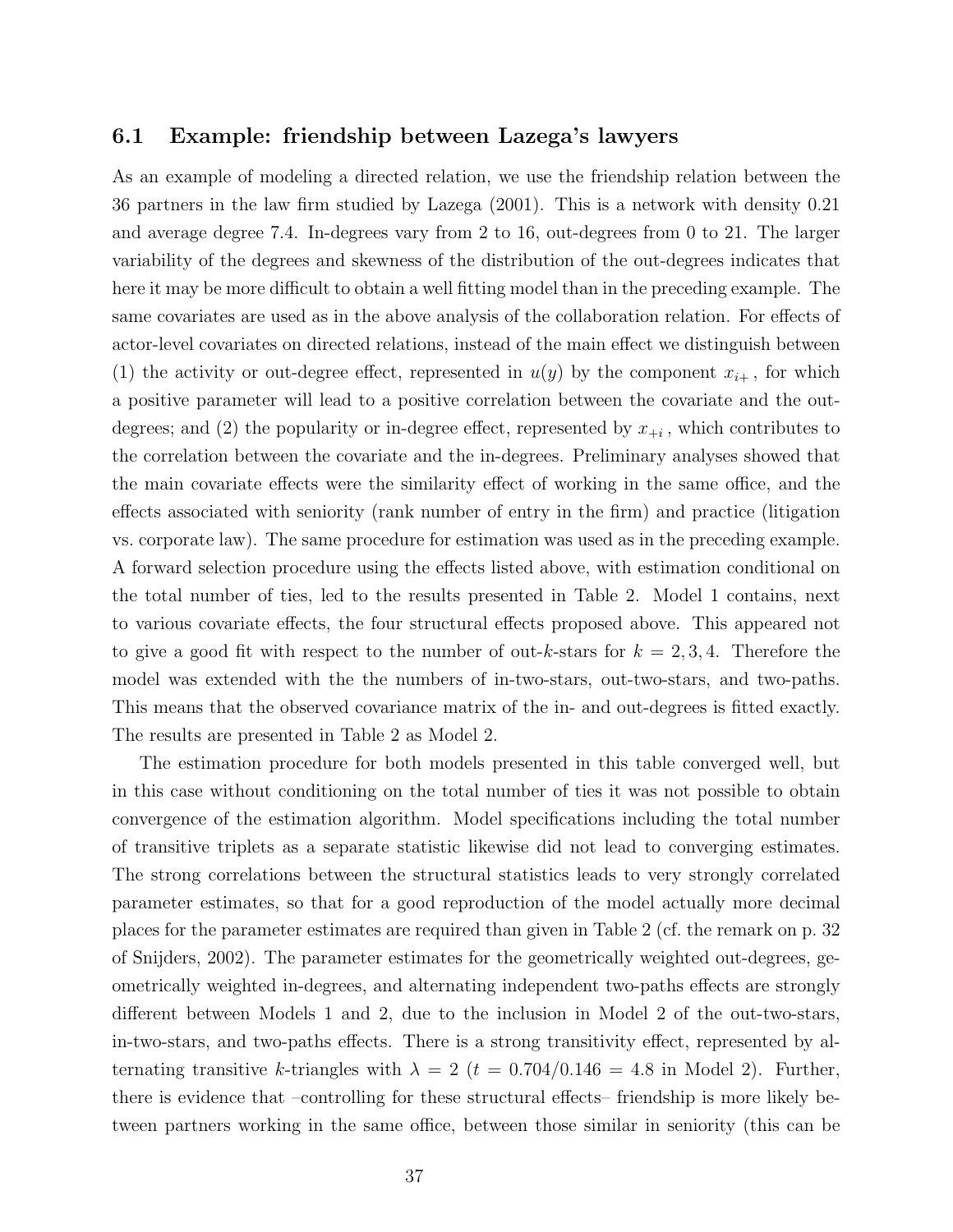|                                                   | Model 1  |       |          | Model 2 |  |
|---------------------------------------------------|----------|-------|----------|---------|--|
| Parameter                                         | est.     | s.e.  | est.     | s.e.    |  |
| Mutual dyads                                      | 1.653    | 0.257 | 2.405    | 0.291   |  |
| Out-two-stars                                     |          |       | 0.131    | 0.015   |  |
| In-two-stars                                      |          |       | 0.149    | 0.024   |  |
| Two-paths                                         |          |       | $-0.090$ | 0.019   |  |
| Geom. w. out-degrees, $\alpha = \ln(2)$           | 0.940    | 1.180 | $-1.332$ | 1.364   |  |
| Geom. w. in-degrees, $\alpha = \ln(2)$            | $-4.572$ | 2.204 | $-8.384$ | 3.708   |  |
| Alternating transitive k-triangles, $\lambda = 2$ | 0.661    | 0.142 | 0.704    | 0.146   |  |
| Alternating independent two-paths, $\lambda = 2$  | $-0.140$ | 0.031 | $-0.065$ | 0.034   |  |
| Same office                                       | 0.582    | 0.125 | 0.859    | 0.169   |  |
| Seniority popularity                              | $-0.002$ | 0.007 | 0.001    | 0.007   |  |
| Seniority activity                                | 0.013    | 0.007 | 0.010    | 0.006   |  |
| Seniority dissimilarity                           | $-0.039$ | 0.008 | $-0.041$ | 0.008   |  |
| Practice (corp. law) popularity                   | $-0.052$ | 0.160 | 0.067    | 0.114   |  |
| Practice (corp. law) activity                     | 0.328    | 0.137 | 0.200    | 0.097   |  |
| Same practice                                     | 0.279    | 0.125 | 0.292    | 0.129   |  |

Table 2. MCMC parameter estimates for the friendship relation between Lazega's lawyers.

interpreted in part as a cohort effect), and those with the same practice. Those doing corporate law mention more friends than those doing litigation. The other covariate effects are not significant. Other effects, such as the number of transitive triplets and the numbers of three-stars and four-stars also are represented adequately, each with a difference between observed and estimated expected value of less than 1.5 standard deviation.

A positive effect of alternating k-triangles in the presence of a negative independent twopaths effect suggests that the friendship network tends to be clique-like, with possibly several different denser clusters of friends. Because the geometrically weighted in-degree parameters are negative, high in-degrees and high order in-stars are less likely in this network, unless of course they are implied by the transitive structure and therefore are involved in cliques of friends. So popular friends tend to be popular within clusters of dense friendships, rather than between clusters.

Compared to the collaboration relation, modeling the friendship relation requires a much more complicated structural model. This network is an example where modeling transitivity by the number of transitive triplets by itself is not successful, whereas modeling transitivity by the alternating transitive k-triangles is successful and also does provide a good fit for the number of transitive triplets.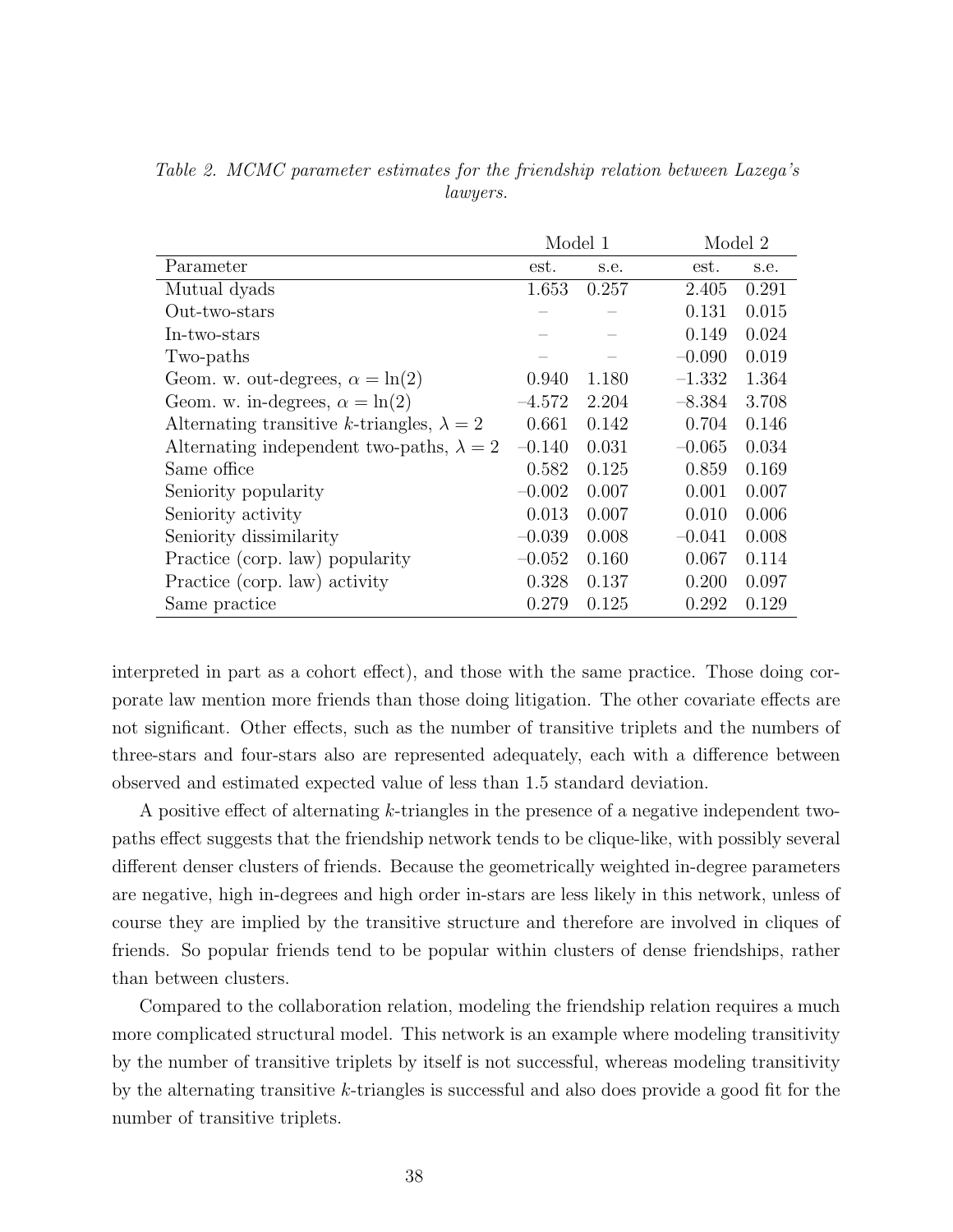#### 6.2 Parameter sensitivity in two models

For this model also, the sensitivity of generated statistics to the parameter representing transitivity can yield insights in the possibility of modeling by using a particular model specification. Two models were considered, both with conditioning on the observed number of ties: the model in Table 2 and the corresponding model with the four new statistics replaced by the number of transitive triplets. For the latter model the parameter estimation did not converge satisfactorily, but the parameter values were used anyway. Figure 17 gives simulated statistics for a continuous MCMC chain of graphs, where all parameter values were fixed at these estimated values, except for the number of transitive triplets (left panel) and the alternating k-triangles (right panel), which started at a very low value, increased in little steps to a very high value, and then decreased again to the low value. Again, 40,000 iteration steps of the MCMC algorithm were made for each parameter value and the resulting value of the statistic corresponding to the changing parameter is represented in the figure.



Figure 17: Generated statistics for models for transitive triplets parameter (left) and alternating k-triangles parameter (right). (Symbol  $\diamond$  indicates values generated for increasing parameter values,  $*$  those generated for decreasing values.)

For the transitive triplets model, there is a very strong jump that occurs right at the observed value of the statistic, indicating the impossibility to adequately model this data set using this particular model – even when conditioning on the observed number of ties. A hysteresis effect can again be discerned (for more iteration runs than 40,000, this would decrease and eventually disappear). For the alternating  $k$ -triangles model (right panel), there is a jump but it occurs in a region representing a much smaller extent of transitivity than observed (at a parameter value about  $-0.5$ ), and does not invalidate the application of this model for this data set. The generated statistics for this model vary stochastically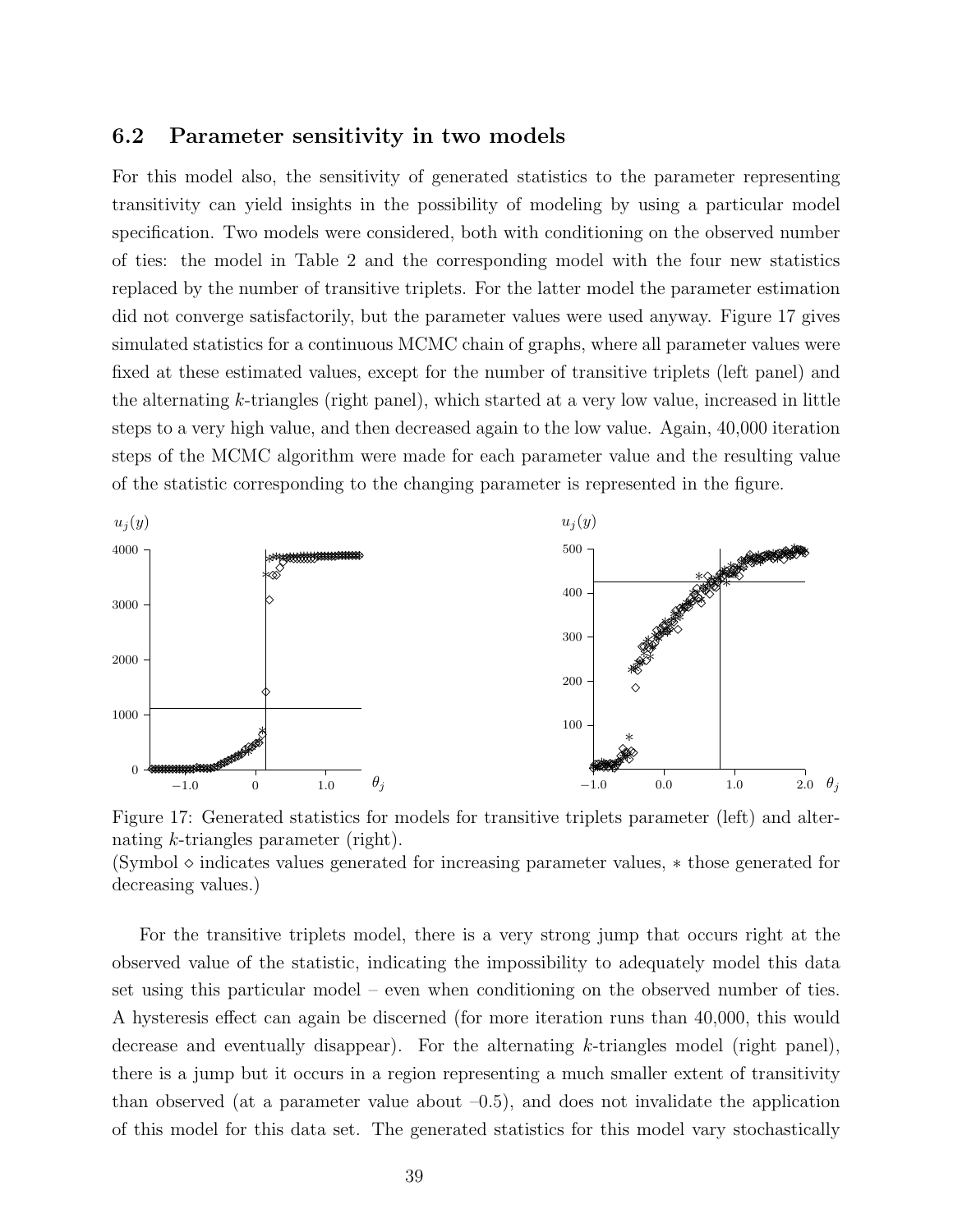about a smooth function of this parameter in a wide region comprising the observed value of the statistic, which corresponds to the possibility to indeed obtain adequate parameter estimates for this specification.

# 7 Discussion

The methodology based on exponential random graph models, also called  $p^*$  models, of which the principles were introduced and elaborated by (among others) Frank and Strauss (1986), Frank (1991), Wasserman and Pattison (1996), Snijders (2002), and Handcock (2002b), currently is the only statistical methodology for representing transitivity and other structural features in non-longitudinal network data. Its use has been hampered by problems which now can be diagnosed –at least in part– as deficiencies in the specification of the sufficient statistics defining the exponential model. The traditional specification, where transitivity is represented by the number of transitive triangles or triplets as implied by the Markov assumption of Frank and Strauss (1986), does not allow a good representation of the quite large but far from complete tendency to transitivity that is commonly observed in social networks. A symptom of these problems is the difficulty to find maximum likelihood estimates, but the near degeneracy and poor fit of the implied model is the more fundamental issue.

In this paper we have proposed a new specification of network statistics defining the exponential random graph model. The new statistics are geometrically weighted degrees to represent degree heterogeneity; alternating k-triangles to represent transitivity; and alternating independent two-paths to represent the preconditions for transitive configurations. Section 3.4 summarizes for undirected graphs the resulting approach to model specification, and Section 6 gives the similar approach for directed graphs. Although the new statistics are not a panacea, our experience up to now, illustrated by examples presented above, suggest that the models defined by these statistics can be used to give a reasonable or good representation of the transitivity and degree heterogeneity in observed social networks, also for data sets in which modeling on the basis of the traditional specification, using only stars and the number of transitive triplets or triangles, was not feasible. This is associated to the fact that the new specification does not satisfy the Markov conditional independence assumption of Frank and Strauss (1986), which often is too stringent, but satisfies only a weaker type of partial conditional independence as discussed in Pattison and Robins (2002). The degeneracy problems plaguing the traditional specification are much weaker with this new specification. Obtaining maximum likelihood estimates under these specifications by MCMC algorithms is relatively uncomplicated for many data sets. The freely available computer programs SIENA (Snijders and Huisman, 2003) and ergm (Handcock et al., 2004) can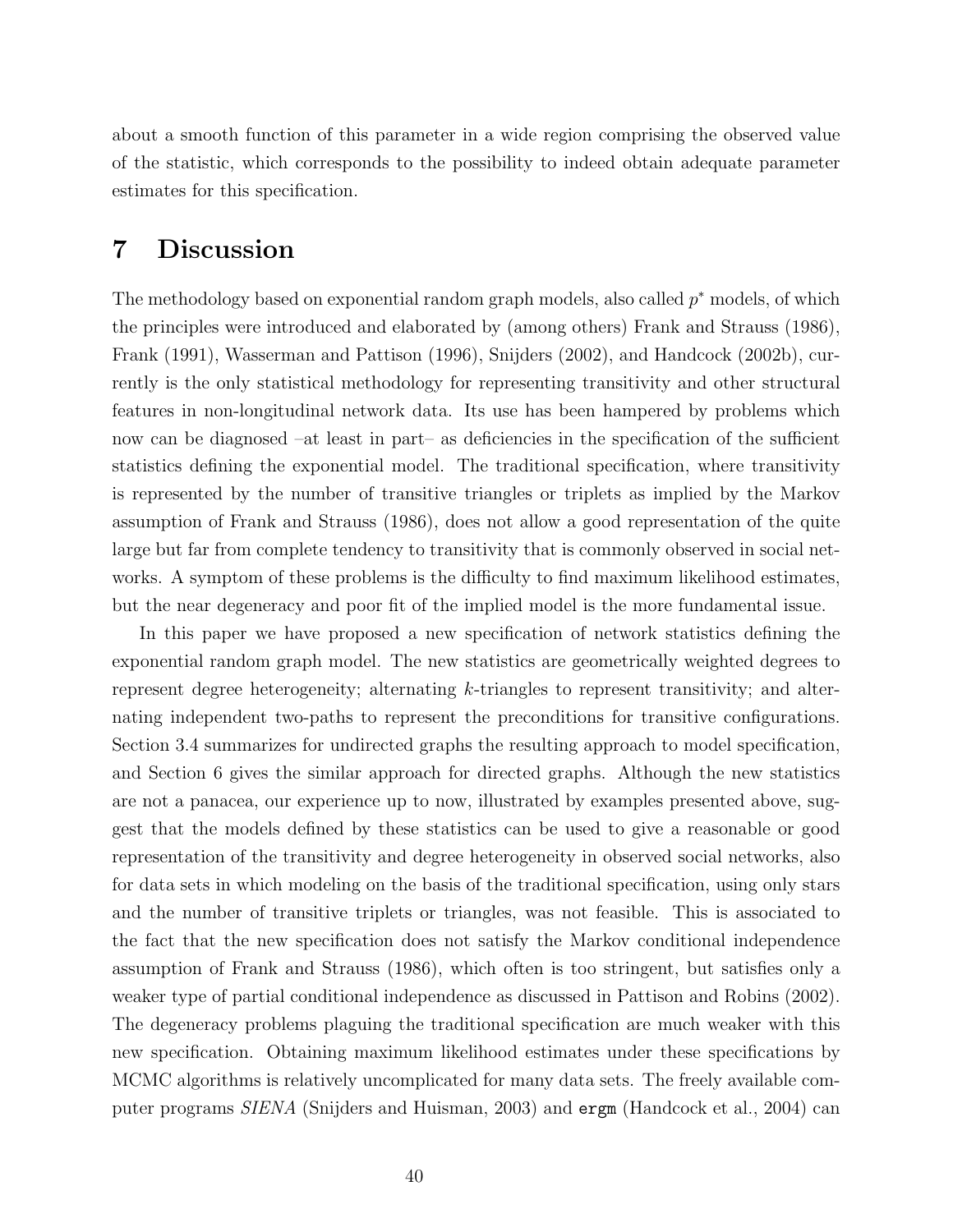be used for this purpose.

The statistics proposed here may look rather contrived at first reading, but they are nevertheless a means to express that regions of incomplete clique-like structures will occur in social networks, but that these cannot be expressed merely by noting that the network contains many triangles. The k-triangle parameters should therefore be interpreted somewhat differently from the traditional transitivity parameters based on only the triangle count; e.g., in our second example we argued that the estimates give evidence for the emergence of close-knit transitive structures that might be interpretable as self-organizing team formation. Such a "higher order" interpretation is not really available in models containing only Markov transitivity based completely on the prevalence of single triangles in the network.

Other network statistics might also be possible to achieve these modeling possibilities. We do think that any statistics that achieve this will have arbitrary elements, or seem contrived to some degree. This may have to do with the fact that network structure, as observed at one given moment, in most cases is the result of many different forces and mechanisms that operated in a period – often of long duration – before the observation of the network, precluding a simple representation of the dependencies within the network.

Depending on the observed data set, it still is possible that degeneracy problems occur even with these new specifications. More experience with these models, and the further development of new models, is required before a satisfactory and well-balanced methodology for the statistical modeling of networks will be attained. We think that especially the representation of social settings (Pattison and Robins, 2002) will need more attention, and will be possible by incorporating extra model elements. In some cases such extra model elements will be individual and dyadic covariates, or interactions of covariates with the structures proposed above, which is easy to carry out as it remains within the framework of the exponential random graph model. In other cases the model would have to be compounded with additional elements, e.g. latent structure models like the Euclidean models of Hoff, Raftery and Handcock (2002), the ultrametric models of Schweinberger and Snijders (2003), or the model-based clustering version of Tantrum, Handcock and Raftery (2004); in still other cases, in the exponential model one could include other complicated statistics in addition to those proposed here, along the lines of Pattison and Robins (2002).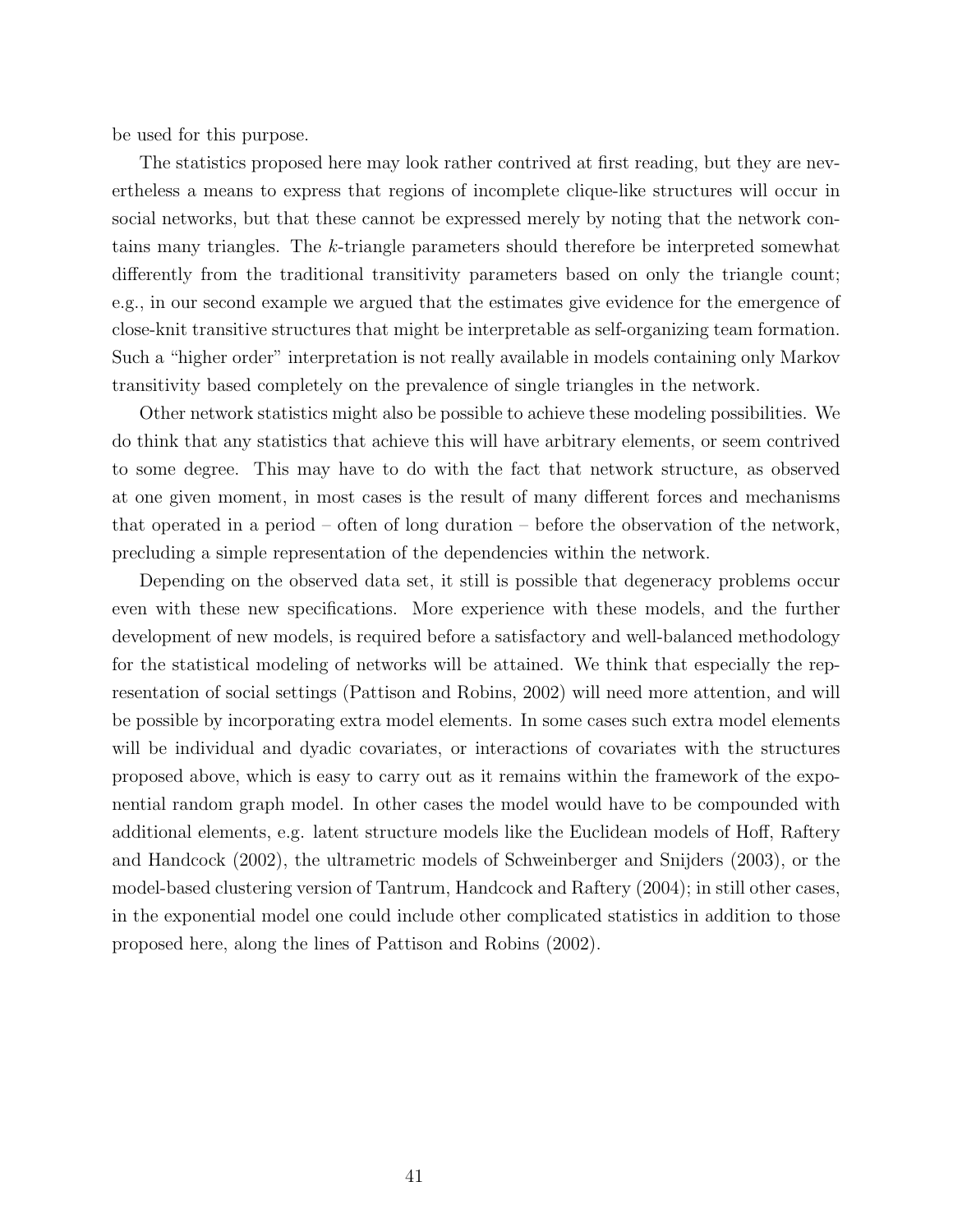# References

- Albert, Réka, and Albert-László Barabási. 2002. Statistical mechanics of complex networks. Review of Modern Physics, 74: 47 – 97.
- Besag, Julian. 1974. Spatial interaction and the statistical analysis of lattice systems. Journal of the Royal Statistical Society, ser. B, 36: 192 – 225.
- Boer, Peter, Mark Huisman, Tom A.B. Snijders, and Evelien P.H. Zeggelink. 2003. StOC-NET: an open software system for the advanced statistical analysis of social networks. Version 1.4. Groningen: ProGAMMA / ICS.
- Davis, James A. 1970. Clustering and Hierarchy in Interpersonal Relations: Testing Two Theoretical Models on 742 Sociograms. American Sociological Review 35: 843–852.
- Davis, James A., and Samuel Leinhardt. 1972. The Structure of Positive Interpersonal Relations in Small Groups. In Joseph Berger (ed.), Sociological Theories in Progress. Volume 2. Boston: Houghton-Mifflin.
- Frank, Ove. 1991. Statistical analysis of change in networks. Statistica Neerlandica, 45: 283 – 293.
- Frank, Ove, and David Strauss. 1986. Markov graphs. Journal of the American Statistical Association, 81: 832 – 842.
- Häggström, Olle, and Johan Jonasson. 1999. Phase transition in the random triangle model. Journal of Applied Probability, 36, 1101–1115.
- Handcock, Mark S. 2002a. Specifying Models for Social Networks. Paper presented at Contact Networks and Transmission Dynamics of STDs, Centers for Disease Control and Prevention, National Center for HIV, STD, and TB Prevention Meeting Washington (D.C.), April 17–20, 2002.
- Handcock, Mark S. 2002b. Statistical Models for Social Networks: Inference and Degeneracy. Pp. 229 – 240 in Dynamic Social Network Modeling and Analysis: Workshop Summary and Papers, edited by Ronald Breiger, Kathleen Carley, and Philippa E. Pattison. National Research Council of the National Academies. Washington, DC: The National Academies Press.
- Handcock, Mark S. 2003. Assessing Degeneracy in Statistical Models of Social Networks Center for Statistics and the Social Sciences, University of Washington, Working Paper No. 39.
- Handcock, Mark S., and James H. Jones. 2004. Likelihood-Based Inference for Stochastic Models of Sexual Network Formation. Theoretical Population Biology, in press.
- Handcock, Mark S. and Hunter, David and Butts, Carter T. and Goodreau, Steven M. and Morris, Martina 2004.  $\epsilon$ rgm: An R package for the Statistical Modeling of Social Networks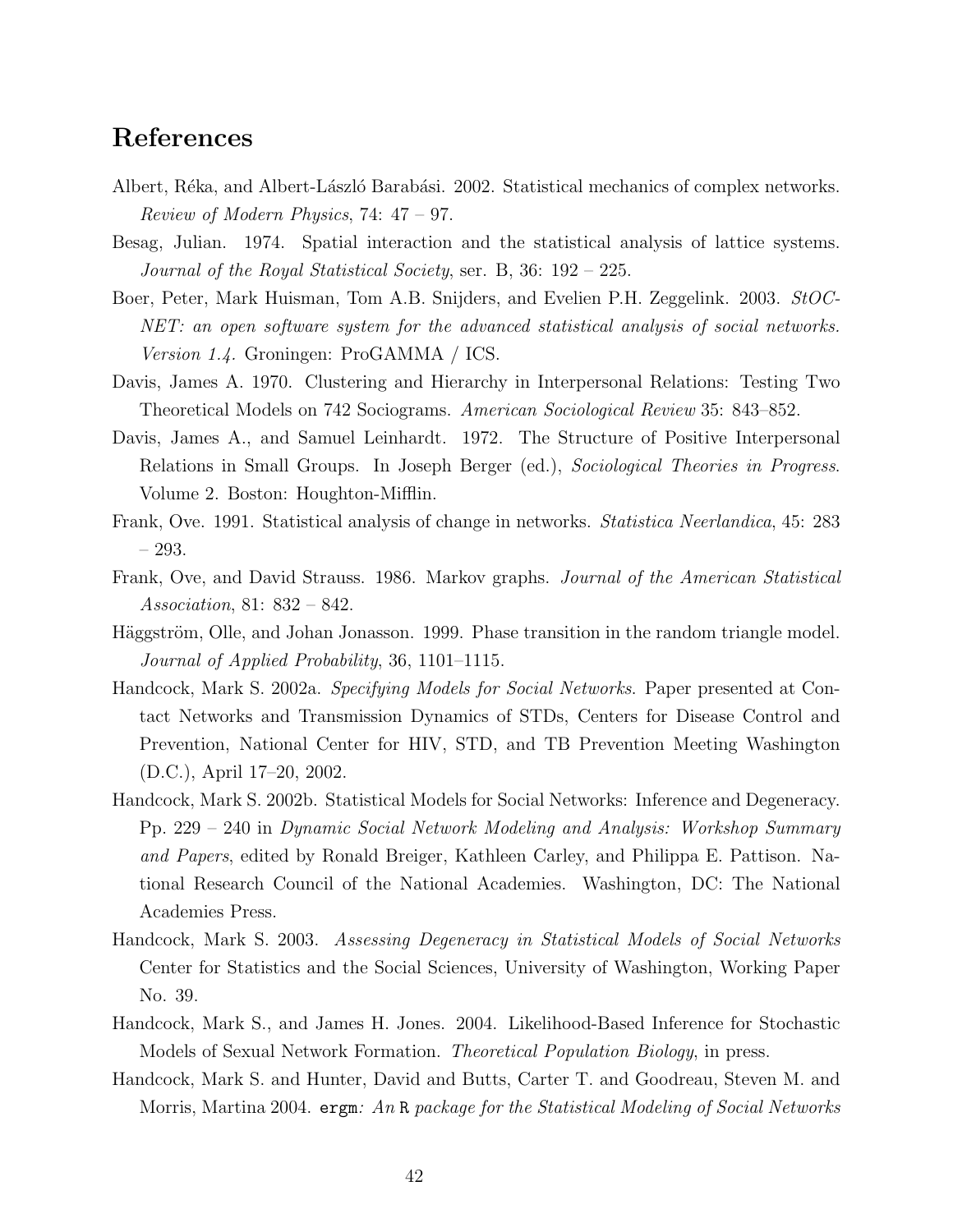Center for Statistics and the Social Sciences, University of Washington, Working Paper No. 40.

- Hoff, Peter D. 2003. Bilinear Mixed Effects Models for Dyadic Data. Center for Statistics and the Social Sciences, University of Washington, Working Paper No. 32.
- Hoff, Peter D., Adrian E. Raftery, and Mark S. Handcock. 2002. Latent Space Approaches to Social Network Analysis. *Journal of the American Statistical Association* 97: 1090–1098.
- Jonasson, Johan. 1999. The random triangle model. *Journal of Applied Probability*, 36, 852–867.
- Lazega, Emmanuel. 2001. The Collegial Phenomenon : The Social Mechanisms of Cooperation Among Peers in a Corporate Law Partnership Oxford: Oxford University Press.
- Lazega, Emmanuel, and Philippa E. Pattison. 1999. Multiplexity, generalized exchange and cooperation in organizations: a case study. Social Networks, 21: 67–90.
- Lehmann, Erich L. 1983. Theory of Point Estimation. New York: Wiley.
- McPherson, Miller, Lynn Smith-Lovin, and James M. Cook. 2001. Birds of a Feather: Homophily in Social Networks. Annual Review of Sociology, 27: 415–44.
- Newman, Mark E.J., and Gerard T. Barkema. 1999. Monte Carlo methods in statistical physics. Oxford: Clarendon Press.
- Pattison, Philippa E., and Garry L. Robins 2002. Neighbourhood based models for social networks. Pp. 301–337 in *Sociological Methodology*, Vol. 22, edited by Ross M. Stolzenberg. Boston, MA: Blackwell Publishing.
- Pattison, Philippa E., and Stanley Wasserman 1999. Logit models and logistic regressions for social networks: II. Multivariate relations. British Journal of Mathematical and Statistical Psychology, 52: 169 – 193.
- Robins, Garry L., Philippa E. Pattison, and Stanley Wasserman. 1999. Logit models and logistic regressions for social networks, III. Valued relations. *Psychometrika*, 64: 371 – 394.
- Robins, Garry L., and Philippa E. Pattison. 2004 (in press). Interdependencies and social processes: Generalized dependence structures. In Peter Carrington, John Scott, and Stanley Wasserman (Eds.), Models and Methods in Social Network Analysis. Cambridge University Press.
- Robins, Garry L., Philippa E. Pattison, and Jodie Woolcock. 2004 (in press). Small and Other Worlds: Global network structures from local processes. American Journal of Sociology.
- Schweinberger, Michael, and Tom A.B. Snijders. 2003. Settings in Social Networks: A Measurement Model. Pp. 307–341 in *Sociological Methodology*, Vol. 23, edited by Ross M. Stolzenberg. Boston, MA: Blackwell Publishing.